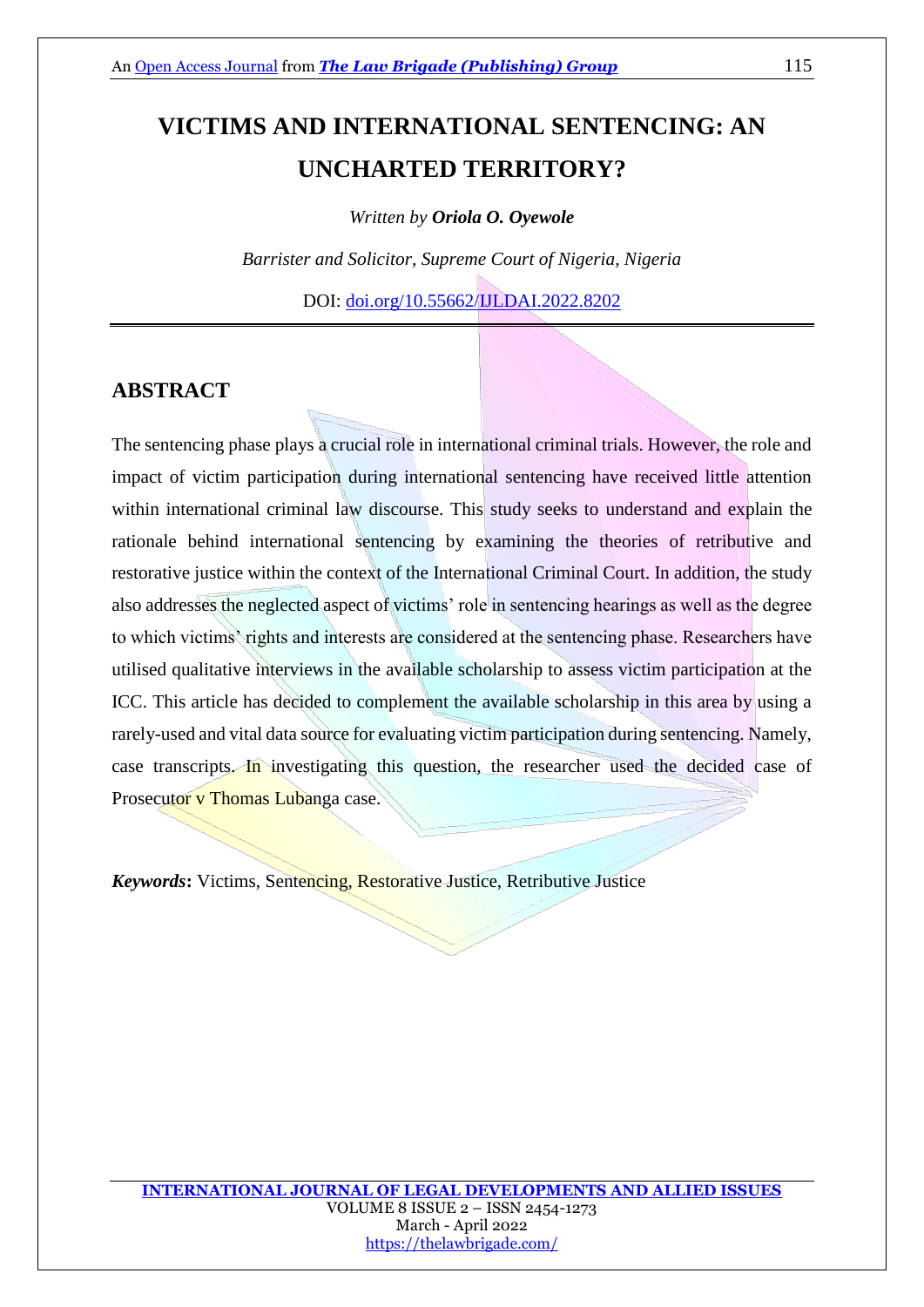## **INTRODUCTION**

Central to the traditional criminal justice system is retributive justice. However, with the ICC establishment, some commentators suggest a shift from a purely retributive justice approach to incorporating restorative elements and victim-oriented agenda for the ICC.<sup>†</sup> This restorative element is reflected during criminal proceedings, primarily via victim-participation and victim trust fund programmes.<sup>ii</sup> Besides, victims' impact on the sentencing outcome and the extent to which their interests are considered at the sentencing stage remains unclear. Therefore, this article does not intend to go into an extensive discussion of restorative justice theory. Rather, the debate on restorative justice would be limited to how it can be used to assess the role victims' interests play in sentencing.

It is noteworthy that the Rome Statute does not proffer comprehensive specifications on what principles are applicable at the sentencing stage. Judgment, particularly sentencing, is an essential aspect of the criminal justice process, and it is the outcome of the criminal proceedings.

Researchers have not treated the victims' role in sentencing at the ICC in detail in previous studies. Therefore, this paper examines victims' role during sentencing by analysing the case transcripts of *Prosecutor* v*. Lubanga (Lubanga* case*)*. Also, this article will critically discuss if victims influenced sentencing decisions. Finally, it is found, victims are permitted to participate during the sentencing hearing, but this is very restrictive and regulated by the court.

The following section gives a brief overview of the relationship that exists between retributive justice and restorative justice.

The remaining part of the paper is structured into an analysis of the sentencing hearing and sentence decision in the *Lubanga* case.

## **RETRIBUTIVE JUSTICE**

The international criminal justice system may be described as a social control system whose philosophy is based on a penal justice approach. According to a definition provided by Smith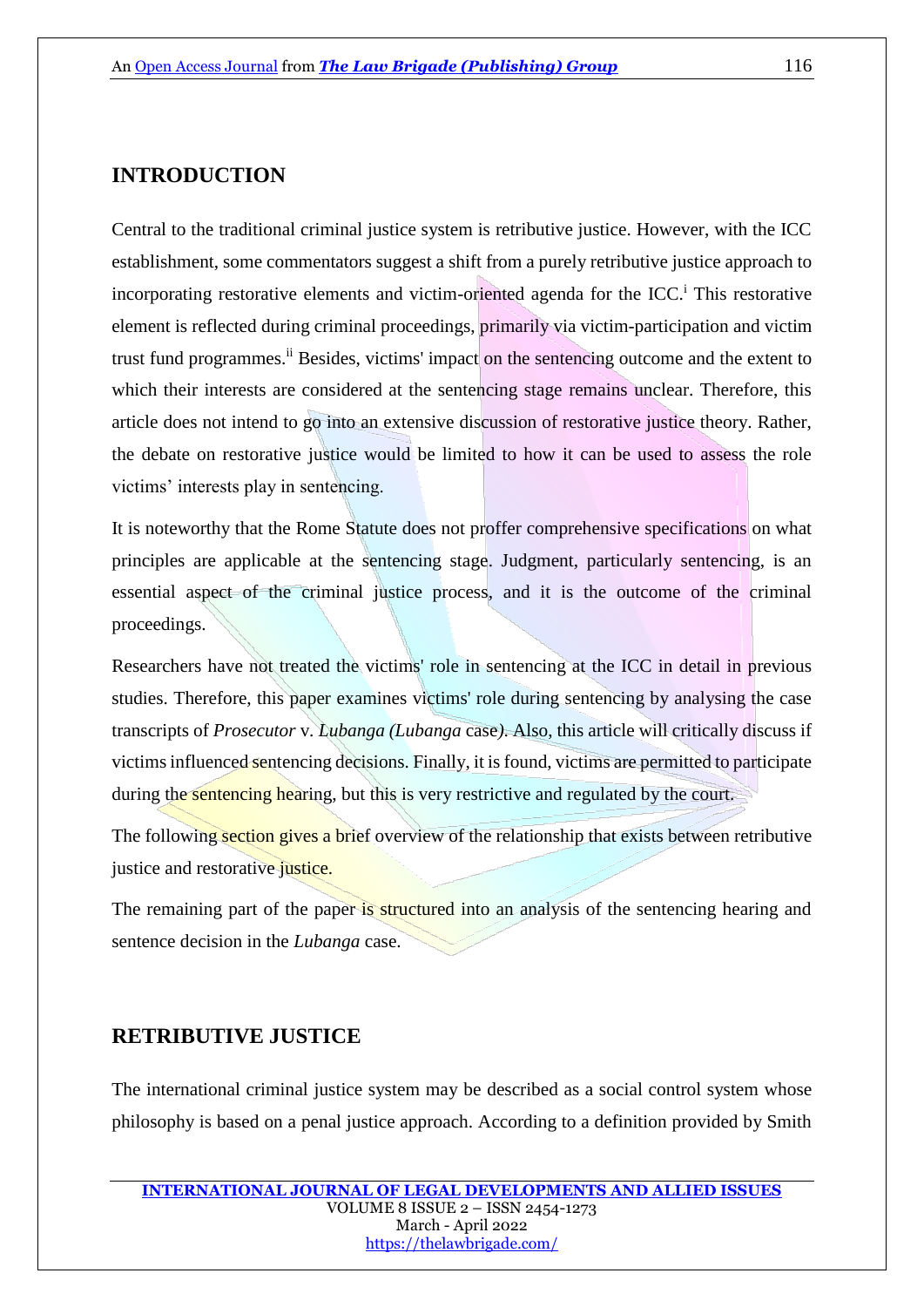and Darley, "Retributive justice is a system by which offenders are punished in proportion to the moral magnitude of their intentionally committed harms."iii From this definition, it is apparent that retributive justice places the offender's punishment at the forefront. Hence, the penalty is awarded according to proportionality, i.e. the offender is punished by the proportion of the harmiv. It is no gainsaying that retributive justice addresses the wrong rather than the harm. Thus, the offender is the central focus of retributive justice.

The idea of retributive justice has played a dominant role in theorising about punishment over the past few decades. Still, many features of it—'especially the notions of desert and proportionality, the normative status of suffering, and the ultimate justification for retribution—remain contested and problematic.'<sup>v</sup> The three justifications of retributive justice are deterrence, retribution and rehabilitation.

Some proponents of retributive justice argue that it serves as a deterrent (individual or general) while reducing society's crime rates.<sup>vi</sup> In the same vein, Schafer supports his argument with Pope Clement VI's words "any punishment that makes the offender not commit a crime again is worth administering: and a punishment that does not correct should not be given".<sup>vii</sup> From the above arguments, one can infer that deterrence and rehabilitation propel punishment in most domestic criminal justice systems. Bagaric and Morss submit that general deterrence is the primary rationale behind punishment in international criminal trials.<sup>viii</sup> However, little research suggests that punitive measures deter future offenders. From McGonigle's perspective, there is no empirical evidence that retributive justice prevents crimes.<sup>ix</sup> Although theoretically, retributive justice might deter crimes, pragmatically, retributive justice's effectiveness might be questioned because of the increased crime's occurrence.

On victims' and sentencing, Ashworth suggests that the traditional forms of criminal justice may adversely affect the involvement and the extent of applicability of victims' rights in the criminal justice system.<sup>x</sup>He cautions that remarkable consequences are likely to arise for introducing victims into an already balanced system- the accused and the defence. $x_i$  This argument supposes the traditional criminal justice; notably, the criminal trial setting lacks a well-equipped structure to incorporate victims' interests and rights, empowering their involvement..

In contrast, it is believed that retributive justice is victim-oriented because the manner of punishment depicts society's cohesion with the victim.<sup>xii</sup>The critical problem with this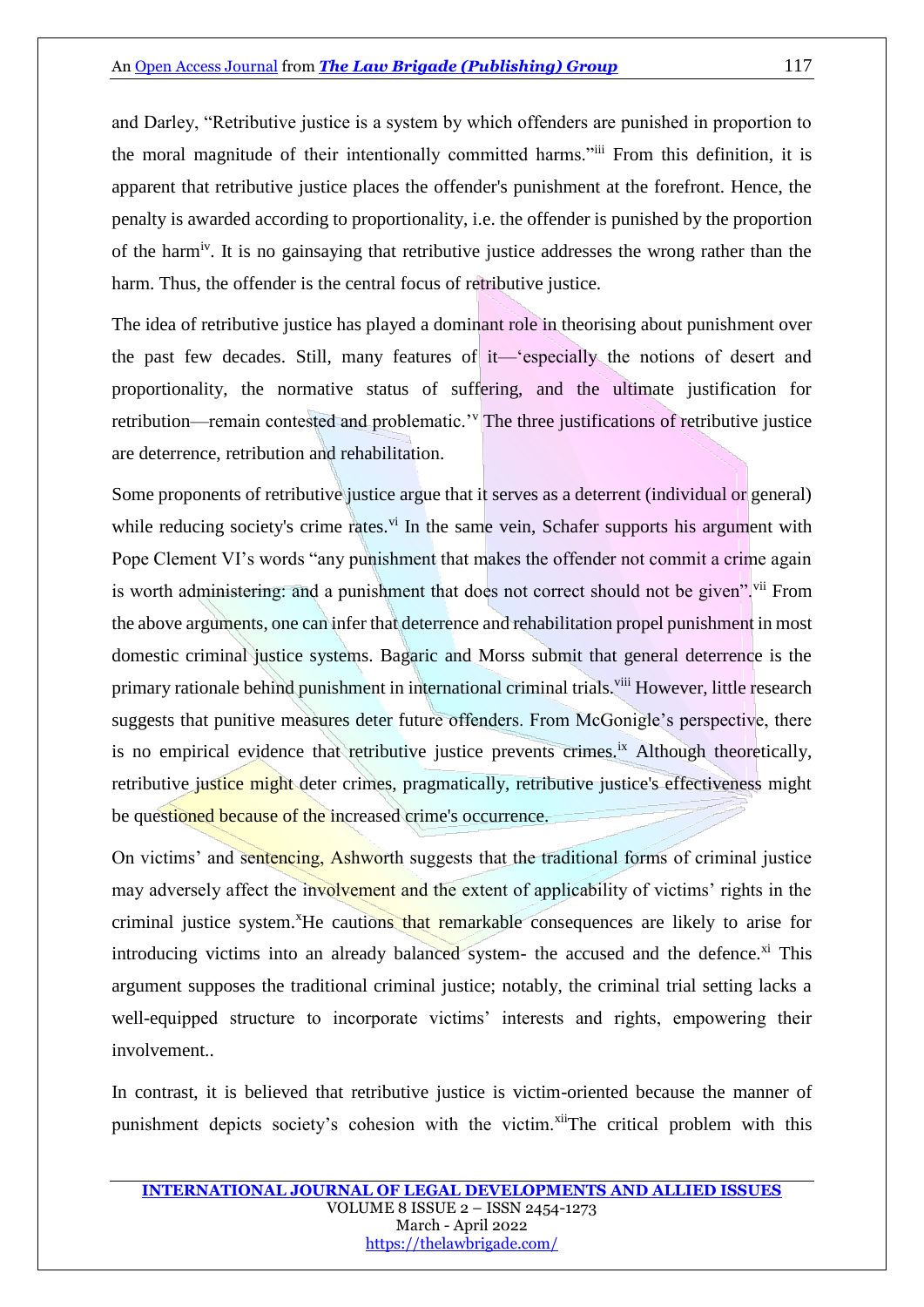argument is that it trivialises the victim's interest on an individual basis. The penalty only shows the intention to address the wrong done to society rather than the victim's harm. Thus, the victim's satisfaction is forfeited in place of societies. The traditional criminal justice system would have been more supportive in addressing victims' needs if retributive justice provided a central role for victims and response to the victims' harm.

Gohan cautions about over-stretching retributive justice, especially within the context of victims' interests, because of its likelihood of victimisation of the accused (convict) or sabotaging its effectiveness.<sup>xiii</sup> Perhaps, the notion of retributive justice within the domestic context slightly differs from retributive justice within the international sentencing context. In the international jurisdiction, the ICC deals with extensive scale violations of human rights, considered '*serious*', with many victims that must have suffered harm. Henham opines that victims tend to play significant roles within international sentencing as opposed to domestic sentencing. The large scale of crime and collective violence may require victim involvement.<sup>xiv</sup>The similarity within both contexts espouses justice as the accountability of the offender to the state or community. With victims' participation in criminal justice, justice should move beyond accountability.

Besides, the ICC has witnessed a progression from purely retributive norms to incorporating restorative justice elements<sup>xv</sup>; despite this, there are still challenges in fully accommodating victims' rights and interests in sentencing. Empowering victims to participate during criminal proceedings may prejudice the rights of the accused.<sup>xvi</sup> It could also shift the trial's focus from the *'wrong'* to the '*harm*' suffered by the victim. This idea restructures the traditional criminal justice system into a tripartite construct.

Article 22 and 23 of the Rome Statute contains the Latin expression *nullum crimen sine lege, nulla poena sine lege*. The **principle indicates** a mandatory connection between punishment (crime) and a fixed, predetermined law-the basis for criminal responsibility, a principle of legality which is considered one of the foundations of international criminal law.<sup>xvii</sup>It is also espoused in customary international law and international treaties such as the International Covenant on Civil and Political Rights 1966 and the Universal Declaration of Human Rights 1948. It is noteworthy that Article 22 generated a consensus amongst the delegations during the Rome Conference.<sup>xviii</sup>Hence, the origin of the court's power is to investigate and prosecute individuals most responsible for violations of the most severe crimes. If the Rome Statute does not prohibit the offence, such persons cannot be considered accused/convicts. $x$ ixArticle 21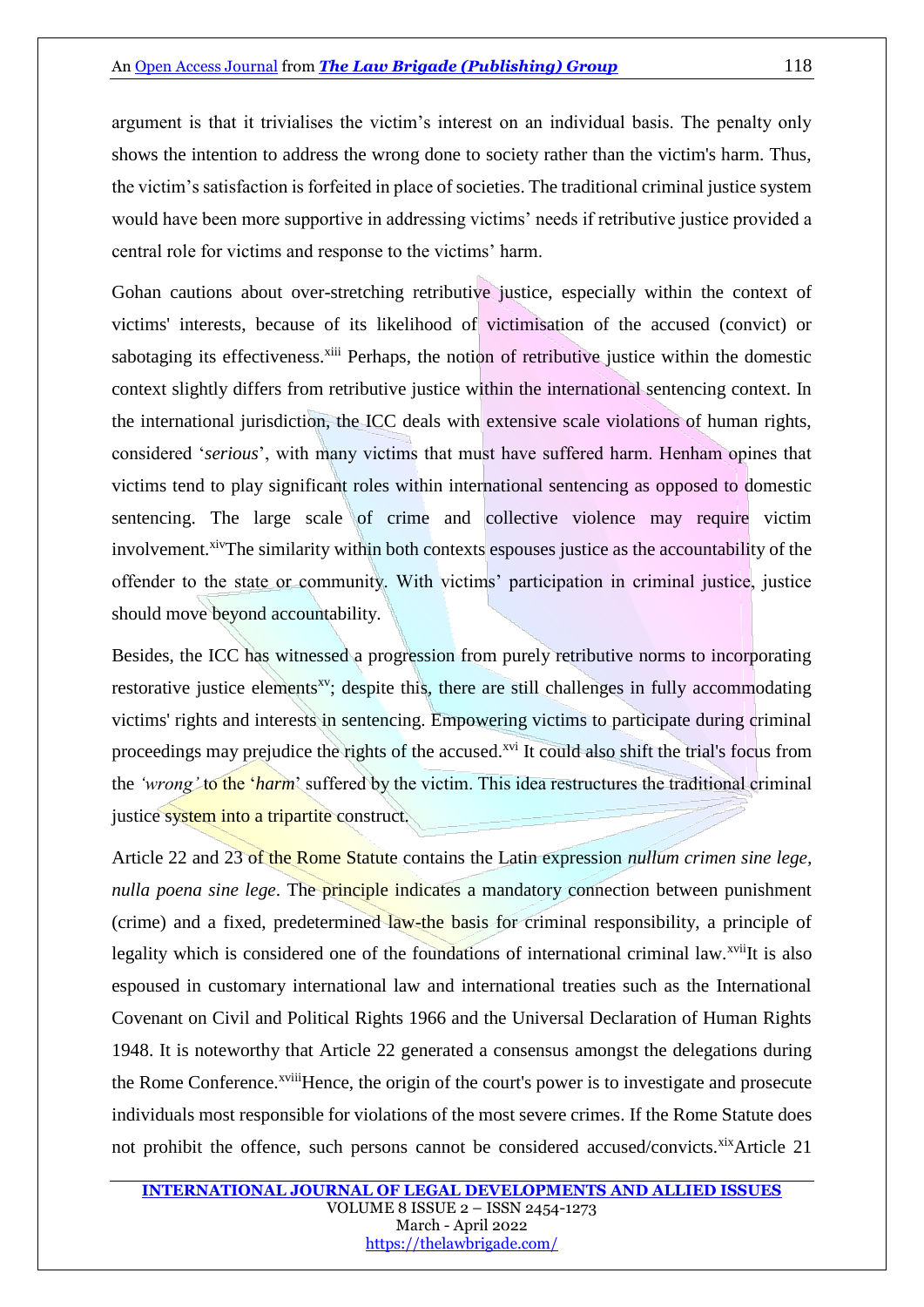Furthermore, Article 77 of the Rome Statute empowers the Court to impose penalties on individuals convicted by the Court of crimes within its jurisdiction. The penalties include imprisonment, not more than 30 years, life imprisonment fines or forfeiture. It appears the Rome Statute is cautious about the imposition of some severe forms of penalties.<sup>xxi</sup>This qualification may be the rationale behind the exclusion of the death penalty from the Statute. The delisting of the death penalty, corporal punishment, and other forms of sentences implies an intention to adhere to the limitations provided by international treaties like the UNCHR and the UN minimum rules for prisoners' treatment.<sup>xxii</sup>Article 80 notes that these provisions do not prejudice the applicable laws in the national jurisdictions. Although, the ICC does not acknowledge harsher punishment like the death penalty and other forms of sentences which could lead to torture or another form of degrading treatment.

Nevertheless, the implementation of the stipulated provision does not preclude its enforcement in the State party domestic jurisdictions. Additionally, of equal importance is the restrictive application of life imprisonment as a form of penalty. The Chambers are required to ensure that the imposition of life imprisonment is subject to the fulfilment of strict conditions.<sup>xxiii</sup> Life imprisonment is justified by the extreme gravity of the crime and one or more aggravating circumstances.<sup>xxiv</sup>This interpretation sums up a liberal approach of the ICC to individual rights and rehabilitation of offenders. While at the same time respecting the existing criminal law applicable in national jurisdictions of the affected parties.

A considerable amount of literature reveals that, in most national jurisdictions, retributive justice is at the heart of their criminal justice systems. International criminal law, as a distinct area in public international law, incorporates some of the theories and principles of national jurisdictions with relatively few modifications.<sup>xxv</sup>Nevertheless, it is primarily founded on retributive justice.

Having discussed that, the following section shall examine the classic theories of justifications of punishment: deterrence, retribution, and rehabilitation.

Deterrence is the primary justification for the punishment in an international criminal trial.<sup>xxvi</sup> Rothe and Mullin asserts that international criminal tribunals have integrated accountability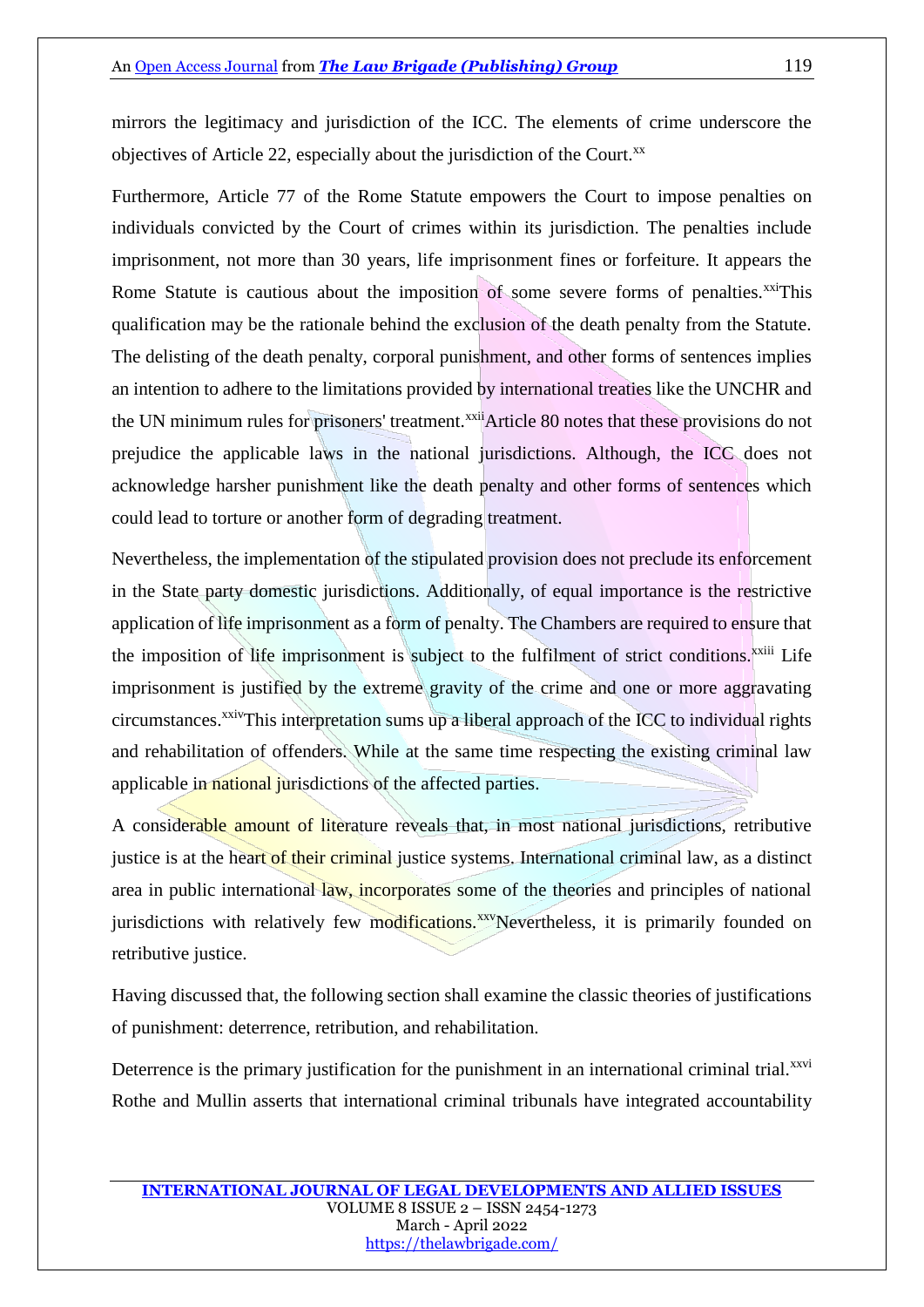and '*instilled long-term inhibitions against international crimes in the global community.'xxvii* The inhibitions are measures towards deterrence and accountability.

Nevertheless, it is questionable if international criminal law, courts and tribunals have been able to pass on a deterrent effect in the international community. There are still instances of severe violations of human rights around the world. At best, it could be posited that the rate of severe human rights abuses has reduced slightly. Arguably, a harsher punishment may restrict future offenders. The perpetrator is sanctioned to serve as an example for future offenders. Thus, deterrence is perceived as a legal threat to crime control.<sup>xxviii</sup>This sanction could be in the form of the death penalty, imprisonment or fine.

Furthermore, the absence of a general provision for sentencing objectives in the Rome Statute leaves a gap for the rationale behind the punishment. Notwithstanding, a cursory look at the Preamble shows a deterrent function: "Determined to put an end to impunity for the perpetrators of these crimes and thus to contribute to the prevention of such crimes."<sup>xxxix</sup> And "Determined to these ends and for the sake of present and future generations."xxx Thus, preamble 5 and 9 support the deterrent function of the Rome Statute.

Retribution is at the heart of criminal law theory.<sup>xxxi</sup> It underscores punishment as a reaction to the commission of a crime. The foundation of retribution is deeply rooted in respect for the autonomy of the offender. It is a notion that justifies the imposition of punishment because it is deserved.xxxii In Moore's words, "*Punishment is justified if it is given to those who deserve*  it."<sup>xxxiii</sup> 'Desert ... is a sufficient condition of just punishment, not only a necessary condition<sup>'xxxiv</sup> It is not yet certain if the offender's punishment can be equated to the harm and suffering inflicted on the victims. Therefore, the fact that the offender is deserving of punishment does not mean that such punishment is quantifiable to the victim's plight, given that they occur within two different contexts. As such, punishment is motivated by '*just deserts'* and *proportionality*. Punishment is mainly imposed because the offender has committed a crime. This offender is sanctioned by punishment or reward because he deserves it; this is the philosophy behind just desert. The sanction is a reaction to the breaking of rules by the offender. Theoretically, the offender's punishment is proportionate to the wrongful act committed. How to measure the proportionality of the punishment remains unsettled. Different courts adopt different approaches. The proportionality principle is significant in the determination of retribution. Nevertheless, it is difficult to ascertain if the sentencing matches the crime committed.<sup>xxxv</sup>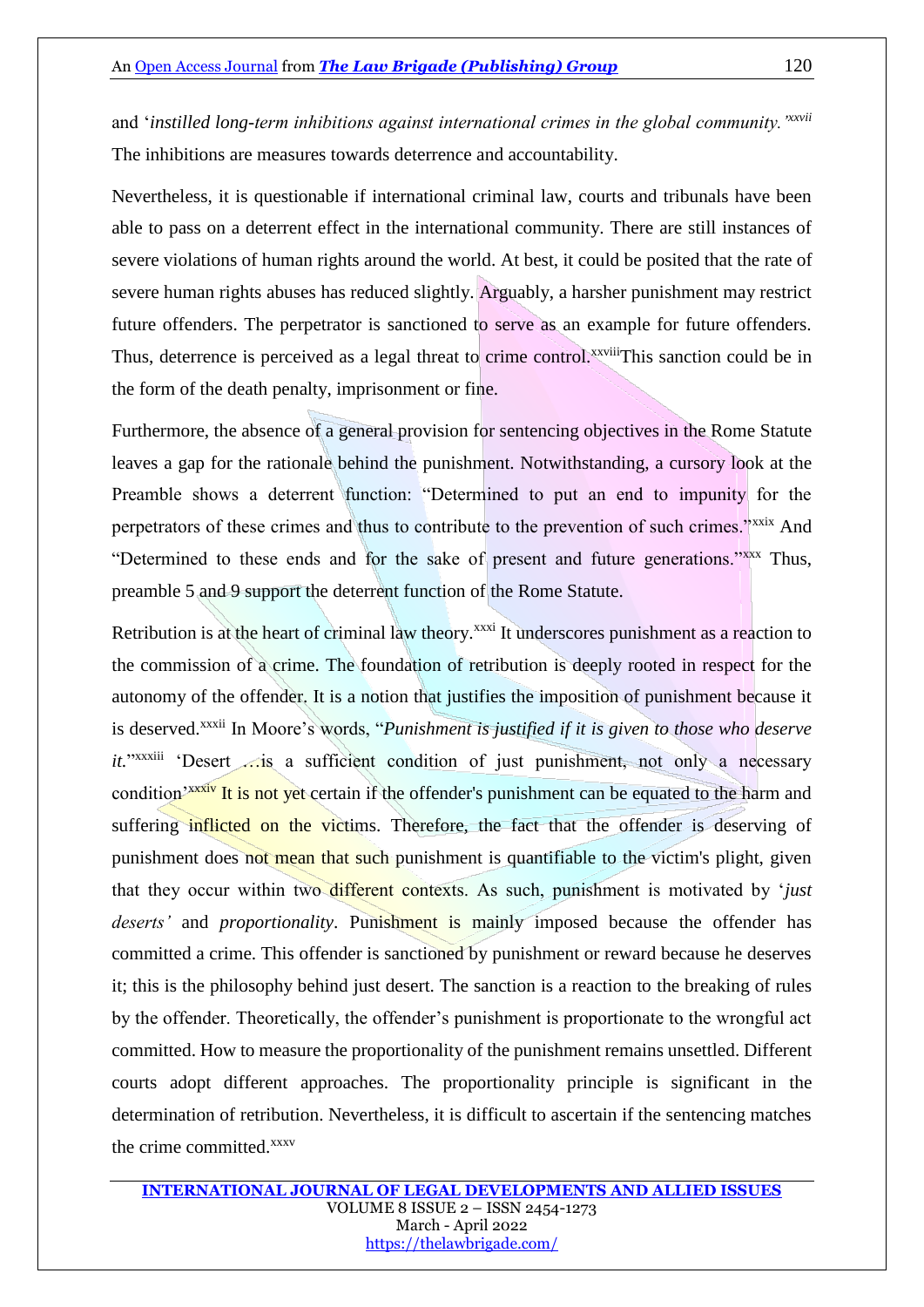The principle of proportionality determines the sentencing that is appropriate for the gravity of the crime. The gravity of the crime must be commensurate with the severity of the crime. The principle of proportionality is a commonly –used notion in sentencing, yet it is a concept difficult to define precisely. It is argued that proportionality is a principle in determining the punishment, while retribution is an objective of criminal punishment. The principle of proportionality is a determinant of sentencing, and it is a means to an end, which is sentencing. It measures the gravity of the crime in determining the severity of the punishment. Presumably, a sentence that matches the seriousness of offences is deemed fairer than a punishment that does not.<sup>xxxvi</sup>It is worthy of mention that proportionality as a concept is nebulous. We should be careful not to confuse the justification for punishment with the determinant for sentencing. While the former focuses on retribution, deterrence and rehabilitation, the latter aims to determine the reasoning or logic why a particular quantity (measurement/amount) of a sentence is given in response to the gravity of the crime.

Retribution as a concept regarding proportionality and just deserts depends on moral relativism and public opinion.<sup>xxxvii</sup>The moral values of society dictate if a crime should get a harsher punishment.xxxviiiThe crime and punishment are paired together on two scales to determine equality. The morals of the society gradually crystalise into law for determining the sentence. One of the reasons the death penalty and life imprisonment are considered the highest form of punishment on the pyramid. According to the Orthodox school, the law is criminal when the individual who contravenes it is punished.<sup>xxxix</sup>The judicial punishment invokes sanction on the offender as a response to a violation of the law. Husak argues that a sanction does not qualify as a punishment without '*punitive intention'*. xlIt is believed that there must be a functional idea behind the imposition of sanctions on the offender. What does the sanction intend to achieve by imposing punishment? It could be the correction of the wrong or to address the harm. Most times, the intention behind the punitive measure is to reinforce social control.

In addition, some of the Rome Conference delegates proposed proportionality between the gravity of the crimes and severe penalties; they suggested the death penalty and life imprisonment reflect the magnitude of the offence.<sup>xli</sup>In response, a few of the delegations counteracted the bid, who pointed to the compliance of human rights treatise. The opposing delegations suggested humane means of punishment which would gradually reform and rehabilitate the offenders.<sup>xlii</sup>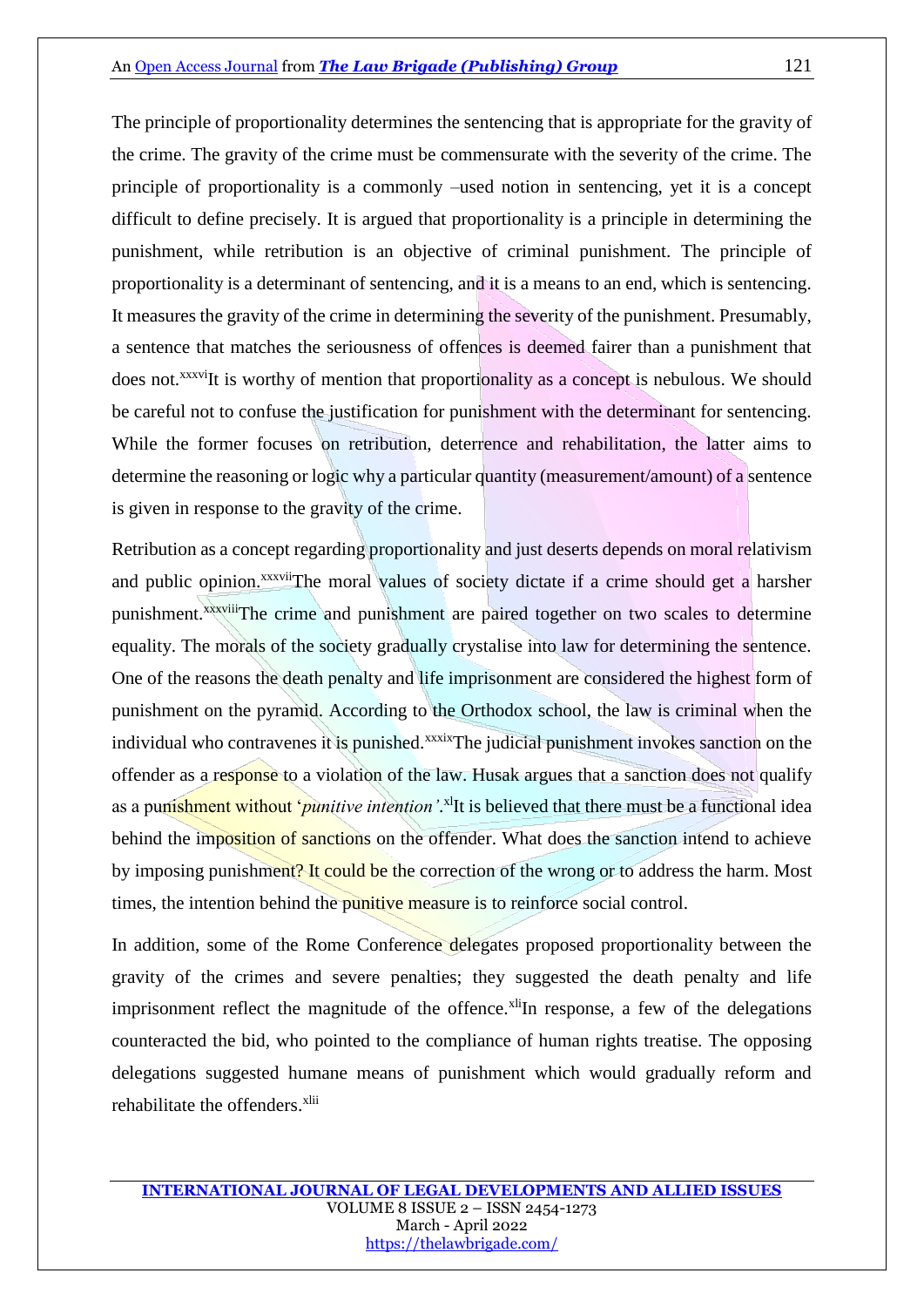After rigorous debate on the issue of mode of punishment, all the delegates at the Diplomatic Conference unanimously agreed to include imprisonment as the main punishment.<sup>xliii</sup>While some delegations advocated for a maximum sentence, the counterpart preferred judicial discretion to determine a sentence rather than a specific cap.<sup>xliv</sup> It is observed that the delegations reached no consensus on the rationale behind punishment. Although, there were "widely differing" opinions on the objectives of penalties because of the significant disparity between the moral values, norms, principles and practices operating in their different jurisdictions.<sup>xlv</sup>Unfortunately, the delegates failed to conclude the issue. However, the Rome Statute Preamble gives us guidance on the purpose of penalty: "Affirming that the most serious crimes of concern to the international community as a whole must not go unpunished and that their effective prosecution…"xlviThe phrase "must not go unpunished" emphasised the inclination for retribution as an objective of sentencing.

#### *Rehabilitation*

Andrews and Bonita argue that more attention should be given to offenders' rehabilitation rather than increasing punitive measures.<sup>xlvii</sup> In their opinion, punitive measures have not curtailed criminal recidivism; instead, there is an increase in correctional facilities' proliferation, affecting government budgets.<sup>xlviii</sup> Possibly, punitive measures do not deter crimes to the expectation of society.

For more clarification, it is imperative to define rehabilitation. According to Hudson, Rehabilitation is:

"Taking away the desire to offend, is the aim of reformist or rehabilitation punishment. The objective of reform or rehabilitation is to reintegrate the offender into society after a period of punishment, and to design the content of the punishment so as to achieve this."<sup>xlix</sup>

Rehabilitation takes place during and after punishment. Presumably, the courts' contribution to offenders' rehabilitation after the sentence term can result in re-integration into society. One viable approach is for the court to address the consequences of a conviction for the convict/sentenced person.<sup>1</sup>Court's involvement in rehabilitation would demonstrate their interest in deterrence and retribution. However, it would also show their interests in the offender's life post-conviction and reintegration into society. Re-integration is a pillar of restorative justice, indicating that retributive justice is not totally punitive. Therefore, rehabilitation entails a restorative element.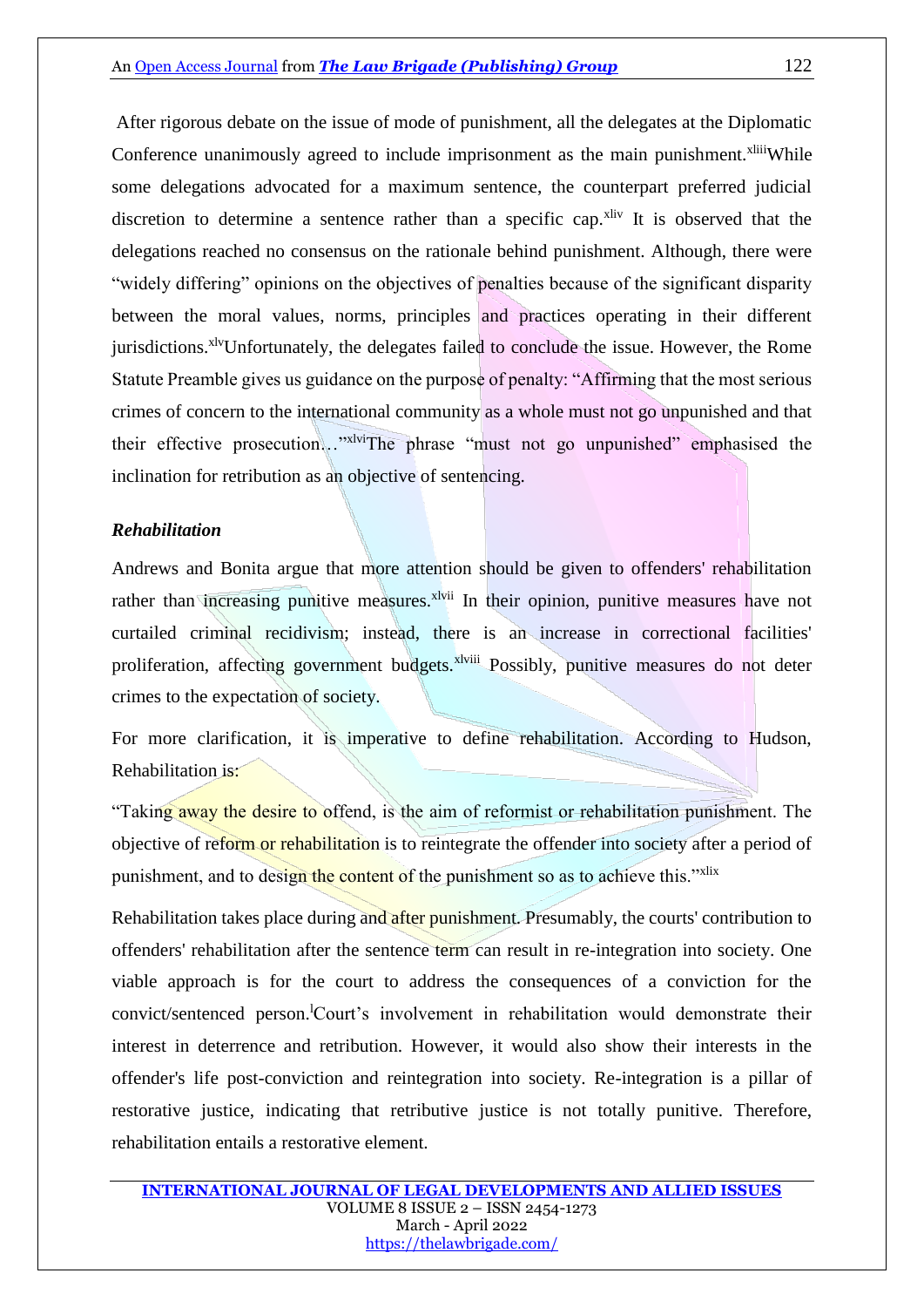Triffterer notes that the most effective means to 'fight' criminality is to prevent the commission of crimes.<sup>li</sup> Therefore, he recommends an early evaluation of the different ways to challenge impunity.<sup>lii</sup> Undoubtedly, in the absence of a Utopia society, where society struggles to prevent criminal acts, correcting criminal acts through deterrence and repression is a sustainable means of fighting impunity.

Rehabilitation has been described as a humane alternative to retribution and deterrence; sometimes, the punishment is lenient to dissuade recidivism. Iiii However, article 110(4) and Rule 223 states the Conditions and factors for Sentence review at the ICC. IV These provisions that may ensure the convicts' early release could conflict with the deterrent and retribution function because it focuses on reformation and resocialisation of the offender, which may outweigh or preclude the deterrent's objectives retribution. Possibly, rehabilitation of the offender could be why the maximum term of imprisonment is 30 years. How these conditions and factors reflect the rationale of the penalty is decided according to the panel's discretion.

Arguably, the ICC could use a combination of deterrence, retribution and rehabilitation for sentencing since they are not mutually exclusive. Somewhat it is easy for the ICC to enforce deterrence and retribution, it could become challenging for the ICC to implement and supervise offenders' rehabilitation. While article 110 of the Rome Statute and Rule 223 of the ICC RPE provides for the reduction of sentencing and expressly list reintegration and re-socialisation, respectively, these provisions do not stipulate a medium of compliance with these conditions during the convict's incarceration and after the release. It seems rehabilitation as a purpose of punishment would be more effective in the domestic context.

That being said, this study does not intend to discuss rehabilitation extensively, and criminologists have written a lot on rehabilitation.<sup>1</sup> So far, this section has focused on retributive justice; the following part addresses the theory and principles of restorative justice

### **RESTORATIVE JUSTICE**

Considering the implications of retributive justice and its elements within the ambience of sentencing in criminal courts, this segment will discuss restorative justice and its impact on sentencing. It is necessary here to clarify what is meant by restorative justice. Zehr is one of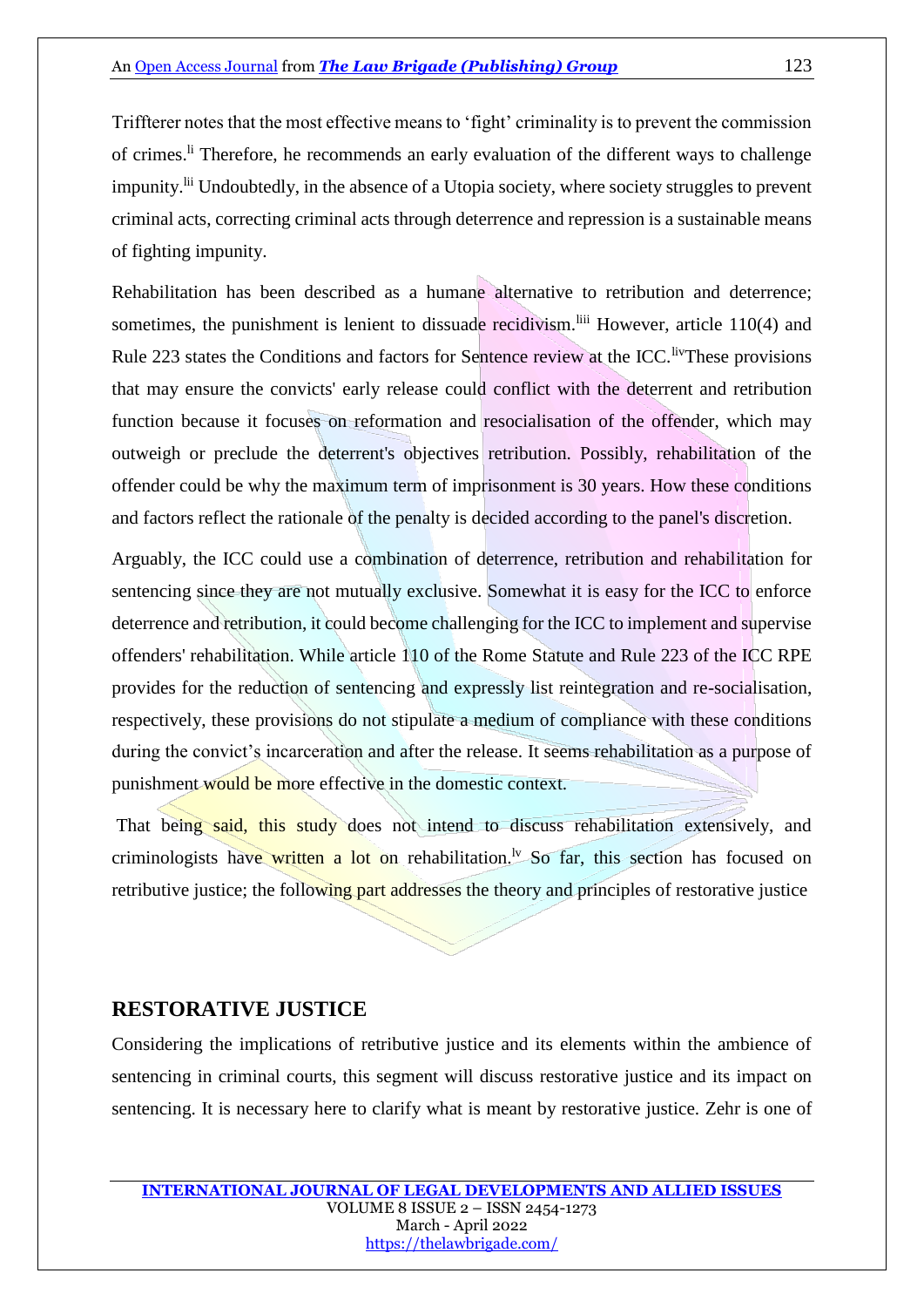the first authors to define restorative justice. He is referred to as the father of restorative justice. According to Zehr:

*"Restorative justice is a process to involve, to the extent possible, those who have a stake in a specific offence and to collectively identify and address harms, needs and obligations, in order to heal and put things right as possible."lvi*

Similarly, Zehr's definition shares the same content as Marshall's. Marshall defines it '*as a process whereby parties with a stake in a specific offence collectively resolve how to deal with*  the aftermath of the offence and its implications for the future'.<sup>[vii</sup> Be that as it may, Doolin is critical of Marshall's definition. From her perspective, Marshall's description is limited to the process of restorative justice. Doolin contends for clarity of the concept of restoration because Marshall's definition excludes some crucial restorative justice elements.<sup>lviii</sup> Some of the questions raised include; "who should be involved in collective resolution? How do those involved arrive at the collective resolution? What is meant by dealing with the aftermath of an offence and its implications for the future? Moreover, what are the best ways to resolve such issues in terms of the spirit of restorative justice? This debate opens a range of broad questions within the process of restorative justice. Doolin gives a comprehensive perspective on restorative justice.

Doolin also proposes that a sound definition of restorative justice should not be restricted to the '*proces*s' involved, but the outcome should also be considered. She pointed out that Marshall's definition is ambiguous; hence his interpretation did not refer to the result to be achieved.<sup>lix</sup> Doolin's assertion prioritises the voluntariness and informal settings of the process. It raises questions of coercion, State and community role, and the absence of the stakeholder for the process and outcome of the restorative justice. A possible implication of this is that the process might lead to a 'non*-restorative ends'* thereby compromising the intention of restorative justice.<sup>1x</sup> The coercion of an unwilling stakeholder leads to victimisation of the offender or re-victimisation of the victim thereby defeating the purpose of the practice.

One of the restorative justice aims is to reposition victims as '*active agents'* rather '*passive objects'* of the justice process.<sup>1xi</sup> It puts the needs of both parties at the forefront. One benefit of restorative justice is that it proffers an inclusive approach for all stakeholders.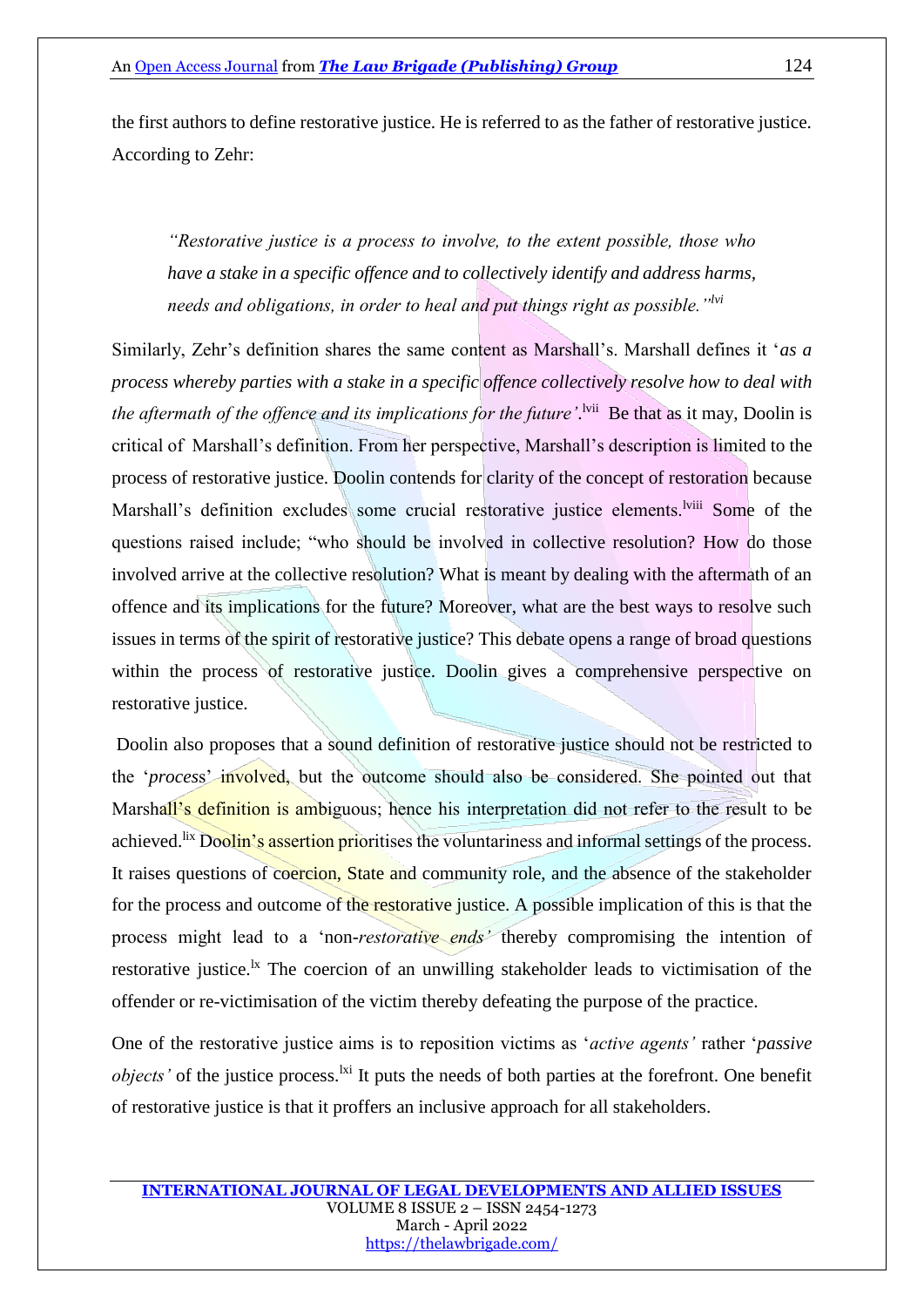Moreover, Ness and Strong divide restorative justice into three categories. The three categories are referred to as three key pillars of restorative justice; 'encounter', '*amends*' and '*reintegration*.'lxii These commentators argue that victims have a central participatory role in the three pillars of restorative justice processes. Realistically, victims ought to be involved in direct participation in this process. The three key pillars of restorative justice shall be discussed in the following section:

#### *Encounter*

According to Van Ness and Heetderks, Encounter is the first pillar of RJ. The encounter between victims and the offender is an essential element of the RJ process. This encounter may be referred to as a meeting. It is vital that this meeting must involve the voluntary participation of victims. No participant should be coerced to attend or participate in the conference. The conference provides a platform for communication for both the victims and offenders to narrate their experiences, the harm they suffered, and the impact on their lives.<sup>1xiii</sup>

Interestingly, flexibility is one unique aspect at the encounter stage. For example, the victims can tell their stories in their own words, instead of speaking in legal language. Besides, they can also emote and use emotional language. So, in a way, it becomes easier for understanding the relationship between the parties and the implications of their actions.

Arguably victims' narratives may be riddled with subjectivity rather than a factual, objective account. Nevertheless, storytelling and its consequences espouse victims' truth which opens a discussion between the victims and offenders. McCold and Wachtel maintain that restorative justice's dialogue stage helps in the 'collaborative problem-solving approach,' the central focus of restorative justice practice.<sup>[kiv]</sup> It follows that the meeting between the participants aims to highlight the problems/issues. Afterwards, the participants proffer solutions to these issues collaboratively. It is also noteworthy that the discussion grants them the freedom to make their choices/decisions. The result of the encounter is to reach an 'outcome agreement.'<sup>lxv</sup> Thus, encounter emphasises the practice of restorative justice or, best put, the process of restorative justice.

#### *Amends*

As mentioned earlier, amends is the second pillar of restorative justice-typically a role of the offender.<sup>lxvi</sup> Given that 'encounter' means the practice of restorative justice, then 'amends'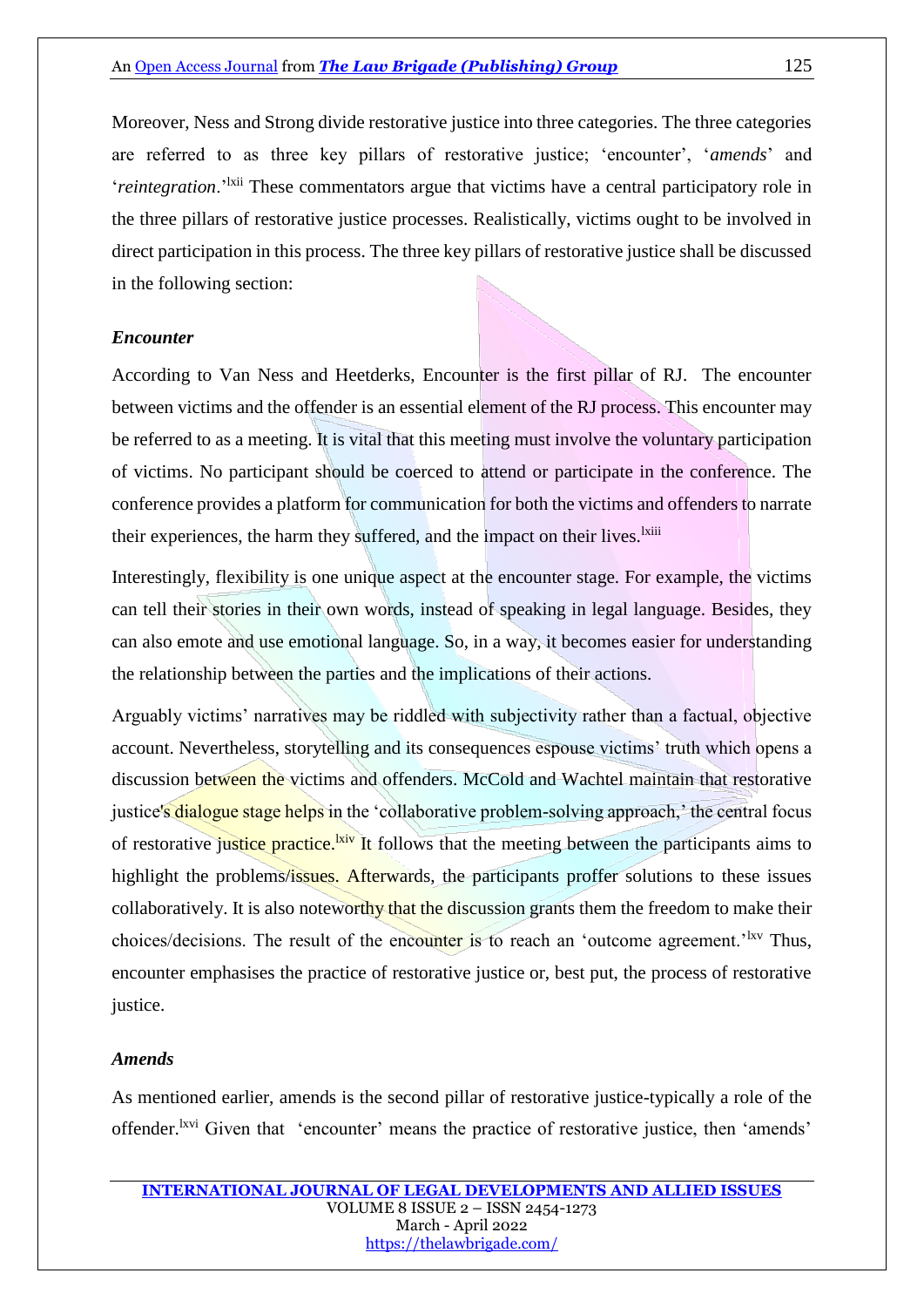means the outcome<sup>'lxvii</sup> Thus, the outcome of restorative justice is to heal individuals, communities and nations after harm caused by wrongdoing.<sup>lxviii</sup> An essential determinant of repair is the input/involvement from those mainly affected by the crime. This ability to repair connotes taking on responsibility for the crime of the offender. Thereby finding ways to correct the victims' harm.

Moreover, making amends could be in tangible ways.<sup>1xix</sup>Also, amends could be made through an acknowledgement of the crime or sincere apologies. It has been submitted that in most conferences of restorative justice, the crux of discussion 'always presents a moment when it is natural for an apology to be offered in recognition of emotional restoration needed by the victim.'<sup>lxx</sup>

Research suggests that in the criminal justice system, victims are affected by their experiences.<sup>lxxi</sup> Victimologists have described this as 'secondary victimisation' or retraumatisation.<sup>Ixxii</sup> They may be characterised as anti-therapeutic experiences that victims of crimes go through as a result of their involvement or contact with the actors of the criminal justice system

While Courts are not therapeutic centres, they are not expected to carry out therapeutic functions; their primary function is to prosecute criminal and administer justice. So naturally, the settings of the court are not victim-centred or focused. On the other hand, restorative justice parameters are more relaxed and could foster genuine communication between the offender and the victims.

We should bear in mind that the dialogue for restorative justice does not operate within the context of adversarial settings. It involves victims, offenders and other affected individuals or participants.<sup>Ixxiii</sup>The amends here could include individual or collective measures. The individual measures may be in the form of victim-offender mediation. Here, the offender tender apologies to the victims. The victims ask the offenders questions and also narrate the real impact of the crime against them.<sup>lxxiv</sup>On the other hand, RJ's collective measures are the truth commission and other forms of justice aimed at disclosing the truth regarding the commission of the crime and acknowledging the wrongdoing to the victims.<sup>1xxv</sup>

This part has analysed amends within the context of restorative justice. It is now necessary to explain re-integration as the last pillar of restorative justice.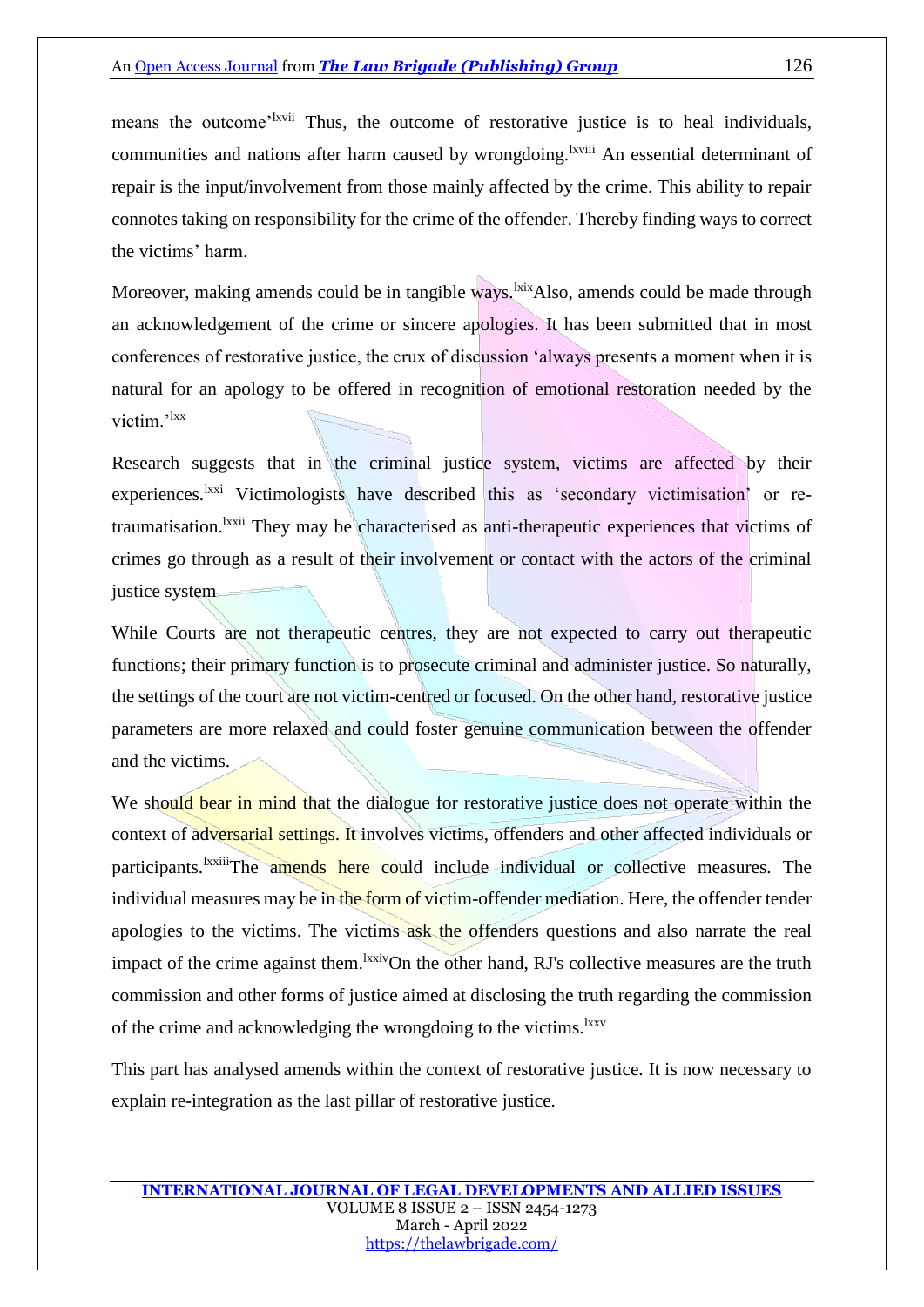#### *Re-integration*

Christie writes that conflicts are valuable commodities that have been taken away from their rightful owners (victims and communities) and given to professional thieves-lawyers, prosecutors and the criminal justice system.<sup>lxxvi</sup>He submits that 'the bigger loser is us-to the extent that society is us. The loss is first and foremost, a loss in opportunities for normclarification.<sup>'Ixxvii</sup>If properly managed, conflict, he believes, could give rise to a crucial opportunity for community development. The question that arises is, 'is re-integration also a property.' It is noteworthy that both the victims and offenders need re-integration within the context of the community.

Van Ness and Strong define reintegration as the re-entry into community life as a whole, contributing, productive person. Ixxviii For offenders, re-integration includes rehabilitation into the community. Stigmatisation is an indispensable occurrence in the aftermath of crime. Consequently, it may cause the ostracisation or exclusion of the offender from the community or family relationship. Through reintegration, restorative justice intends to 'build or rebuild relationships between offenders and their communities.<sup>'Ixxix</sup> This includes but is not limited to reinforcing the offender's ties with adults and peers and changing the offenders' view of lawabiding citizens and community.'<sup>1xxx</sup> Therefore, the channels of socialisation need to be involved in the policies and strategies for re-integration.

Set against this background, it is almost certain that some restorative justice elements could enhance victims' involvement in the sentencing stage. Such could include consultation with victims on how the crime has affected them; this may be in the form of VIS. It could also be an encounter between the victim and the offender, remorse, public apology, acknowledging the crime, admission of guilt, and efforts to address the harm done. Finally, since sentencing is also a process, some of the restorative justice elements could be incorporated to enhance the process and outcome for the victims.

The following section shall discuss *Lubanga* sentencing

## **VICTIMS IN SENTENCING-THE PROSECUTOR V. LUBANGA**

A key aspect of criminal trials is sentencing. Victims participation in sentencing raises questions of balance and impact. Therefore, this chapter examines the significance of victims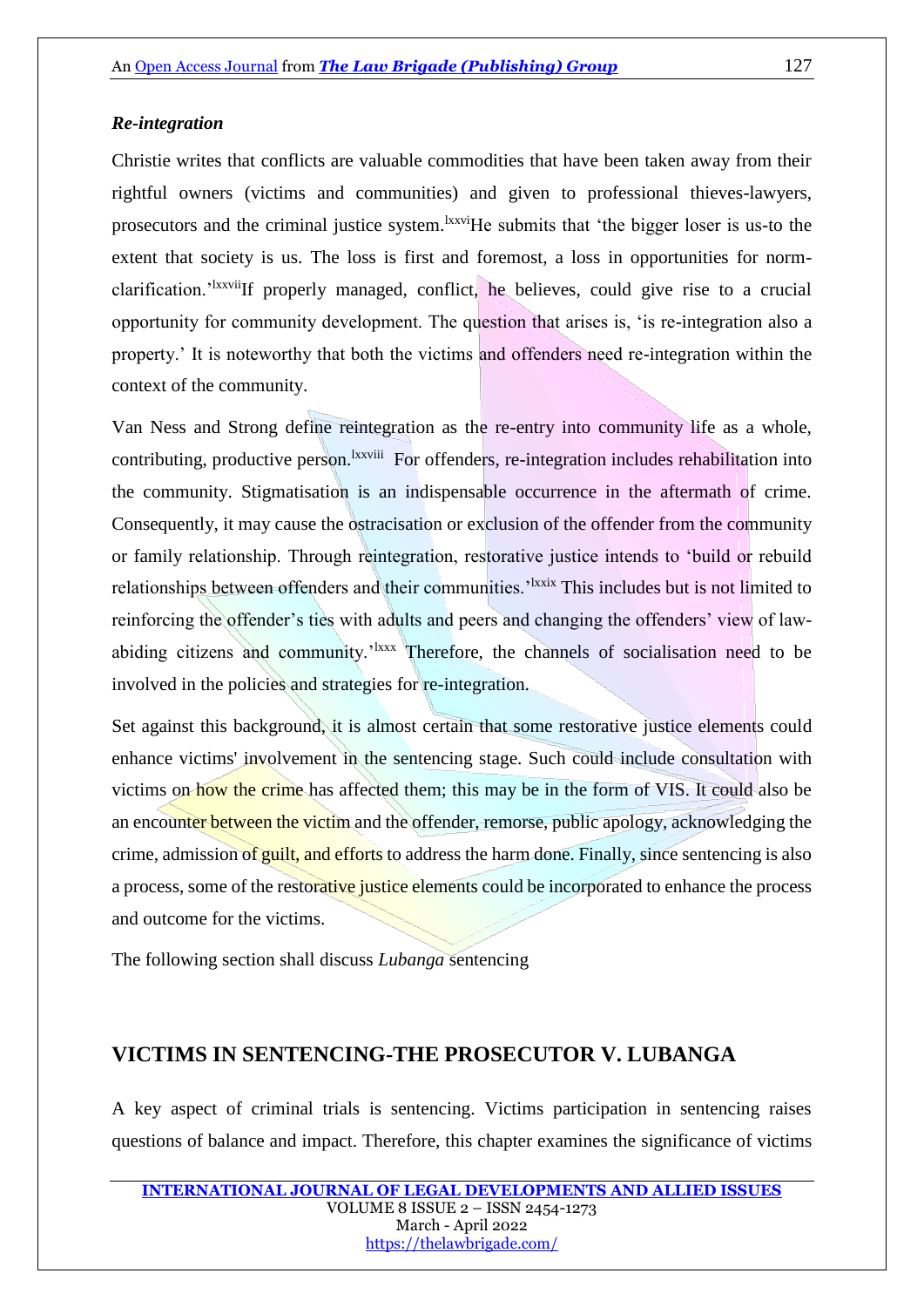in sentencing. Through the analysis of the *Lubanga* sentencing, the pages that follow shine new light on the complexities of interaction between the victims and the convicted person (perpetrator) as well as the emerging role of victims in this stage. It will be argued that victim participation at sentencing is restricted.

This section intends to investigate victims' role during the sentencing hearings to Lubanga's sentencing analysis.<sup>lxxxi</sup>

In the determination of the judgment, the chamber resorted to documentary video evidence and evidence of a former UPC soldier who was over 15 years when he joined the UPC, testimonies of P-38 and P-10.<sup>1xxxii</sup> This section aims not to address the judgment of Lubanga; some scholars have discussed the fairness of the decision.<sup>lxxxiii</sup>

That being said, it is evident from the ICC transcripts that victims participated through their LRVs during the sentencing hearing via written observations/submissions in sentence hearings.<sup>1xxxiv</sup>However, what is not yet clear is if these written observations/submissions have a significant role or influence in the ICC's sentencing decision.

In determining the sentence, the Chamber considered five relevant factors. These factors were (1)The gravity of the crime,(2)The large and widespread nature of the crimes committed, (3)The degree of participation and intent of Thomas Lubanga Dyilo,(4)The aggravating circumstances and (5)The mitigating circumstances

In determining the gravity of the crime, the Trial Chamber ordered the victims' legal representatives to submit their views on all evidence discussed during the trial.<sup>1xxxv</sup> In response to Trial Chamber 1's order, the LRVs provided evidence examined during the proceedings to establish aggravating and mitigating circumstances for the convicted person. In the determination of sentencing, the legal representatives were allowed to make oral and written submissions in the event of a sentencing hearing. In their written observations, the LRV submitted three aggravating pieces of evidence, with no mitigating evidence.

The Prosecution listed the aggravating circumstances as '*harsh conditions in the camps'* and '*the brutal treatment of children.'*lxxxvi The Prosecution had requested the Chamber to consider sexual violence as an aggravating factor.<sup>lxxxvii</sup> However, the Chamber rejected the evidence; it found the evidence insufficient because it was inadequate to establish a conclusion beyond a reasonable doubt that the punishment of children under the age of 15 years of age occurred in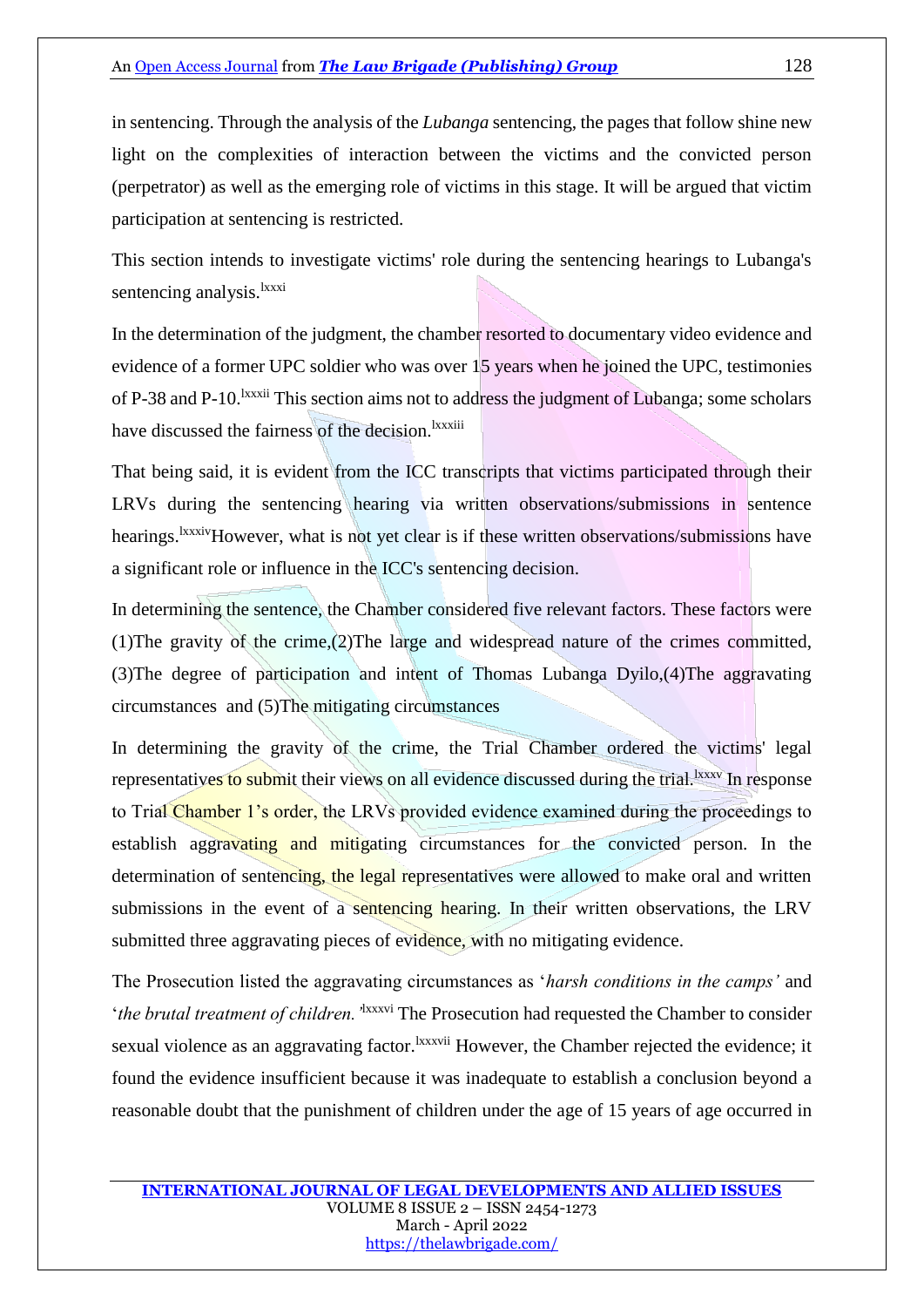the ordinary course of the crime for which the chamber convicted the accused.<sup>lxxxviii</sup> The prosecutor's arguments were insufficient to hold Lubanga responsible for cruel treatment.

Furthermore, the prosecution requested the imposition of a 30-year sentence on Lubanga.<sup>1xxxix</sup> Thirty years is the maximum term of imprisonment under the Rome Statute. The Prosecutor supported his claim by referring to the Special Court's precedents for Sierra Leone, where sentences for similar offences fell within seven to fifty years.<sup>xc</sup> Subsequently, the prosecution submitted that it would reduce the sentence from 30 years to 20 years, provided that Mr Lubanga offers 'a genuine apology' to victims of the crimes.<sup>xci</sup> It is believed that this sincere apology demonstrates acknowledgement of the offence and remorse from the perpetrator.

In their written observations, the LRVs urged the Chamber to consider the aggravating factors such as the abuse of the official functions by Lubanga, the particular vulnerability of the victims and the motive for the discriminatory aspect.<sup>xcii</sup>They argued that Lubanga as the president of the UPC and commander–in–chief of the FLPC, abused his role and position to recruit children under the age of 15 and use them to participate actively in hostilities.<sup> $x$ ciii</sup>They presented evidence of expert's opinions which corroborated their proof. Also, their observations revealed how the soldiers threatened and raped women and girls.<sup>xciv</sup>The LRVs supported the statements with the testimonies and evidence of witnesses and victims.<sup>xcv</sup> The victims submitted that the convicted person, Mr Lubanga, had a discriminatory motive that instigated him to commit crimes, leading to soldiers' sexually abusing female child soldiers.<sup>xcvi</sup>

Mitigating circumstances are factors that could reduce the convicted person's term of imprisonment. It is more beneficial to the convict because these are facts or situations that do not relate to the defendant's guilt, but these circumstances support the leniency of the sentence.<sup>xcvii</sup> For instance, the defendant's cooperation with the ICC is perceived as a mitigating factor because it expedites the ICC's work.<sup>xcviii</sup>Glickman cautions that the mitigation for surrender may undermine the court's role in fostering general deterrence, but rather, entrench special deterrence. It appears the ICC is not under any obligation to consider local practices in the determination of sentences.

The crucial factors to be considered were the convict's expression of remorse, acknowledgement of the offence, and the effect of a guilt admission.<sup>xcix</sup> Arguably, the convict's expression of remorse, recognition of the crime, admission of guilt and apology can promote a restorative process, provided the victims acknowledged the apologies and articulation of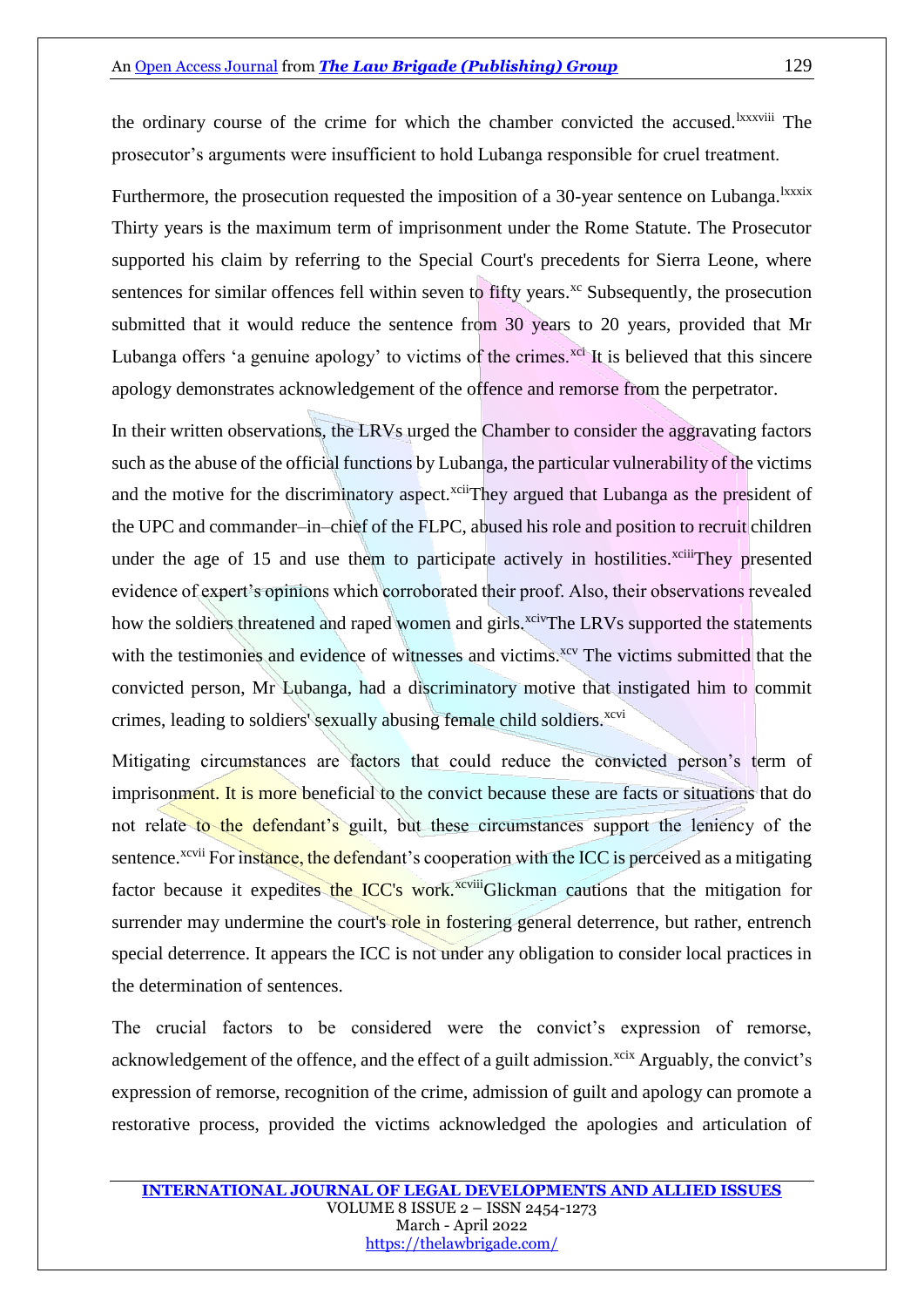remorse which may accelerate the healing process of the victims and correct the relationship between the victims and the offender/convict. An apology by the offender/convict demonstrates the expression of responsibility and acknowledgement of the harm done.

Mitigating factors is very significant because, if considered, it may decrease the term of sentence. Perhaps, the most severe disadvantage of the rule on mitigating circumstances is that it requires proof- a balance of probabilities- as opposed to the aggravating factors. Balance of probabilities is also known as the preponderance of the evidence. It does not require a piece of overwhelming evidence—a reflection of what is applicable in the jurisprudence of the ICTY.<sup>c</sup> Hence, the threshold is lower for the balance of probabilities. For instance, in the *Lubanga* case, the implication of mitigating factors is that it resulted in a lenient sentence of 12 years imprisonment for the convict. As a result of the lower threshold for mitigating circumstances, one may deduce that from the ICC's Statute and RPE, the ICC rules' intention makes it easier for mitigating circumstances to lessen a sentence. In comparison, aggravating circumstances require a higher threshold to get an increased sentence.

The prosecution and the legal representatives (V01 and V02) noted no mitigating circumstances in the case. $\dot{c}$  On the other hand, the defence tendered several extenuating circumstances.<sup>cii</sup>The factors included necessity, peaceful motives and demobilisation orders, cooperation with the Court.<sup>ciii</sup>

Furthermore, the Chamber rejected the Prosecution's submissions that sexual violence and rape should be considered an aggravating factor because there was no relevant evidence to link Mr Lubanga to sexual violence in the ordinary recruitment course. The Prosecution failed to prove beyond a reasonable doubt. Therefore, this factor did not reflect his culpability for the sentence.<sup>civ</sup>

The Chamber submitted that it would be '*inappropriate*' to sentence the convicted person-Mr Lubanga- to life imprisonment because it has not found any aggravating factors in this case.<sup>cv</sup>The Chamber noted that it would consider other evidence necessary to determine an 'appropriate' sentence in its observations. This 'appropriate' sentence should be proportionate to the offence. The proportionality is determined by balancing all the relevant factors.<sup>cvi</sup>

The Chamber did not accede to the aggravating factors presented by the Prosecutor and the LRV; it ruled that the evidence was insufficient to establish beyond a reasonable doubt that child soldiers under the age of 15 years were subject to punishments such as 'whippings and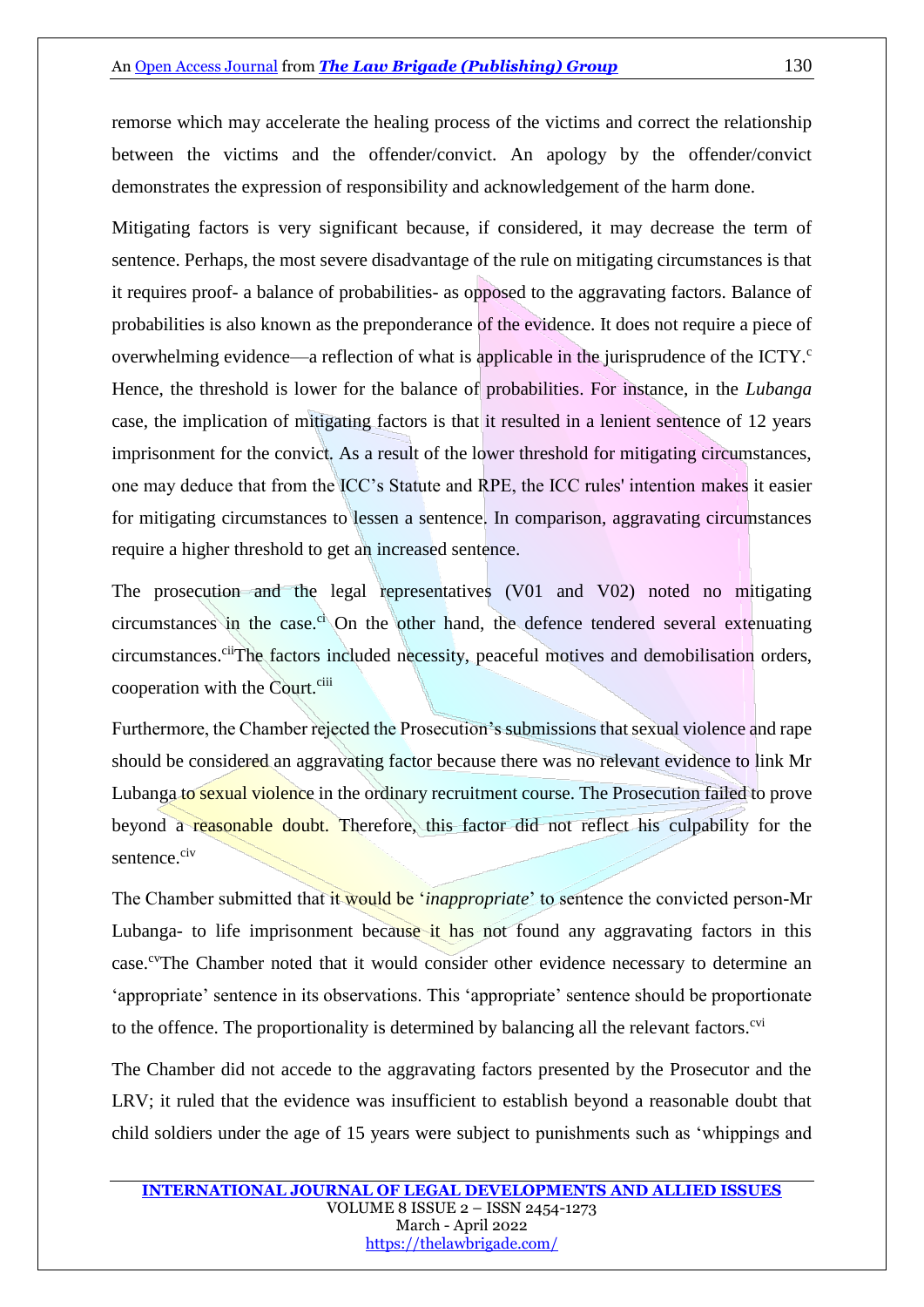canings' in the ordinary course' of the conflict.<sup>cvii</sup> The Chamber reiterated that the convicted person had not 'ordered or encouraged' the infliction of these punishments.

In addition, the Chamber pointed out the prosecutor's failure to include sexual violence in the charges and his inability to introduce new evidence of gender-based violence during the sentencing phase.<sup>cviii</sup> In the same vein, the Chamber rejected the children's vulnerability and discriminatory motives as aggravating factors. While the former was denied based on the facts that it qualifies as a double count, the Chamber rejected the latter because there was no sufficient evidence to prove that Mr Lubanga '*deliberately discriminated against women, given that his commanders sexually abused female soldiers*.'cixTherefore, the Chamber found no aggravating factors.

The Chamber considered the convicted person's cooperation with the Court during the proceedings as a mitigating factor. The Chamber factored in Lubanga's '*notable cooperation'*  and commented on the prosecution's refusal to disclose evidence with its consequent delays.<sup>cx</sup> By inference, the reasoning behind this decision shows an offender-centred approach.

### *The Sentence*

In determining the declared sentence, it is revealed that the majority of the Chambers took into account: the widespread use of child soldiers during the time frame of the charges, the influential position of Mr Lubanga within the UPC/FLPC and his capacity by virtue of his position of authority to supervise the foot soldiers. Besides, the majority of the Chamber dismissed the aggravating circumstances (as presented by the LRVs). The Chamber's reasoning, the aggravating factors were insufficient to warrant an influence on the sentence, as they submitted that they found no aggravating circumstances in the LRVs submissions.

The chamber outlined the declared sentence.<sup>cxi</sup>

Furthermore, the Chamber pronounced a joint sentence of a total period of imprisonment as 14 years.<sup>cxii</sup>

On the same point, Judge Odio buttressed the gravity of the suffering of child soldiers with the expert opinion of Ms Schauer and evidence of Ms Radhika Coomarasway. They both testified to the negative impact on their (child soldiers) education psychological development and the female child soldiers subjected to sexual violence.<sup>cxiii</sup> The witness reported that the children narrated an account of systematic sexual violence in the camps—the incidences of pregnancies and abortions and the subsequent expulsion of the pregnant girls. The learned judge opined that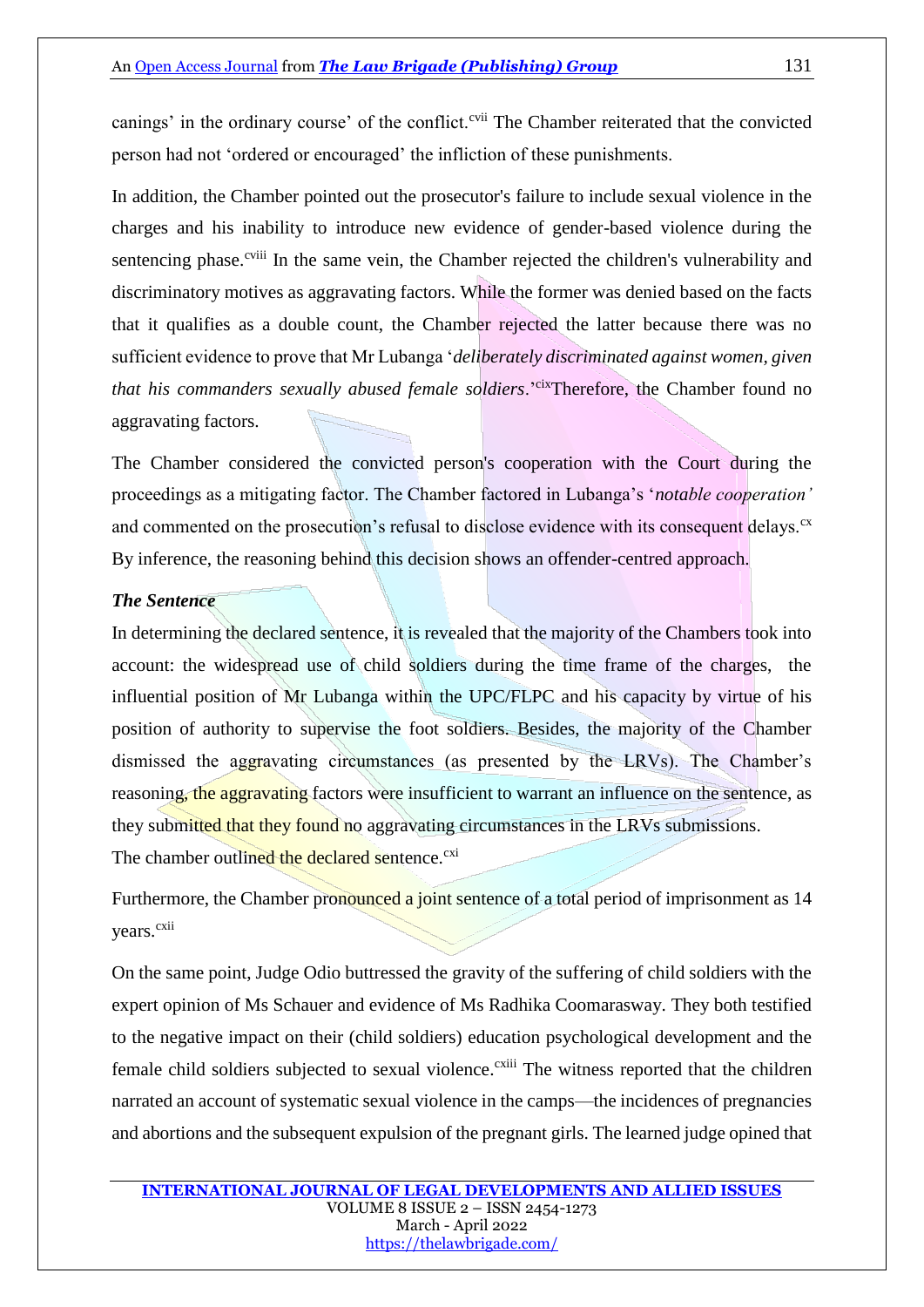the Majority disregarded the damage caused to the victims and their families. However, she reasoned that 'punishment and 'sexual violence' should have been considered as aggravating factors. Because they resulted in severe and often irreparable harm to the victims and their families; which puts them *at risk of severe physical and emotional harm' and death.* <sup>'cxiv</sup>. Judge Odio emphasised that the Chamber received sufficient evidence to establish the punishments, harsh conditions and sexual violence suffered by the victims due to their recruitment in the camps. Therefore, these items should have been factored in when determining the sentence against the convicted person as is it precipitates '*serious'* and 'irreparable *harm'* to the victims and their families.<sup>cxv</sup>

Regarding the term of imprisonment, judge Odio criticised the majority's decision to impose a lower sentence to the crime of enlistment, 12 years, a higher sentence to the crime of conscription, 13 years and an even severer punishment to the crime of the use of children to participate in the hostilities, 14 years. She asserted that the distinction in terms of imprisonment gives a wrong impression about each crime's consequences. Although the crimes are 'distinct and separate crimes', they result from a common plan implemented by Mr Lubanga.<sup>cxvi</sup> The learned judge opined that Mr Lubanga should be sentenced to 15 years imprisonment for each of the crimes of enlistment, conscription and the use of children under the age of 15 years to participate actively in hostilities.<sup>cxvii</sup>Thus, the joint years of imprisonment should have been 15 years of imprisonment.<sup>cxviii</sup> Judge Odio's proposed 15 years sentence leaves little or no difference from the declared sentence; both are within the same range.

The declared sentence shows that the criminal proceedings' outcome is a product of convincing evidence from the parties, rather than the stated sentence being victim-focused. Hence, this corroborates the fact that the outcome relies heavily on the preponderance of the evidence.

Following the sentencing, and the appeal after that, Mr Lubanga, filed an action on the possibility of a review of his sentence. Pursuant to Article 110 of the Statute, the Court is empowered to review a convicted person's sentence when he has served two-thirds of the penalty or 25 years imprisonment.<sup>cxix</sup>Accordingly, the presiding judge's scheduling Order invited the participating victims to express in written submissions their views and concerns regarding any reduction in the convicted person's sentence.<sup>cxx</sup>Furthermore, Article 110(4) lists the conditions that the Court must be satisfied with to reduce the offender's sentence. These conditions include the offender's willingness to cooperate with the ICC at the initial stage. Subsequently, the offender must have rendered voluntary assistance to the court to enable ease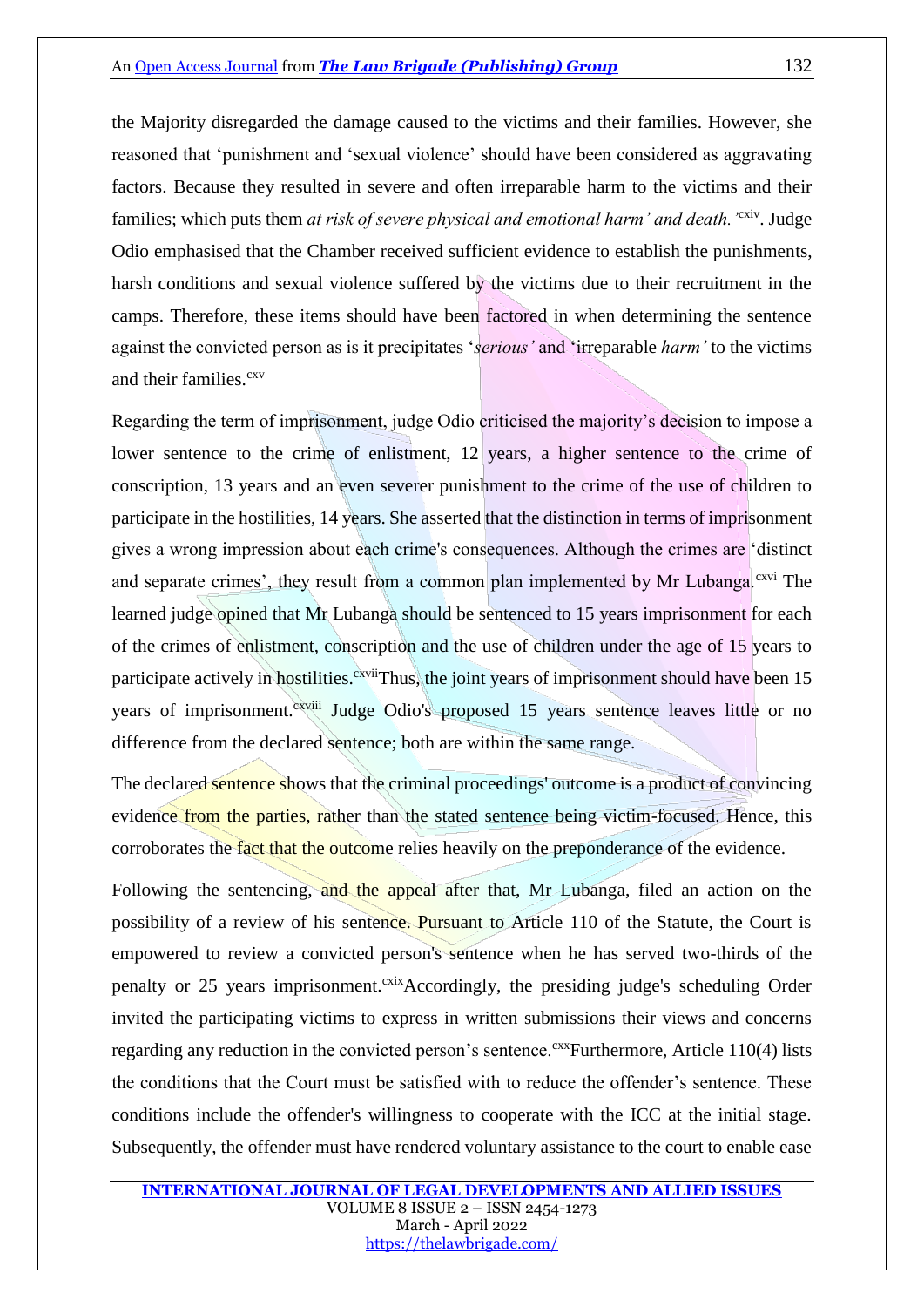enforcement of the judgments, a clear and significant change in circumstances that warrant a sentence reduction.<sup>cxxi</sup>

Furthermore, Rule 223 states other factors that will be considered in sentence review.<sup>cxxii</sup> It has commonly been assumed that a sentence reduction may be a remedy for alleged violations of the human rights of the convict, to serve his sentence without risk of physical harm.<sup>cxxiii</sup> Moreover, it is observed that reducing a sentence as a remedy based on alleged violations of human rights is not provided for in article 110(4) of the Statute or rule 223 of the Rules. Nevertheless, evidence suggests that some common law jurisdictions do grant review of sentence reduction, not as a remedy to human rights violations, but as the basis of the convict's cooperation with the legal authorities, or if a particular part of the sentence has been served.<sup>cxxiv</sup> The reduction of a sentence is not an automatic right; it is subject to some conditions. In addition, it seems the reduction of sentence and review is not new to the criminal justice system; it is prevalent in most national jurisdictions.

Hole notes that sentence reduction tries to strike a balance between the interests of offenders, victims, and the community. From his perspective, the sentence review checks 'an arbitrary' discretion' to the Court.<sup>cxxv</sup>Sentence reduction will probably address unresolved issues between the sentenced person and victims, which the original sentence has not corrected. The notion is applicable where a sentence is meant to promote the rehabilitation of the offender. The sentence review embraces a holistic approach towards repairing the relationship between the stakeholders-victims, offenders, and society.

Arguably, the sentence review gives victims a more participatory role. Similarly, one could argue that it permits a deeper interaction between the victims and the sentenced person. The conditions listed in Rule 223 appears to stress an integrative or holistic approach to addressing sentence review. These conditions expressly inform an expectation of the offender's reformation, particularly concerning building a relationship with the victims. The conditions imply that the offender's early release is made conditional on 'significant actions' to address the harm caused to the victims. In a similar vein, the rules also highlight the implications of the offender's release on the community. Therefore, this explores the interrelationship between the offender, victims and the community-a subtle approach to restorative justice.

The Court's primary function was to evaluate the convicted person on the criteria set out by Article 110(4). In this sentence review, the Prosecutor, the OPCV, the LRVs, V01 and V02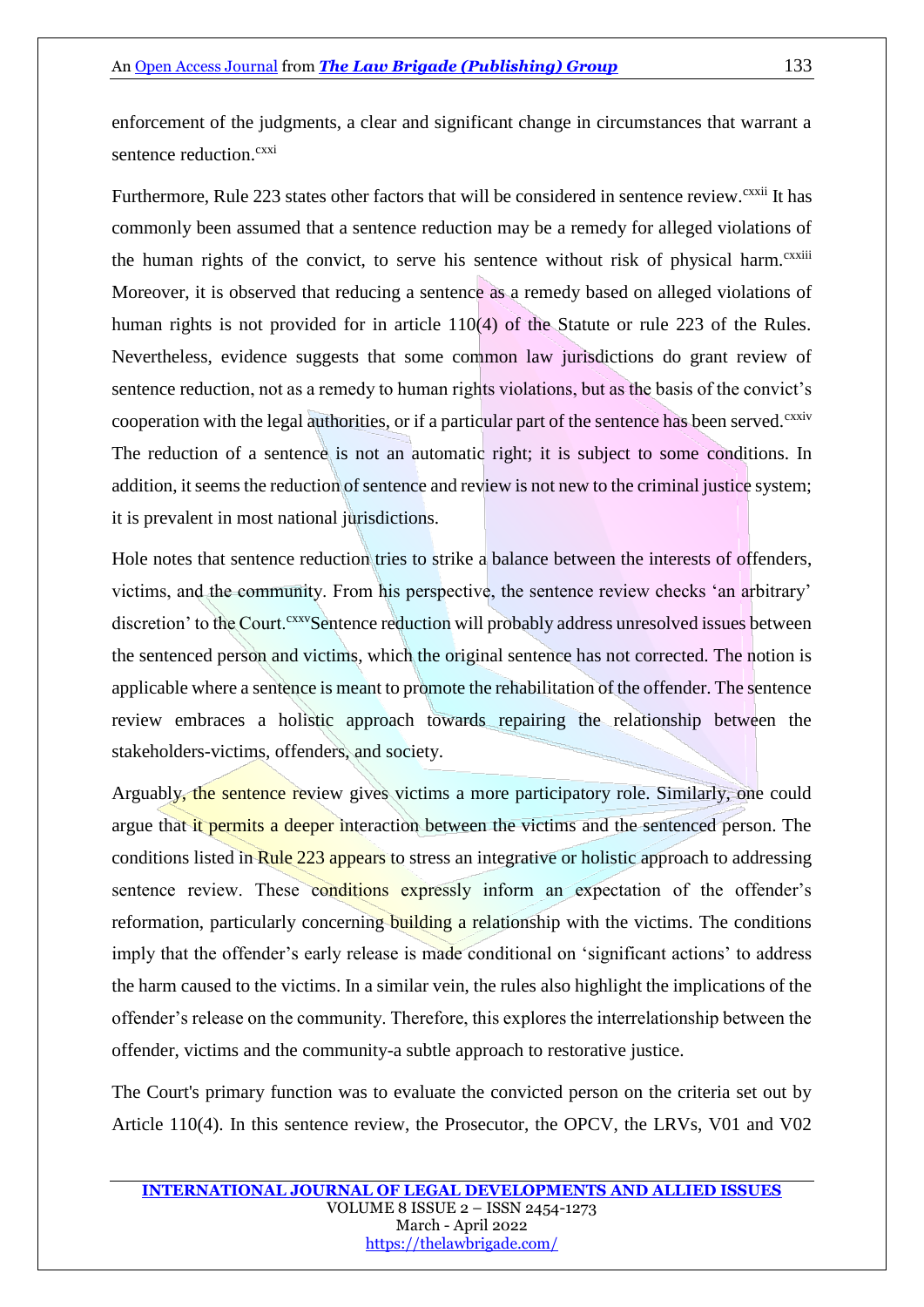concluded on the absence of the factors in Article 110(4)(a) and (b), Rule 223. The LRVs 01 submitted written observations. In the words of the Court:

"[[t]he Appeals Chamber invited the participating victims to express in written submissions their views and concerns in relation to any reduction in the sentenced person's sentence, having regard to the criteria set out in article 110(4) of the Statute and rule 223 of the Rules of Procedure and Evidence*".cxxvi*

In response to the court's order, the victims submitted their observations. The victims concluded that the legal criteria for a reduction of the sentence were not present.<sup>cxxvii</sup>In the LRVs 01' observations, the victims averred that criteria (a) to (d) of rule 223 affected the victims' interests directly. These criteria are duplicated in article 110(4).

In the victims' assertions, Mr Lubanga Dyilo 'consistently denied his responsibility' for the crimes he committed. Additionally, the victims observed that his conduct and behaviour did not reflect dissociation from those crimes.<sup>cxxviii</sup> They recommended that the sentenced person's apology and expression of regret would suffice as a step towards reparations. They pointed out that his unrepentant ways were likely to escalate the continuing tension in Ituri. At the same time, an apology and expression of regret could ease the existing tension in Ituri.<sup>cxxix</sup>These victims' observations highlighted their expectations and the thorough follow-up of the convicted person's activities (Lubanga). In addition, the victims also expressed their concerns about the consequences that might arise if Mr Lubanga returned to the Ituri region. They expressed fears that his release "might hamper implementation of the Trust Fund for Victims' reparations programme, as a result of Lubanga's influence on public opinion.*"* They averred that Lubanga's return would negatively influence the collective reparations process and the symbolic reparations.<sup>cxxx</sup>

Regarding reintegration into society, the victims averred that Mr Lubanga would face challenges, which could negatively impact his ability to resettle in the community with peace and reconciliation. They reported the lack of motivation on Mr Lubanga' part reflected his attitude towards victims.

On the risk of social instability, the victims felt the offender's return to the region could aggravate the communities' tension, provided Lubanga does not change his attitude.<sup>cxxxi</sup> They also contended that Mr Lubanga's return might escalate reprisal attacks as well as the beginning of new war crimes.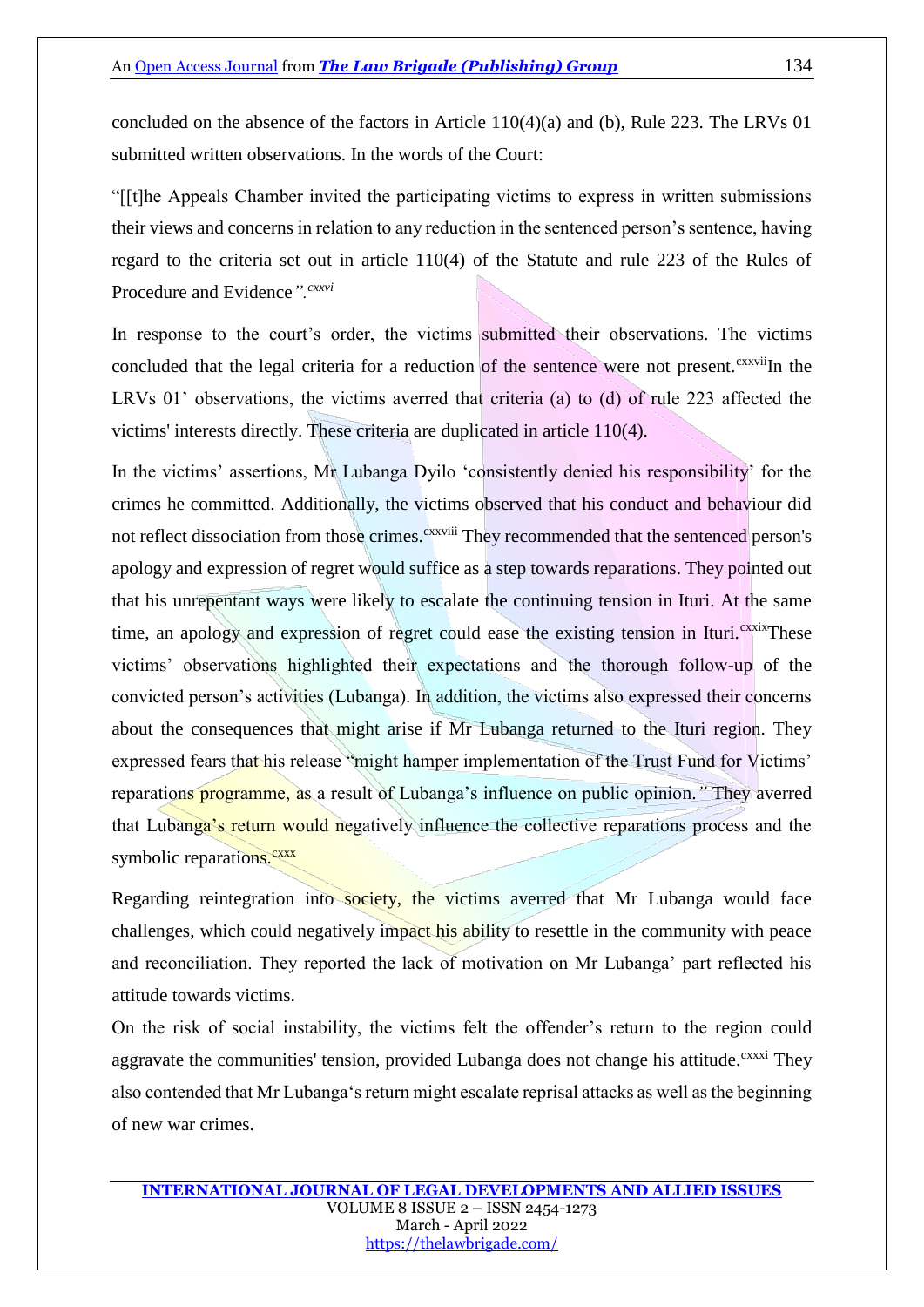Furthermore, the LRVs (victims V01) also claimed that Mr Lubanga has not participated in any conduct that shows that he has taken '*significant action'* to benefit the victims. Mr Lubanga failed to make public apologies, which could have formed part of the reparations; he refused to cooperate throughout the reparations proceedings.<sup>cxxxii</sup>He objected to the inclusion of child soldiers in the reparations programmes. He blatantly refused to recognise the fact that he was responsible for the former child soldier's recruitment. The Registry corroborated this assertion. The LRVs of Victims V02 argued that Lubanga was required to prove his good faith and wish to cooperate with the reconciliation process in Ituri.<sup>cxxxiii</sup> The LRV concluded that none of the sentenced person's conduct could be considered '*change*' to qualify for the legal criteria for a sentence reduction. Finally, the LRV's submitted that the statutory criteria for sentence reduction were not, at this juncture, present. Therefore, they deferred the sentence review for  $six$  months.<sup> $cxxxiv$ </sup>

The Defence contested the LRV's assertion and claimed that Lubanga offered an apology letter in response to this. They reiterated that Lubanga's apologies were genuine. The Defence argued that the conduct antecedent to sentence review supported Lubanga's application for a sentence reduction.

Nonetheless, the Panel considered the LRV's submissions. It dismissed Lubanga's application for a sentence reduction because he failed to comply with the rules, including his lack of remorse and insincere apology. Given the information received from the LRVs, the Panel concluded that Mr Lubanga had not genuinely dissociated from his crimes.<sup>cxxxv</sup> However, the Panel acknowledged the prospect for the resocialisation and successful resettlement of Mr Lubanga in the DRC.<sup>cxxxvi</sup> Based on the above factors' assessment and the absence of evidence to establish Mr Lubanga's dissociation from the crimes, the judges found no elements favouring Lubanga's release.<sup>cxxxvii</sup> Furthermore, the judges held that Lubanga had not satisfied the court that there was any indication that supported the fact that he has taken 'significant action' to benefit the victims of his crimes.

Interestingly, the first sentence review underscored the significance of remorse and sincere apology in sentencing, especially in assessing the relationship between victims and perpetrators. Perhaps victims may find closure from the offender's apologies. On the other hand, remorse and public apology could be mitigating factors for the convicted person at sentencing. Since apology may perform a restorative function towards mending the broken relationship between the victims and sentenced person, victims tend to expect this from the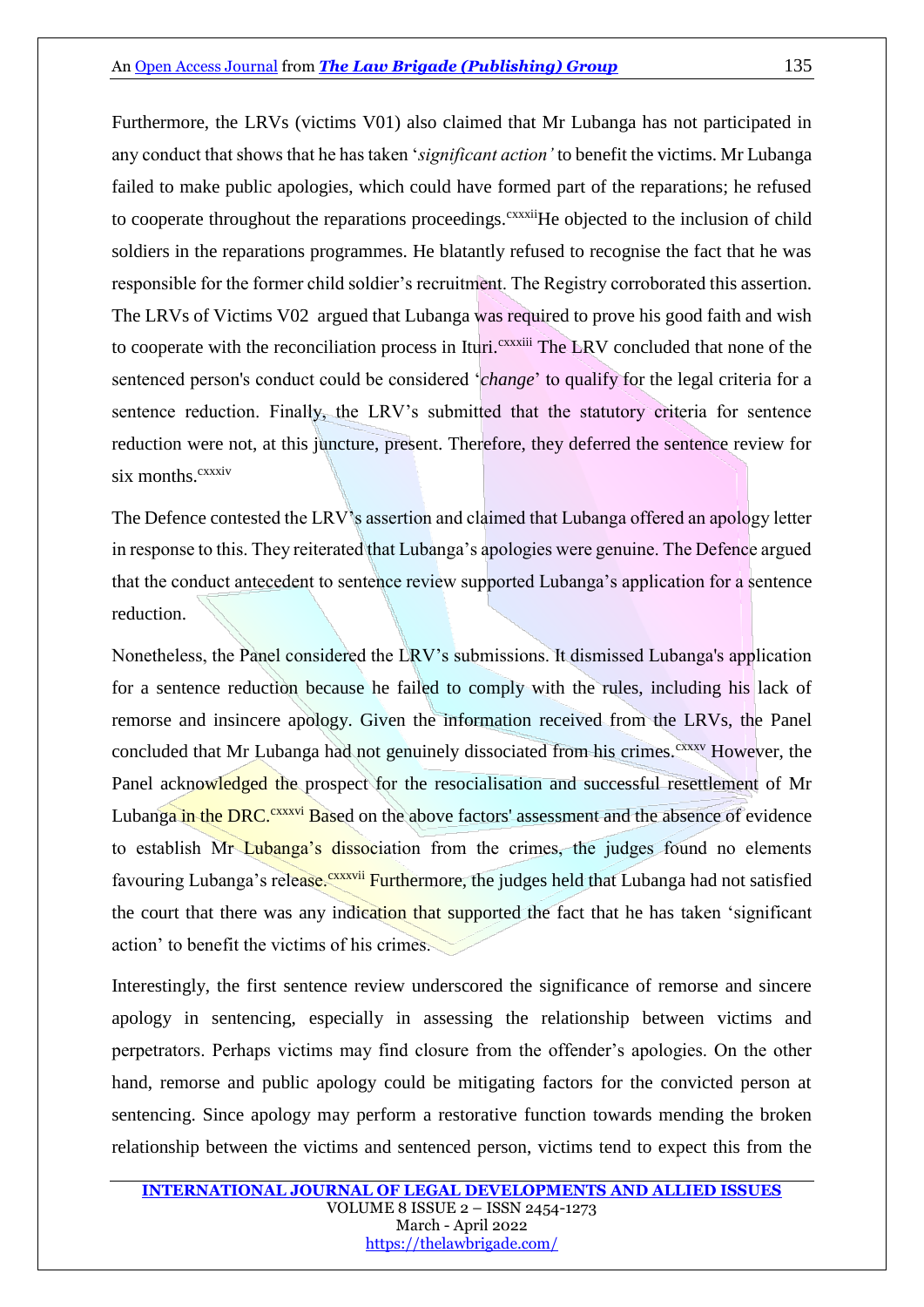perpetrator. In this particular case, from their perspectives, the victim believed the apology was not genuine. Thus, remorse and sincere apology could fit a medium to teach offenders lessons, vindicate victims and expedite reintegration into society.<sup>CXXXViii</sup>

In summary, the Panel found no factors in favour of Lubanga's release. The panel reached this decision based on the absence of evidence that he had genuinely dissociated himself from the crimes and failure to establish any indication that supported the fact that he had taken 'significant action' to benefit the victims of his crimes.

The sentenced person, Mr Lubanga, applied for a second review for a sentence reduction. Rule 224(3) of the Rules provides for the review of sentence reduction every three years. The Panel requested Defence, the Prosecutor, the LRV V01, the LRV V02, the OPCV, the DRC and the Registrar to submit written representations for the sentence review concerning Mr Lubanga Dyilo.<sup>cxxxix</sup> Since the initial sentence review, the review's scope was restricted to questions on any significant change in circumstances.<sup>cxl</sup>This review included a piece of new information available that demonstrated any changes since the issuance of the first sentence review decision.

#### *As claimed by LRVs V01:*

*"In view of the Legal Representatives of Victims V01, a traditional ceremony to be attended by the victims could be problematic for those who fear retaliation and would have to make known their participation in the proceedings. In their submission, the Letter of 7 September 2017, which refers extensively to the 2015 Sentence Review Hearing which was already considered by the Panel in its First Sentence Review Decision, does not reflect a genuine change of attitude."*cxli

The LRV VO1 argued the sentenced person, Mr Lubanga, refused to cooperate in the reparations proceedings. They also averred that Mr Lubanga failed to accept that he was responsible for recruiting the former child soldiers, as he was reluctant to accept their reparations.<sup>cxlii</sup> The LRV V01 asserted that since Mr Lubanga's first sentence review decision, his conduct *had not shown his dissociation from the crimes from which he was sentenced."cxliii*

In a similar vein, the LRV V02 submitted that Mr Lubanga was required to establish good faith and wish to cooperate with the reconciliation process in Ituri. Although the LRV acknowledged Mr Lubanga's good faith and intention to collaborate with the reconciliation process in Ituri, however, this intention was not sufficient.<sup>cxliv</sup>Besides, the LRV V02 pointed out the pernicious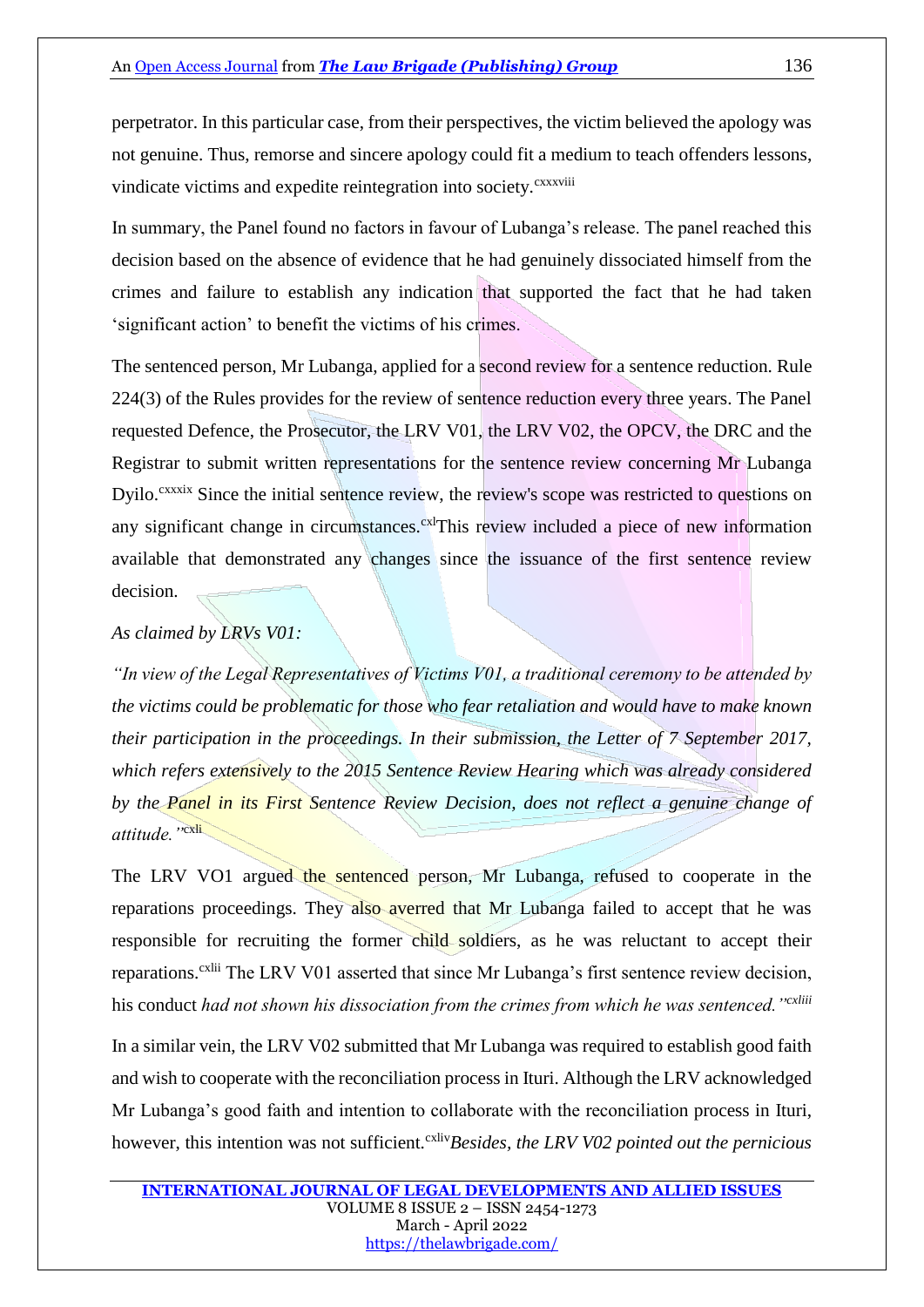*reaction to Mr Lubanga's release, which included the risk of social instability, the potential for stigmatisation of victims during the implementation of the reparations."*cxlv *They submitted*  that Mr Lubanga should "adopt a more cooperative approach towards victims." cxlvi

Additionally, the Panel rejected Lubanga's statement concerning serving his full sentence to promote the victims' wellbeing. The Panel ruled that this did not constitute a significant change in circumstances because none indicated a significant action taken by Mr Lubanga for the victims' benefit <sup>cxlvii</sup>

In reaching the decision, the Panel evaluated the significance of any actions taken by the sentenced person, Mr Lubanga, for the victims' benefit (as stipulated in rule 223(d) of the Rules). The Panel acknowledged Lubanga's proposal of a public ceremony to meet with victims and offer his apologies. Although this constituted a change in circumstance, the Panel did not consider it significantly sufficient to modify Lubanga's sentence. It reasoned that the proposal was more intentional than feasible.

These taken together, the Panel determined that there had been no significant change in circumstances since the first sentence review decision would merit a reduction of Mr Lubanga's sentence. <sup>cxlviii</sup>

Doubts remain as to the extent of ICC's role in the rehabilitation and reintegration of convicts. Rehabilitation is preventive-reduces recidivism-at the same time ensuring the reintegration of the offender into society.<sup>cxlix</sup>In a similar vein, offender rehabilitation is a form of punishment and a condition for early release. It is an offender-centred treatment mechanism and intervention.<sup>cl</sup>However, the absence of an individualised programme for the restoration of international prisoners and post-sentence strategy questions its effectiveness. Seemingly, there is disconnect between offender's rehabilitation, incarceration and the post-sentence phase.

Hola, in her research titled, "When justice is done" describes the offender rehabilitation program as "poorly."cli She submitted that the system could not support the restoration and reintegration of convicts. From her interview, she observed that the prison officers are not 'sufficiently trained' to promote offender rehabilitation in these facilities.<sup>clii</sup>Thus, one would conclude that the deficiency in the reformation and reintegration of these perpetrators would mean a loophole in the justice system—a futile effort to transform offenders.

Lubanga served his term in Makala local prison, Kinshasa, DRC. On 15 March 2020, Thomas Lubanga was released amidst jubilation by Kinshasa's residents after completing his time.<sup>cliii</sup>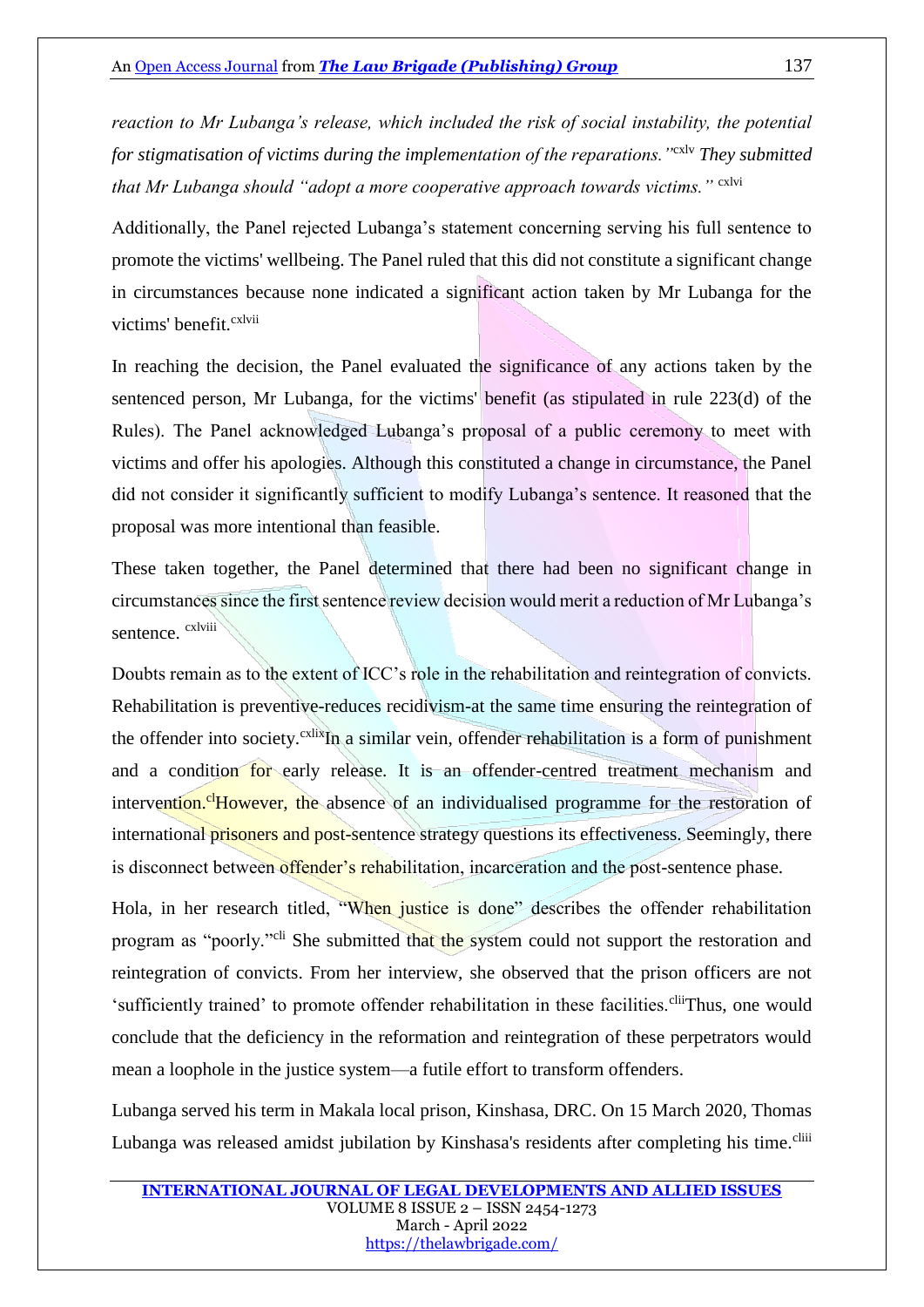He immediately celebrated his release at a Church with different attendees, including the Senate's second vice president.<sup>cliv</sup>This celebration saw the grand entry of the 'innocent messiah' in DRC.

As explained by him:

*"You know me better than these three international court judges who tried to present me as a devil, I remain Thomas Lubanga, who suffered with you in 2002 - 2003, during this conflict in Ituri I remain the same to you, my people."clv*

From Lubanga's address, one could infer the absence of remorse and his persistent reluctance to take responsibility for the war crimes, an issue which the victims raised during the sentence review. Nevertheless, most of the residents celebrated, and his statement portrayed him as a victor. Thus, it does not appear that the correctional facility made any impact during his incarceration. With this, his reintegration back into society may be smooth. Nonetheless, one ponders on the reactions of Lubanga's victims.

A day after the release of Lubanga from prison, Katanga was also released. The release of both ex-warlords is a consequence of an agreement between FRPI and the government. It has been noted that their release is a springboard for reconciliation because they are key players in promoting peace within the community.<sup>clvi</sup> Presumably, this idea is a strategic pathway of actively involving them in resettlements.

A summary of the main findings, together with the discussion, is provided in the following section.

## **DISCUSSING FINDINGS**

Henham's study reveals that international criminal law is founded on a measure of consensus for punishment and morality; however, there is little agreement on how to reinforce the penalty. clviiTo date, there is no consensus on the path to take. One implication of this is the disparity between different national jurisdictions with varying approaches to sanctions and punishments. While the Rome Statute outlines the applicable penalties, presumably, the victims, in this case, are familiar with the penalties applicable in their local jurisdictions. However, some victims do not comprehend the ICC's approach to punishment or the justification for such sentences.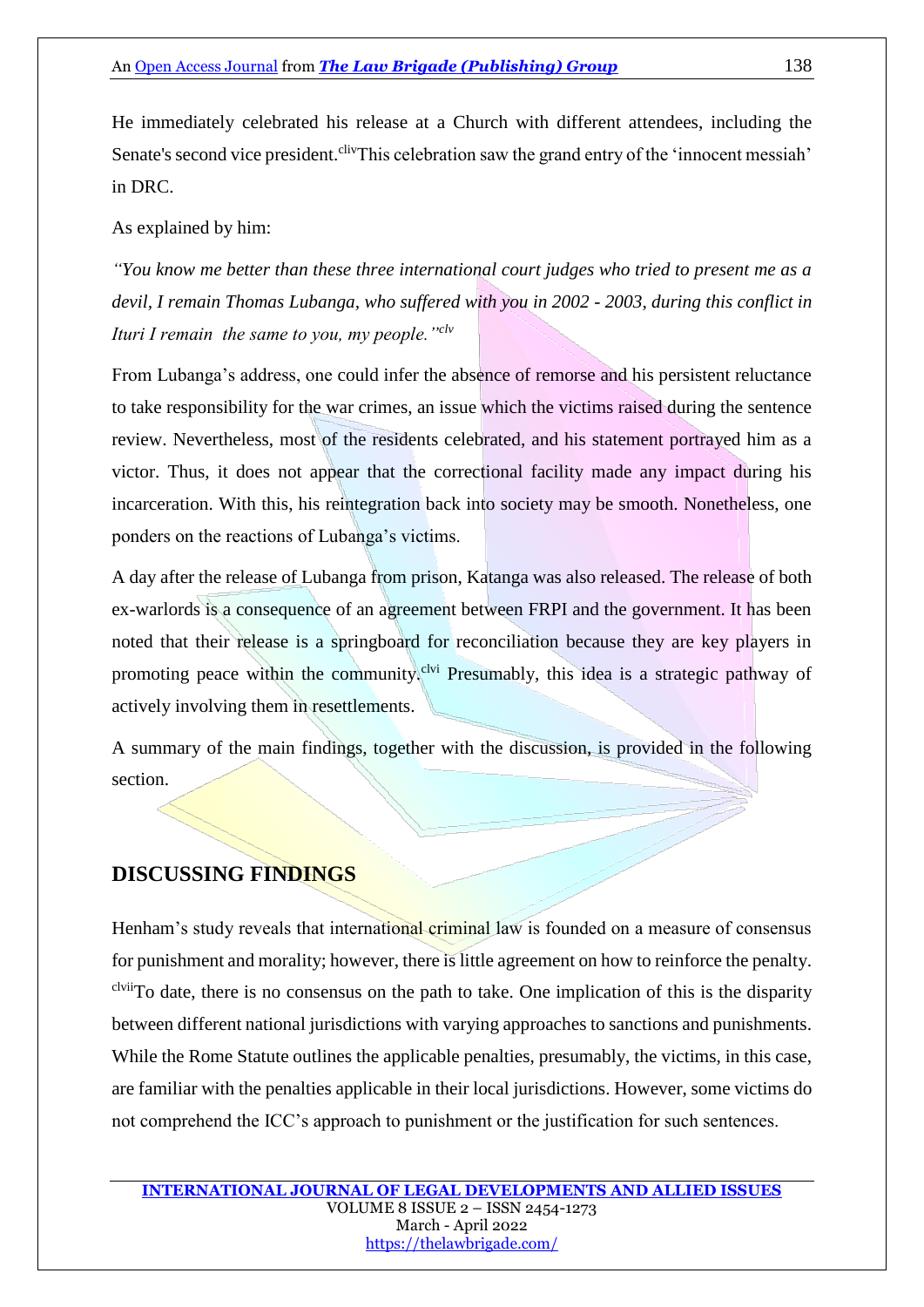In Beresford words, "the passing of a sentence on an offender is, after all, probably the most public face of the international criminal justice system..."<sup>clviii</sup>Beresford's statement draws our attention to the function of this phase of proceedings–sentencing-in international criminal justice. A climax that every stakeholder of the criminal justice system expects. Seemingly, transparency is expected in sentencing. Sentencing within the global context is described as a response to collective violence.<sup>clix</sup> A response to this end indicates a more significant number of victims. Victims and the international community look forward to international sentencing. As opposed to national jurisdictions, sentencing operates within a broader context of gross violations of human rights. It is settled that the Rome Statute provisions do not prejudice the existing national laws of the State parties.

The application of these rules differs within the ICC jurisprudence. ICC's approach may seem liberal, given that it excludes some harsh penalties like a death sentence and corporal punishment. Hence, the delegations of the Rome negotiations agreed to more humane punishments.. There are divergent opinions by penal lawyers on the purpose of sentencing. Schabas proposes that human rights principles are more suitable to achieve rehabilitative goals over retributive goals. More attention should be given to rehabilitating offenders rather than promoting punitive purposes.<sup>clx</sup> Human rights principles are used as guidelines, explaining the leniency of penalties at the ICC, an attempt at rehabilitation. Nevertheless, there are still doubts if war criminals are genuinely rehabilitated.

In contrast, Danner believes that the driving force of international criminal sentencing is retributive justice. <sup>clxi</sup> While rehabilitation is a subset of retributive justice, retribution takes the forefront in sentencing. Perhaps, striking a balance between retribution, deterrence, and rehabilitation would enhance the role of retributive justice. Combining these parts would create a more holistic approach to sentencing if the court contributes towards rehabilitation and liaises with the national jurisdiction involved.

Judge Odio's dissenting opinion highlighted the discrepancy between the declared sentence and the seriousness of the crime. However, the learned judge's opinion on the sentence is unsatisfactory because the observed difference between the declared and recommended sentences, one year difference, seems negligible. The learned Judge's opinion might have been more persuasive if she had suggested a higher sentence. Nonetheless, her observations on the majority's decision reveal her objection to the length of the declared sentence.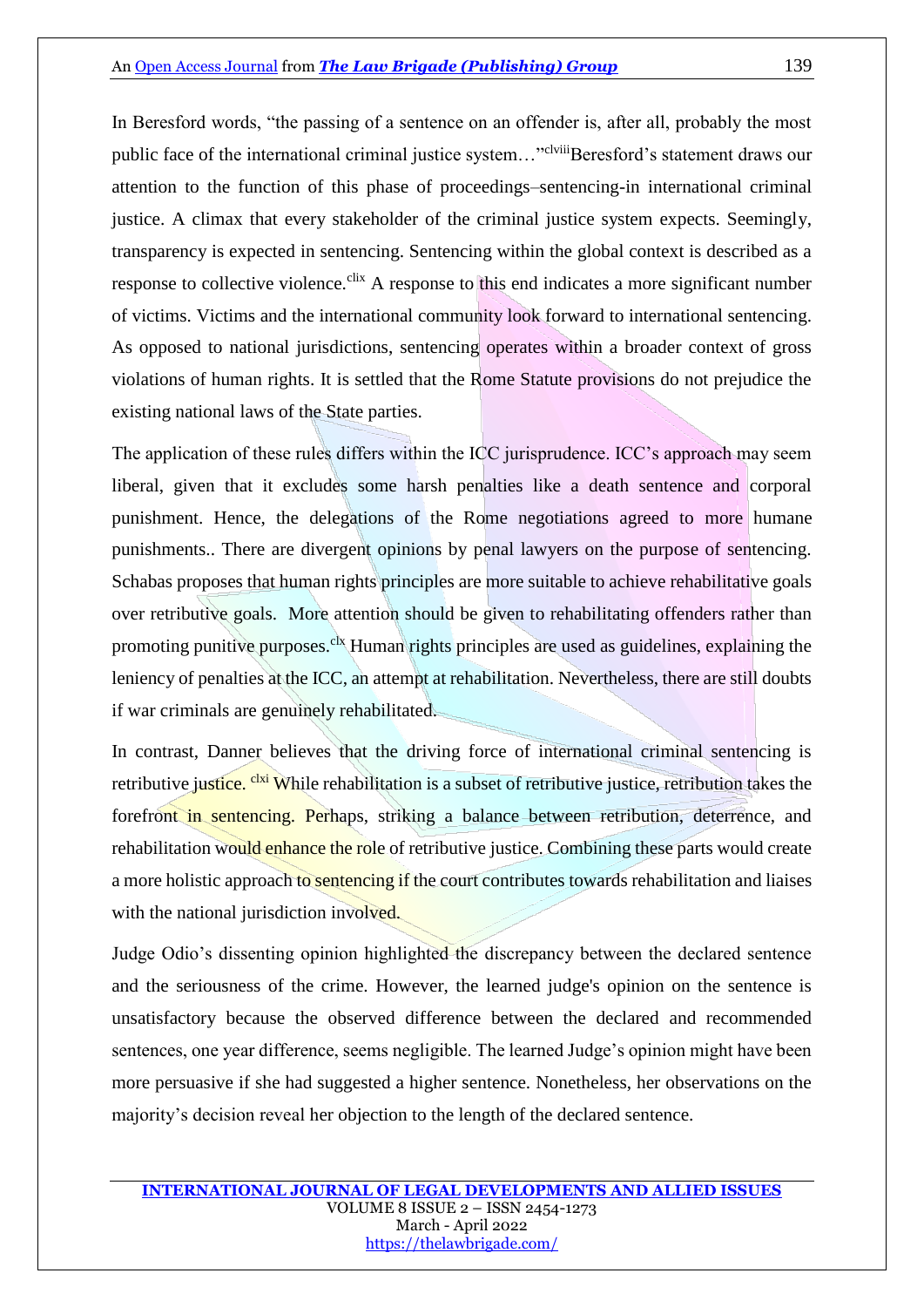On proportionality of the gravity of the crime and the deserving punishment, it is not yet settled if there is a threshold for measuring punishment. There is no universal principle; preferably, the cardinal proportional principle is applied; this principle of proportionality is not universal; it is determined based on moral relativism.<sup>clxii</sup> Thus, it is open to inconsistencies and different interpretations. From the Lubanga case data, it is apparent that the declared term of imprisonment of fourteen years expresses acts of retributive justice. Nonetheless, one could argue that these stated terms of imprisonment are perceived as an expression of general deterrence.

Interestingly, the Mr Lubanga sentencing demonstrates that victims were permitted to submit observations and participate through their LRVs during sentencing. This form of participation connotes a regulated and restricted medium of involvement. Therefore, it can be assumed that the sentencing phase enhances victim engagement, subject to judicial discretion. Also, one may argue that protecting the sentenced person's rights from a human rights perspective is the basis for this restricted participation. Cretney and Davis opine that based on moral reasons, victims should be given roles to play in the delivery of punishment because it can reassure them that they have *'public recognition and support*.<sup>'\*\*\*\*\*\*</sup> From these commentators' submissions, victims' role in delivering punishment should emanate from a moral standpoint.<sup>clxiv</sup> This submission resonates with Christie's analysis of 'stolen property' within most common law jurisdictions' adversarial system.<sup>clxv</sup>From a moral perspective, the victims should be allowed to participate. Nevertheless, the impact of their participation in the sentence is regulated by judicial discretion/power. This finding agrees with Henham's ideas, suggesting that the extent of victims' involvement in sentencing is curtailed by judicial discretion.<sup>clxvi</sup>

Moreover, the Lubanga case also emphasised the importance of apology (genuine) for victims in sentencing. The Prosecutor requested the convicted person to make a genuine apology to the victims because of his culpability.<sup>clxvii</sup> The Prosecutor asserted that he would be willing to reduce the request for a proposed thirty years to twenty years provided the convicted person made a genuine apology to the victims. The Chamber eventually dismissed this request. However, this request shed light on the significance of sincere apologies for victims. It also shows that apology from the convict may be perceived as an essential aspect of sentencing and review. Here, it performs a dual function as a mitigating circumstance for the defence and a restorative function for victims. As mitigating circumstances, they may be used as metrics for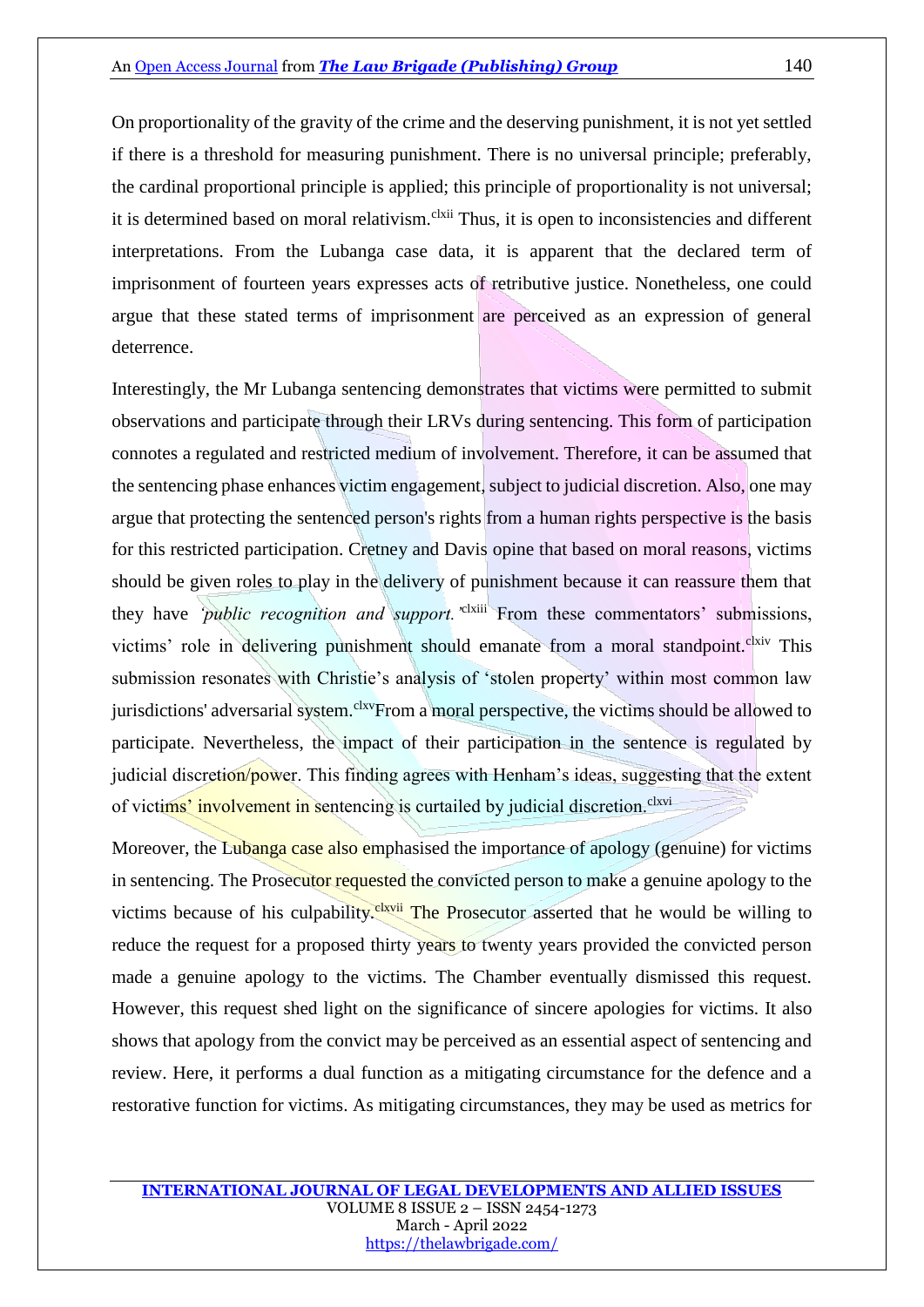punishment or as an approach to teach offenders lessons, vindicate and expedite reintegration into society.<sup>clxviii</sup>

Moving on now to consider sentence review, arguably, the sentence review gives victims a more participatory role- within two polarised parties. Similarly, one could argue that it permits a deeper interaction between the victims and the sentenced person. The conditions listed in Rule 223 appears to stress an integrative or holistic approach to addressing sentence review. These conditions expressly inform an expectation of the offender's reformation, particularly concerning the victims' relationship. By implication, the offender's early release is conditioned on 'significant actions' to address the harm caused to the victims. The same rules also emphasise the consequences of the offender's release on the community. Therefore, this explores the relationship between the offender, victims and the community.

Arguably, the sentenced person's denial to accept his responsibility for child soldier's recruitment and his reluctance to include them in the reparations programmes tacitly demonstrates the limit of sentencing; retribution's objective to ensure he took responsibility for his actions. Feasibly, the sentenced person' stance can impede rehabilitation or the process of restorative justice. The convicted person, Mr Lubanga, refusal to acknowledge his crimes; his lack of remorse and sincere apology reveals the implications on victims. The chamber cannot coerce the sentenced person to render an apology; instead, an apology from the convict should be voluntary. Coercion is not an effective strategy to receive an apology from the convict. Even imprisonment could not induce him to apologise to the victims.

Be that as it may, it is noteworthy that the Rome Statute provisions overlook the consequences that follow the offender's release due to sentence reduction or regular discharge after imprisonment. It is not sure if there is any provision to support the offender regarding reintegration after his release. The domestic criminal justice system needs to fill this gap to promote offenders' rehabilitation and reintegration.

In general, therefore, it seems that the ICC restricts victims' ability to influence sentencing, particularly the term of imprisonments for the convicted person. The finding observed in this study seem to be consistent with the research of Perez-Leon –Acevado. Perez-Leon points out that the ICC impose limits on the involvement of victims at the sentencing stage.<sup>clxix</sup>

Additionally, restorative justice process may provide a context for forgiveness and reconciliation, especially in community settings.<sup>clxx</sup>Admittedly, there is no pure model for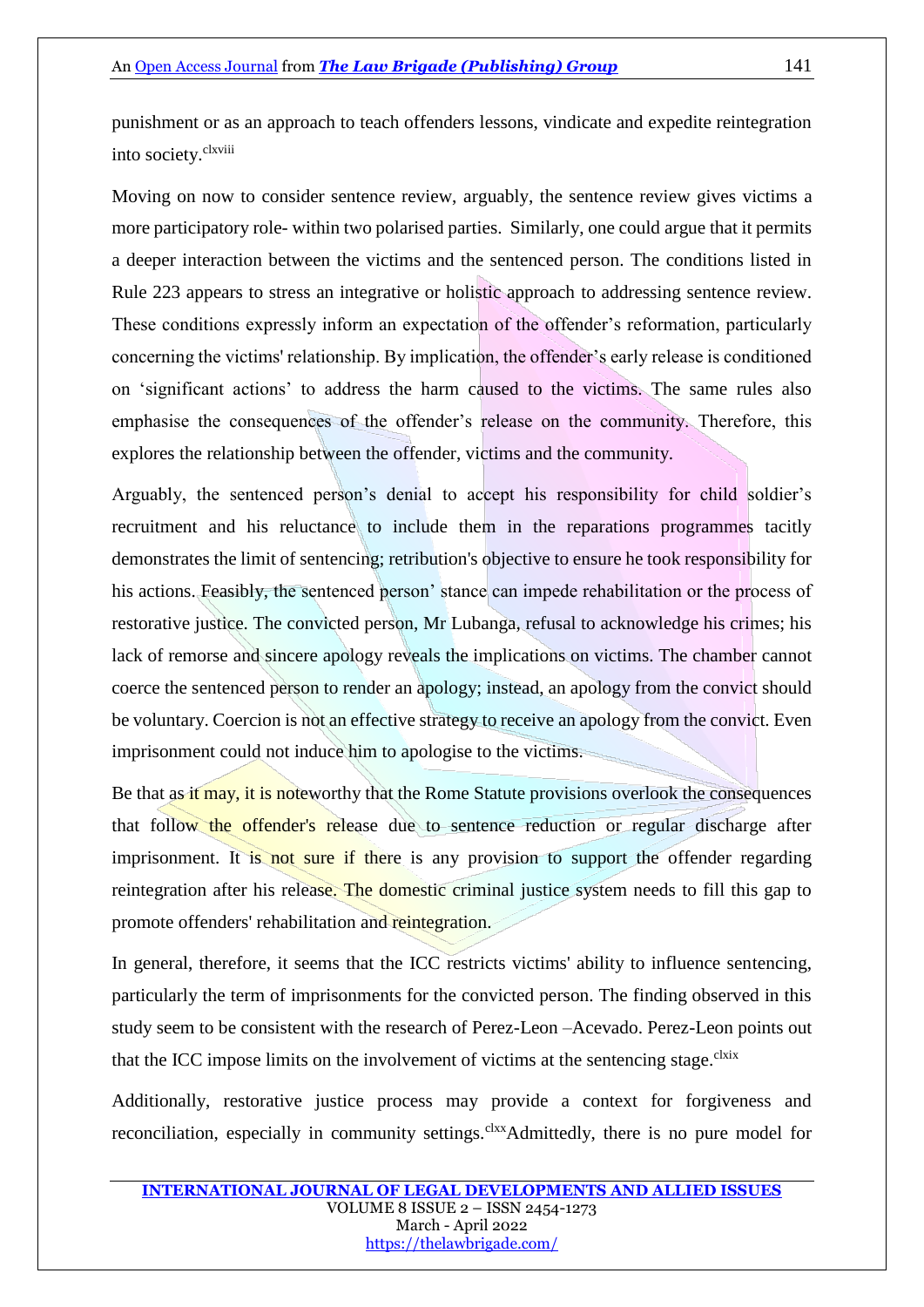restorative justice process.<sup>clxxi</sup>However, it is clear from the sentencing process that the Rome Statute and the Rules of Evidence and Procedure infused some elements of restorative justice. Nonetheless, the effectiveness of restorative justice might be subverted in the absence of a guilty plea by the offender and refusal to participate in such activity.

The sentence review seems to embrace emoting and resolving the damaged relationship between the offender and victims rather than a more punitive approach. It also incorporates rehabilitation and reintegration of the convicted person; however, there seems to be a gap in the offender's restoration because the ICC does not monitor correctional facilities' role in transforming the victims. The convict might feign adherence to the conditions and factors (Article 110(4) and Rule 223) of good behaviour, prospects, reflections, individual characteristics and acknowledgement of responsibility for early release.

It has been shown that victim participation cannot fulfil all victims' interests, for instance, regarding story-telling. Truth commission can complement the works of the ICC. The environment of TRCs is more suitable for victims' healing and reconciliation. Sometimes victims' rights and interests are secondary to the mandate of the ICC-prosecution of the most responsible individuals for serious violation of human rights and humanitarian law. Therefore, there is a limit to the function of the ICC in achieving justice for victims.

The ICC's struggle to increase its focus on victims and strike a balance between retributive and restorative justice unravels during sentencing and sentence reduction. Factors such as the absence of a guilty plea by the convicted person and the sentenced person's reluctance frustrate the restorative justice approach. While there are elements of restorative justice such as interactions between the convicted person and victims, encounter, amends, and reintegration are best achieved in an informal setting, with cooperation from all stakeholders-victims offenders, and community. This activity could be implemented in the affected domestic jurisdiction with the monitoring and compliance by the ICC.

There is a thin line between justice and vengeance; a clamour for a higher sentence for the convicted persons shows the quest for vengeance. On the other hand, it appears the ICC is liberal (western ideas) in mapping out a declared sentence for the convicted person. Consequently, the outcome reveals the disconnect between the expectations of some victims and the declared. Unfortunately, from their perspective, the gravity of the crime should be proportionate to the penalty. A lesser term in prison may be interpreted as undermining their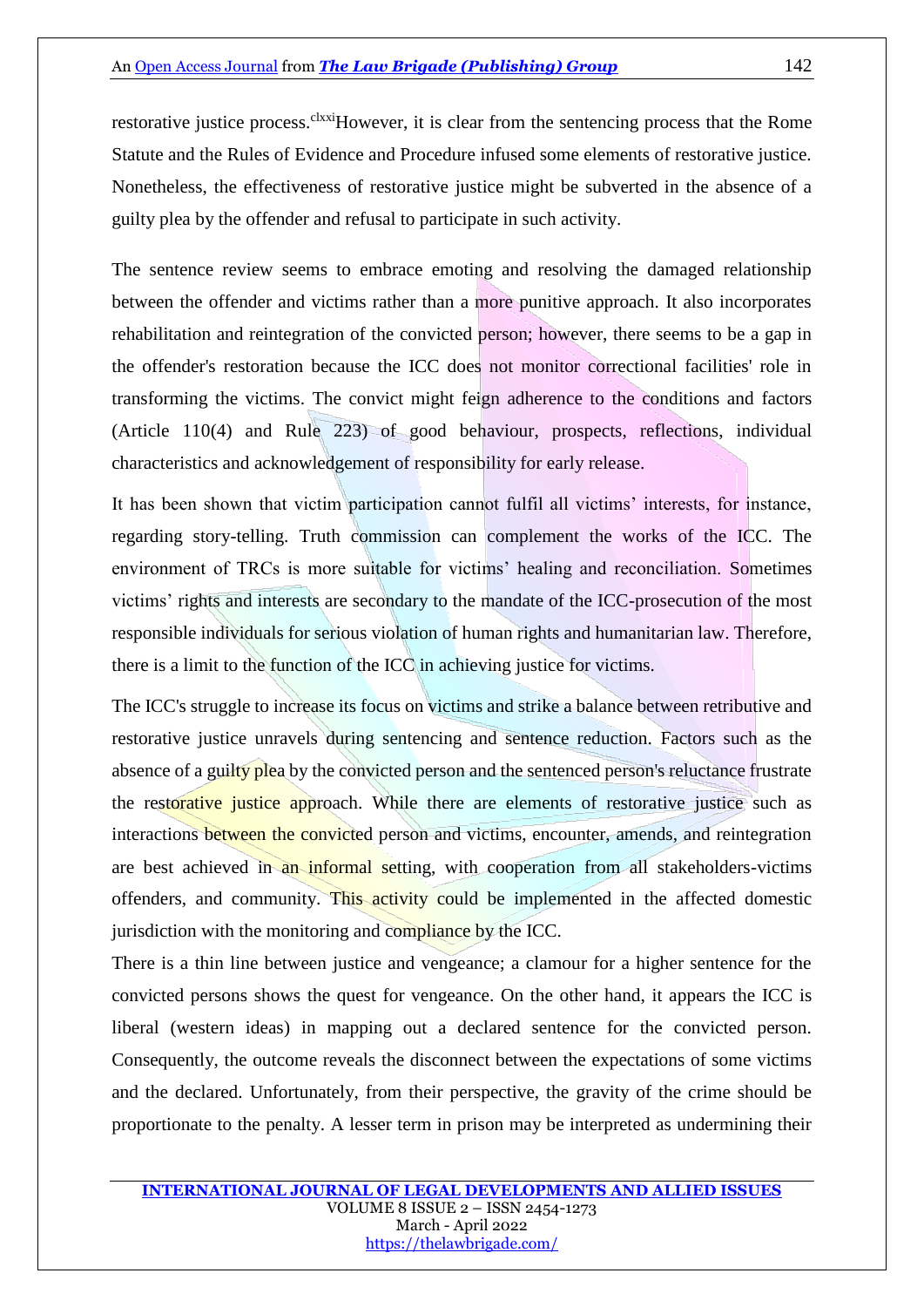suffering. In some domestic jurisdiction, their criminal laws stipulate the justifications for the penalty's punishment and determination<sup>clxxii</sup>. In the ICC context, neither the Rome Statute nor the ICC RPE set out the sentencing rationale. With this in mind, the victims might not have grasped the rationale behind the sentencing.

One could argue that sentencing outcome goes beyond proportionality; instead, it underscores both general and individual deterrence. The declared sentence serve as a just dessert for the convicted person as well as a deterrent function. Prior studies also note that deterrent as an arm of retributive justice serves a more rhetoric function then a pragmatic one.<sup>clxxiii</sup>Therefore, sentencing at the ICC drifts towards reforming the convict. The Rome Statute provisions and the ICC Rules of Evidence and Procedure mirrors a transformative approach towards retributive justice. A classic example is found in the strict conditions<sup>clxxiv</sup> set out for the imposition of a life sentence and the exclusion of death sentence—an attempt to foster reintegration and rehabilitation of offenders.

One notable point is the ICC's role and penal servitude in promoting the restoration of the offender. There are speculations about the outcome of rehabilitation for international prisoners, which raises the question of the degree of transformation the sentenced person is exposed to post-conviction. It is crucial to assess the effectiveness of rehabilitation and the impact of the sentencing decision on the convicts. The assessment would enable us to weigh the outcome of sentencing on international criminals. If the Rome Statute aims to encourage convicts' reformation through a rehabilitation program (imprisonment), it is reasonable to examine international sentences' enforcement system.

Since the ICC has not established a specialised prison for convicts, Article 103 of the Rome Statute stipulates that the sentenced person shall serve their term of imprisonment in a State designated by the Court from a list of States which have agreed to accept sentenced persons. Given this situation, it implies that convicts' transformation is left under the host State's supervision. Therefore, one question that comes to mind if these prisons are well equipped for the rehabilitation of international prisoners. The study of Hola et al. advances answers to this question. Hola found that correctional facilities lack provisions for transforming the calibre of international prisoners.<sup>clxxv</sup> She noted that the staff were exclusively trained for local prisoners.<sup>clxxvi</sup>If the host prison is not upgraded to quality of reform, then the international prisoner is subject to the lower/poor standard of rehabilitation, defeating the purpose of sentencing.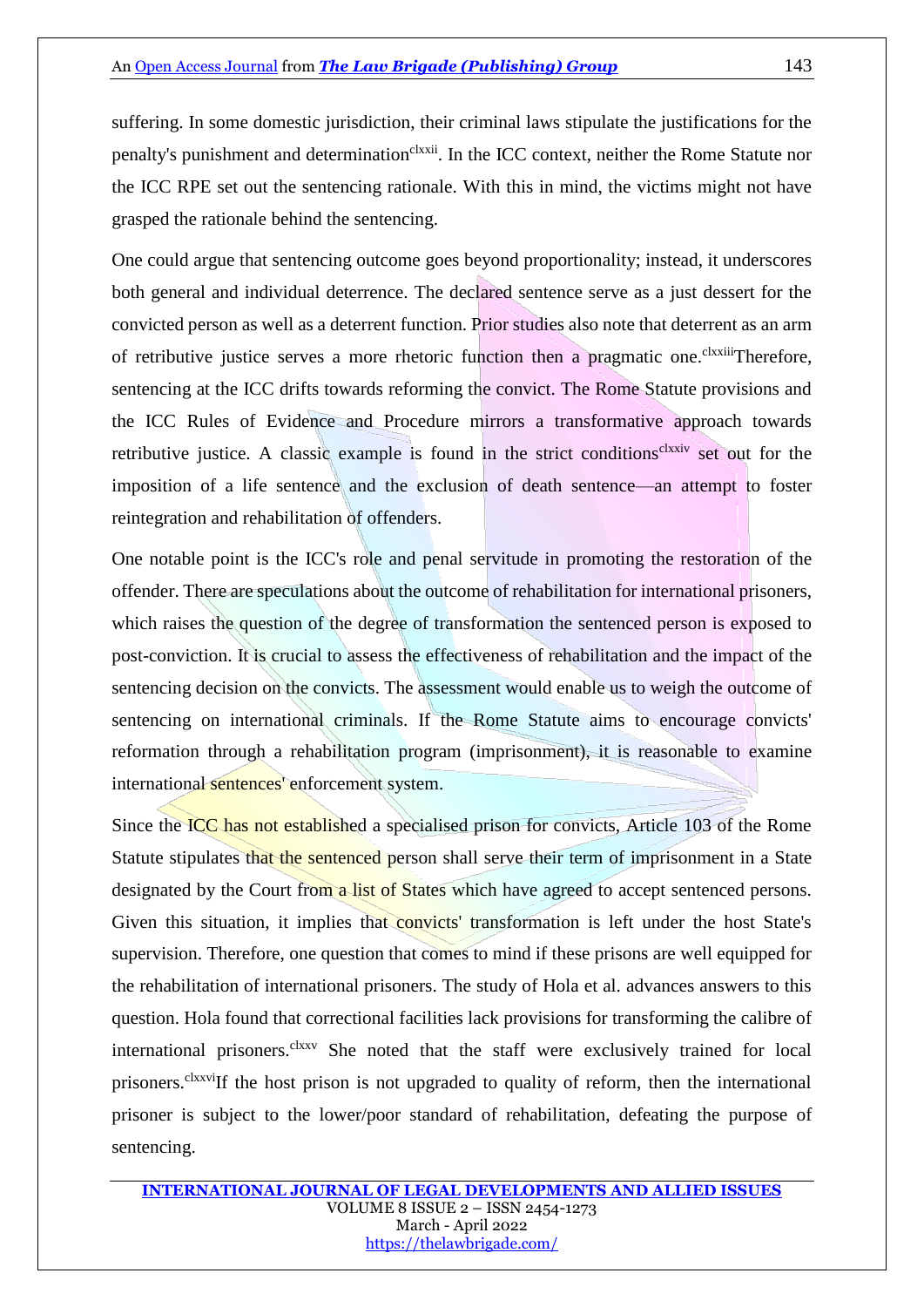## **CONCLUSION**

The article has also shown that victims' role in sentencing is very restricted; thus, they have a relatively low impact on the sentencing decision. The extent of the applicability of their participation is subject to judicial discretion. Understandably, the Court must take caution when considering the impact of LRVs observations and submissions in sentencing. The court's sentence mostly requires objectivity because emotions and vengeance may obscure most victims' expectations. The chamber compromises the victims' expectations and the convicted person's rights, which results in a liberal approach. The Rome Statute envisages the humane treatment of a convicted person as opposed to strict punitive measures.

Unfortunately, the ICC sentence may not always meet victims' expectations. There is a thin line between justice, and vengeance.-The opposition of victims against the declared sentence reveals ICC's challenges in managing victims' expectations. A reasonable approach to tackle this issue is to strike a balance between victims' interests in sentencing and the justification of sentencing by the court. Additionally, the court may also need to enhance victim participation during sentencing by increasing the restorative function of dialogue. One explanation for this is the absence of statutory provision and arrangements for the sentenced person's reintegration into society.

The absence of expressive justifications for penalties in the Rome Statute, Rules and Regulations reveals the ambiguity in interpreting the ICC rationale for sentencing. From the declared sentence of the convicted person, it appears that the justification for international sentencing is not mainly centred on retribution. Instead, general deterrence, rehabilitation, and some restorative justice elements are all involved. One could also argue that the sentencing of the ICC is lenient and influenced by western ideas. Studies suggest that in some third world countries, the more severe the offence is, the harsher the punishment.<sup>clxxvii</sup>That is why some third-world countries reward such punishment with harsher punishment like a death sentence and a longer-term of imprisonment.

It is commendable that the court recognised the importance of the convicted person's apology to the victims and the offender's expression of regret and remorse, which enables the restorative function.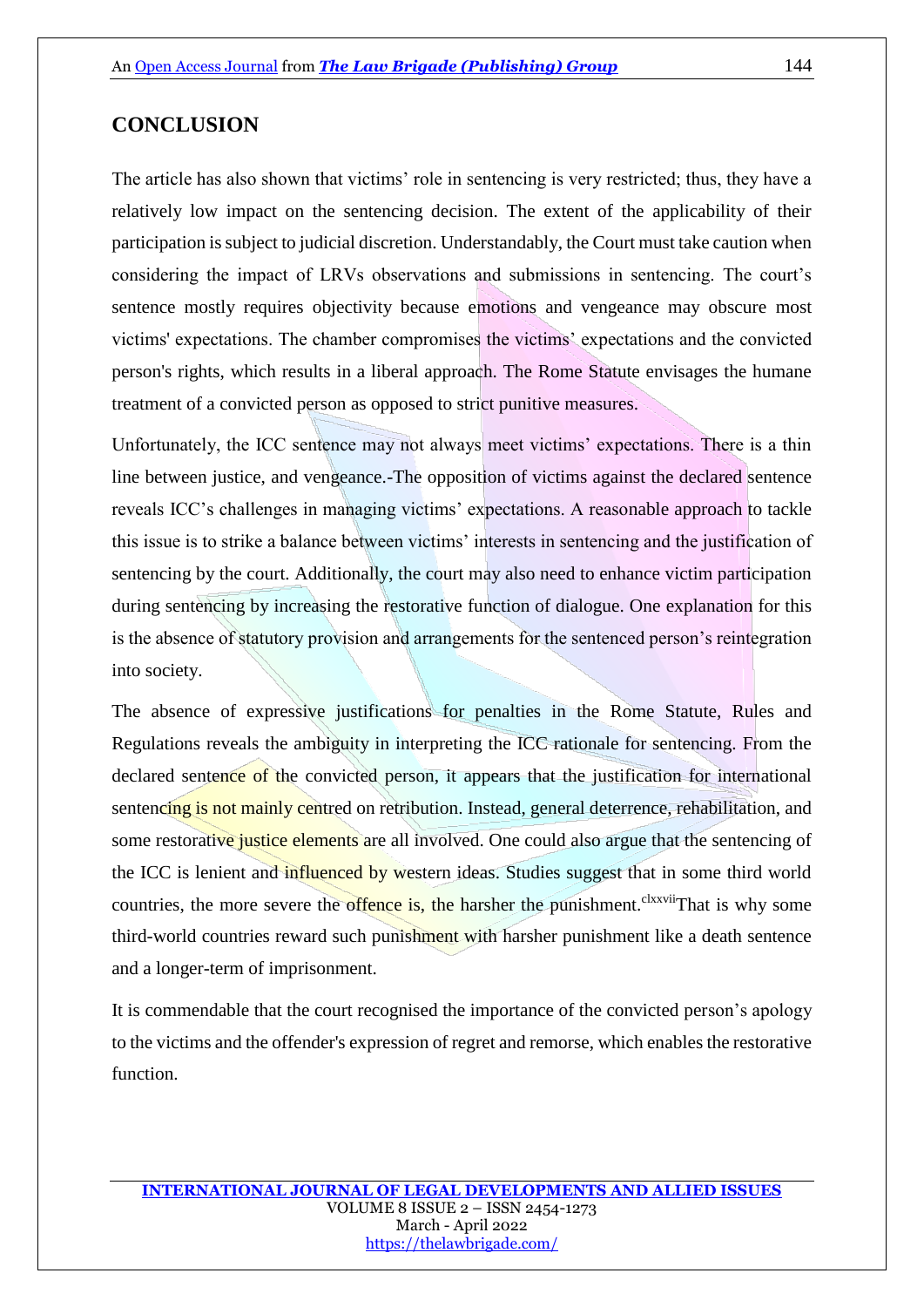The sentence review seems to embrace emoting and resolving the damaged relationship between the offender and victims rather than a more punitive approach. It also incorporates rehabilitation and reintegration of the convicted person; however, there seems to be a gap in the offender's restoration because the ICC does not monitor correctional facilities' role in transforming the victims. The convict might feign adherence to the conditions and factors (Article 110(4) and Rule 223) of good behaviour, prospects, reflections, individual characteristics and acknowledgement of responsibility for early release.

Research might also explore the ICC's role in reintegrating the victims and offenders in the community. It is suggested that the ICC should establish a unique rehabilitation centre for convicts to serve their term; this will ensure monitoring and compliance with standards. It is also noted that the convicts must be willing to partake in the rehabilitation. For example, a sentenced person who denies responsibility for the charges and allegations may not be interested in his restoration. This information can be used to develop targeted interventions to supervise and upgrade offenders' correctional facilities for better results.

### **ENDNOTES**

1

<sup>i</sup> Emily Haslam, "Victim Participation at the International Criminal Court :A Triumph of Hope Over Experience ?, in Dominic McGoldrick et al (eds) , *The Permanent International Criminal Court:Legal and Policy Issues* (Oxford Hart Publishing 2004).

ii Elisabeth Baumgartner, 'Aspects of victim participation in the proceedings of the International Criminal Court (2008) 90(870) *International Review of the Red Cross* , 409-440,413.;Emily Haslam, 'Victim participation at the International Criminal Court: A triumph of hope over experience ? in Dominic McGoldrick et al. (eds), *The Permanent International Criminal Court :Legal and Policy issues*(Hart Publishing 2004) 315,324.

iii Kelvin Smith and John Darley, 'Psychological Aspect of Retributive Justice', (2008) 40(1)*Advances in Experimental Social Psychology*,p.193-236.

ivAndrew Hirsch, "Proportionality in the Philosophy of Punishment" (1992) 16 *Crime and Justice*, p.55,56 vRetributive Justice, Stanford Encyclopedia of Philosphy,(2014) [http://plato.stanford.edu/entries/justice-](http://plato.stanford.edu/entries/justice-retributive/)

[retributive/>](http://plato.stanford.edu/entries/justice-retributive/) last accessed 28 April 2016.

viDouglas Husak, 'Why Punish the Deserving?' (1992) 26(4) Nous , 447-464 [https://www.jstor.org/stable/2216023?seq=1#metadata\\_info\\_tab\\_contents>](https://www.jstor.org/stable/2216023?seq=1#metadata_info_tab_contents) ; Stephen Schafer, Restitution to Victims of Crime-An Old Correctional Aim Modernised (1965) 50(243)*Minnesota Law Review* 243-254.

vii Stephen Schafer, Restitution to Victims of Crime-An Old Correctional Aim Modernised (1965) 50(243)*Minnesota* Law Review 243-254. Available [<https://scholarship.law.umn.edu/cgi/viewcontent.cgi?article=3348&context=mlr>](https://scholarship.law.umn.edu/cgi/viewcontent.cgi?article=3348&context=mlr)last accessed 23 January 2019 viii Mirko Bagaric and Jon Morss, International Sentencing Law: In Search of a Justification and Coherent Framework: (2006) 6 International Criminal Law Review ,253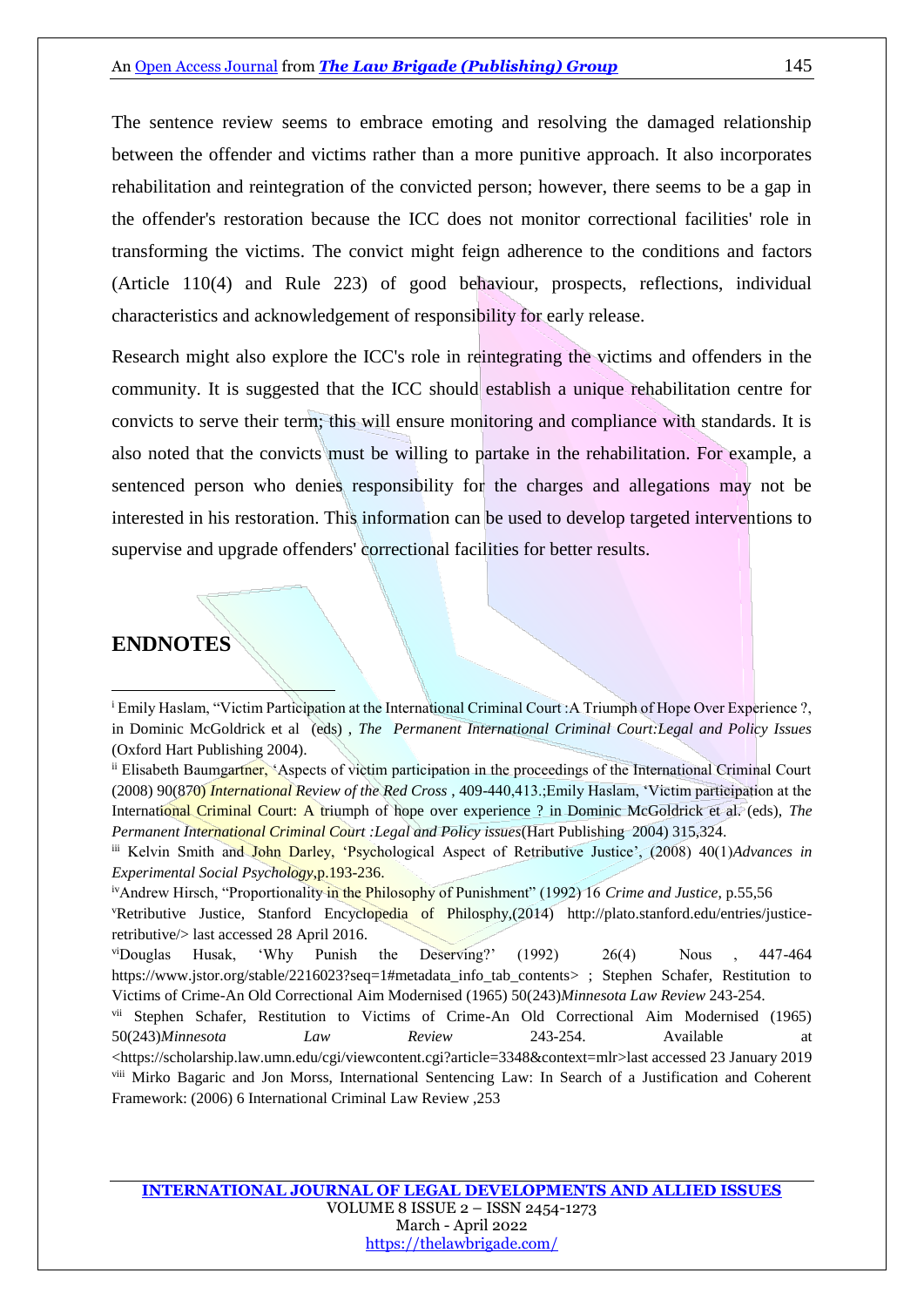ix Brianne McGonigle, Leyh, "Two for the Price of One :Attempts by the Extraordinary Chambers in the Courts of Cambodia to Combine Retributive and Restorative Justice Principles (2009) 22(1*) Leiden Journal of International Law*, 127-149.

<sup>x</sup> Andrew Ashworth, 'Victims' Rights , Defendants' Rights and Criminal Procedure' *Integrating A Victim Perspective Within Criminal Justice* : *International debates* in Adam Crawford and Jo Goody (eds),(Routledge 2000)158.

xi Ibid

1

xii Ibid.

xiii Helena Cobban, Amnesty After Atrocity? Healing Nations after Genocide and War Crimes, (Paradigm 2007)p.209.

xiv Ralph Henham, "International Sentencing in the Context of Collective Violence" (2007) 7(1) *International Criminal Law Review*,p.449, 454

xv Rome Statute 1998, Article 68(3);Article 79

xvi Rome Statute 1998, Article 68(3).

xvii Susan Lamb, "*Nullum Crimen , Nulla Poena Sine Lege* in International Criminal Law", in Antonio Cassese ae al.(eds), *The Rome Statute of the International Criminal Court:A Commentary* (Oxford University Press, 2002)734-735 ;Per Saland, "International Criminal Law Principles", in Roy Lee (ed.), *The International Criminal Court :The Making of the Rome Statute:Issues , Negotiations, Results*(Kluwer Law International Law 1999)194- 195

xviii Ibid

xixxix Bruce Broomhall, Article 22: *Nullum crimen sine lege* in Otto Trifferer and Kai Ambos (eds),*The Rome Statute of the International Criminal Court*::*A Commentary*(Beck Hart Publishing 2008)716

xx Mark Klamberg, "General Principles of Criminal Law" in Mark Kalmberg (ed) *Commentary on the Law of the International Criminal Court*( Torkel Opsahl Academic E Publisher 2017)254.

xxi Kai Ambos, "Article 77:Applicable Penalties" in Otto Triffterer and Kai Ambos (eds),*Rome Statute of the International Criminal Court: A Commentary*(BECK Hart 3<sup>rd</sup> Edition, 2016)

1878.

xxii Kai Ambos, "Article 77:Applicable Penalties" in Otto Triffterer and Kai Ambos (eds),*Rome Statute of the International Criminal Court: A Commentary*(BECK Hart 3rd Edition, 2016)1879.

 $x$ <sup>xxiii</sup> ICC Rules of Evidence and Procedure, Rule  $145(3)$ 

xxiv Ibid

xxv Antonio Cassesse , International Criminal Law' in Malcolm Evans (ed), *International Law* (2nd Edition OUP 2006)719.722.

xxvi Mirko Bagaric and Jon Morss, International Sentencing Law: In Search of a Justification and Coherent Framework: (2006) 6 International Criminal Law Review ,253; Dawn Rothe and Christopher Mullins, 'Beyond the Juristic of International Criminal Justice System:The Relevance of Criminological Insights to International Criminal Law and its Control'(2010) 10(1) International Criminal Law Review,97-110

xxvii Payam Akhaven,'Beyond Impunity :Can International Criminal Justice Prevent Future Atrocities?' (2001)7 *American Journal of International Law* 27.

xxviii Franklin Zimring, Gordon Hawkins and Jams Vorenberg. "Deterrence :The Legal threat in Crime Control" accessible at <<https://www.ncjrs.gov/App/Publications/abstract.aspx?ID=10857>> last accessed at 16 July 2019 xxix Rome Statute 1998, Preamble 5.

xxx Rome Statute 1998, Preamble 9.

xxxi Michael Moore, *Placing Blame : A General Theory of the Criminal law*(Oxford University Press 2010) xxxii<sub>Ibid.</sub>

xxxiii Ibid.

xxxiv Ibid.

xxxv Ralph Henham, International Sentencing in the Context of Collective Violence, (2007) 7(1) *International Criminal LawReview*,458, 449-468.

xxxvi Andrew Hirsch, "Proportionality in the Philosophy of Punishment" (1992) 16 *Crime and Justice*, 55,56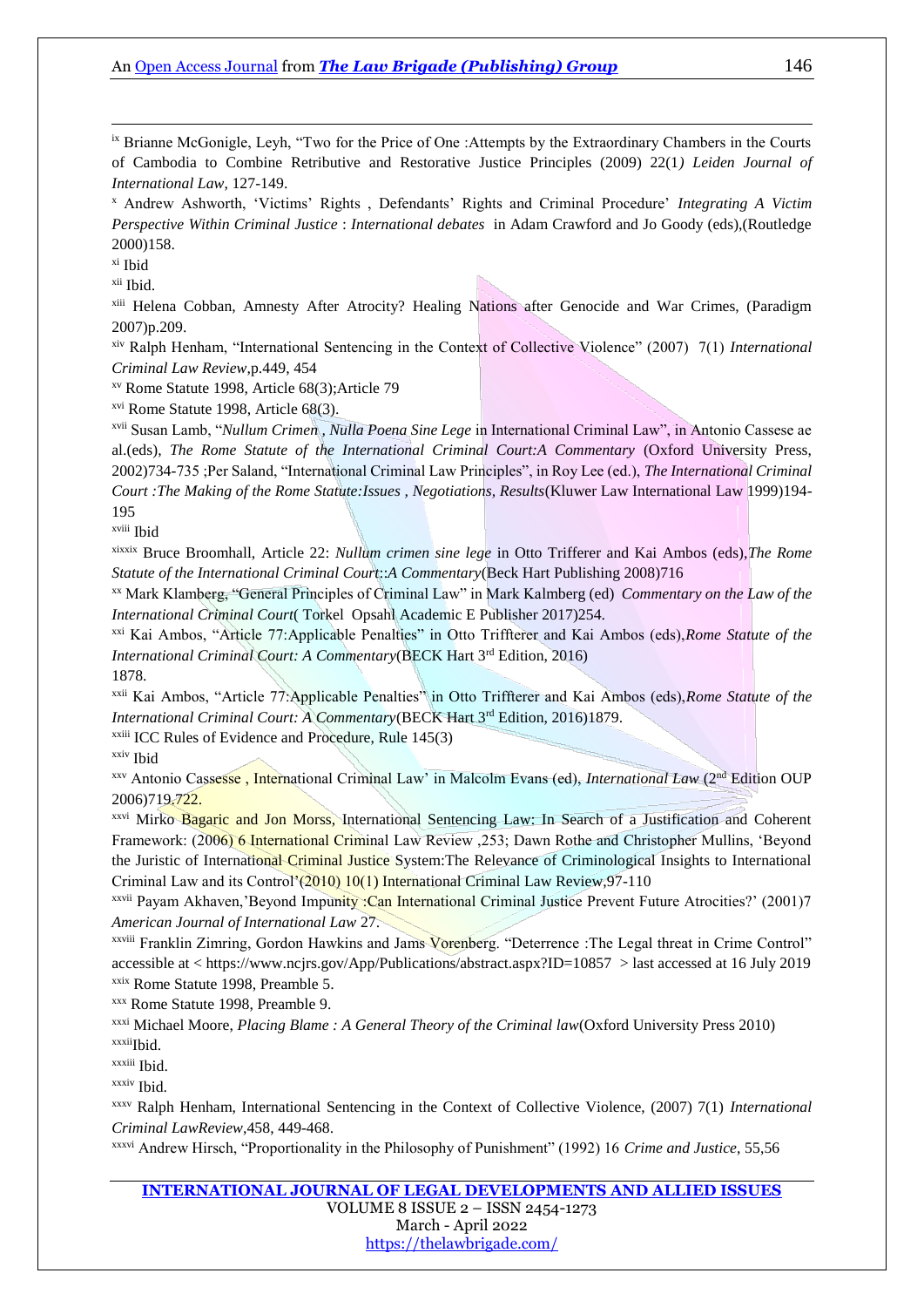xxxvii Goran Duus-Otterstrumposit, 'Retributivism and Public Opinion': On the Context of Sensitivity of Desert' (2018) 12(1) *Criminal Law and Philosophy,*125-142

xxxviii Goran Duus-Otterstrom, 'Retributivism and Public Opinion':On the Context of Sensitivity of Desert' (2018) 12(1) *Criminal Law and Philosophy,*125-142.

 $x$ xxix Joshua Dressler, Understanding Criminal Law ( $2<sup>nd</sup> Edition1995$ )

xl Douglas Husak "Retribution in Criminal Theory" (2000) 37*San Diego Law Review* ,959-986,963

xli Rolf Einar Fife, "Applicable Penalties" in Otto Triffterer and Kai Ambos(eds) in *The Rome Statute of the International Criminal Court: A Commentary* (Beck and Hart Publishing 2016)1882

xlii Ibid

1

xliii Rolf Einar Fife, "Applicable Penalties" in Otto Triffterer and Kai Ambos(eds) in *The Rome Statute of the International Criminal Court: A Commentary* (Beck and Hart Publishing 2016)1882 xliv Ibid.

xlv Ibid.

xlvi Rome Statute 1998, Preamble 4.

xlvii Don Andrews and James Bonta, 'Rehabilitating Criminal Justice Policy and Practice (2010) 16(1)*Pyschology, Public Policy and Law*, 39-55.

xlviii Ibid.

xlix Barbara Hudson, *Understanding Justice* ( 2nd Edition Open University Press 2003), p.26

<sup>l</sup> Shadd Maruna, 'Judicial Rehabilitation and the 'Clean Bill of Health' in Criminal Justice' (2011) 3*European Journal of Probation*, 97-117.

li Otto Triffterer, 'The Preventive and Repressive Functions of the ICC', in Mauro Politi and Giuseppe Nessi(eds) *The Rome Statute of the International Criminal Court :A challenge to impunity*(First Edition Ashgate, Dartmouth 2001)143

lii Ibid.

liii Don Andrews and James Bonta, 'Rehabilitating Criminal Justice Policy and Practice (2010) 16(1)Pyschology, Public Policy and Law, 39-55; Barbara Hudson, *Understanding Justice* (2<sup>nd</sup> Edition Open University Press 2003), p.26.

liv Rome Statute 1998; ICC RPE.

lv Peter Raynor and Gwen Robinson, Rehabilitation, Crime and Justice (Palmgrave Macmillan 2005);Gwen Robinson and Iain Crow , *Offender Rehabilitation :Theory , Research and Practice* (Sage 2009); Philip Priestley and Maurice Vanstone, *Offenders or Citizens?Readings in* Rehabilitation(Willan Publishing 2010);Fergus McNeill, 'Punishment as rehabilitation' in Gerben Bruinsma and David Weisburd (eds)*Encyclopedia of Criminology and Criminal Justice,(*Springer 2014), 4195-4206.

lvi Howard Zehr, *The Little Book of Restorative Justice (* Good Books 2002)*37*

lviiTony Marshall, *Restorative Justice :An Overview* Accessible at [http://www.antoniocasella.eu/restorative/Marshall\\_1999-b.pdfLast>](http://www.antoniocasella.eu/restorative/Marshall_1999-b.pdfLast) accessed 01 November 2019.5

lviii Katherine Doolin, 'But what does it mean ?Seeking definitional clarity in restorative justice, *Journal of Criminal Law*(2007) , *The Journal of Criminal Law* accessible at [<https://journals.sagepub.com/doi/pdf/10.1350/jcla.2007.71.5.427>](https://journals.sagepub.com/doi/pdf/10.1350/jcla.2007.71.5.427) last accessed 16 January 2020

lix Katherine Doolin, 'But what does it mean ?Seeking definitional clarity in restorative justice, *Journal of Criminal Law*(2007)*The Journal of Criminal Law* accessible at

[<https://journals.sagepub.com/doi/pdf/10.1350/jcla.2007.71.5.427>](https://journals.sagepub.com/doi/pdf/10.1350/jcla.2007.71.5.427) last accessed 16 January 2020

<sup>1x</sup> Masahiro Suzuki and William Wood, Co-Option, Coercion and Compromis: Challenges of Restorative Justice in Victorial, Australia(2017) 20(2)*Contemporary Justice Review,* 274-292;Ibid

<sup>1xi</sup> Claire Garbett, 'From passive objects to active agents: changing conceptions of victim identities at the ICTY and ICC (2016) 15(1) Journal of Human Rights ,40-59.

lxii Daniel Van Ness and Karen Heetderks Strong, *Restoring Justice:An Introduction to Restorative Justice* (Anderson Publishing 2006).83

lxiii Vander Vennen, 'Towards a relational theory of restorative justice' in B.Hopkins (ed.), *Restorative Justice in Practice: Insights into what works and why(*Jessica Kingsley Publishers) 121-137; Van Ness, "The shape of things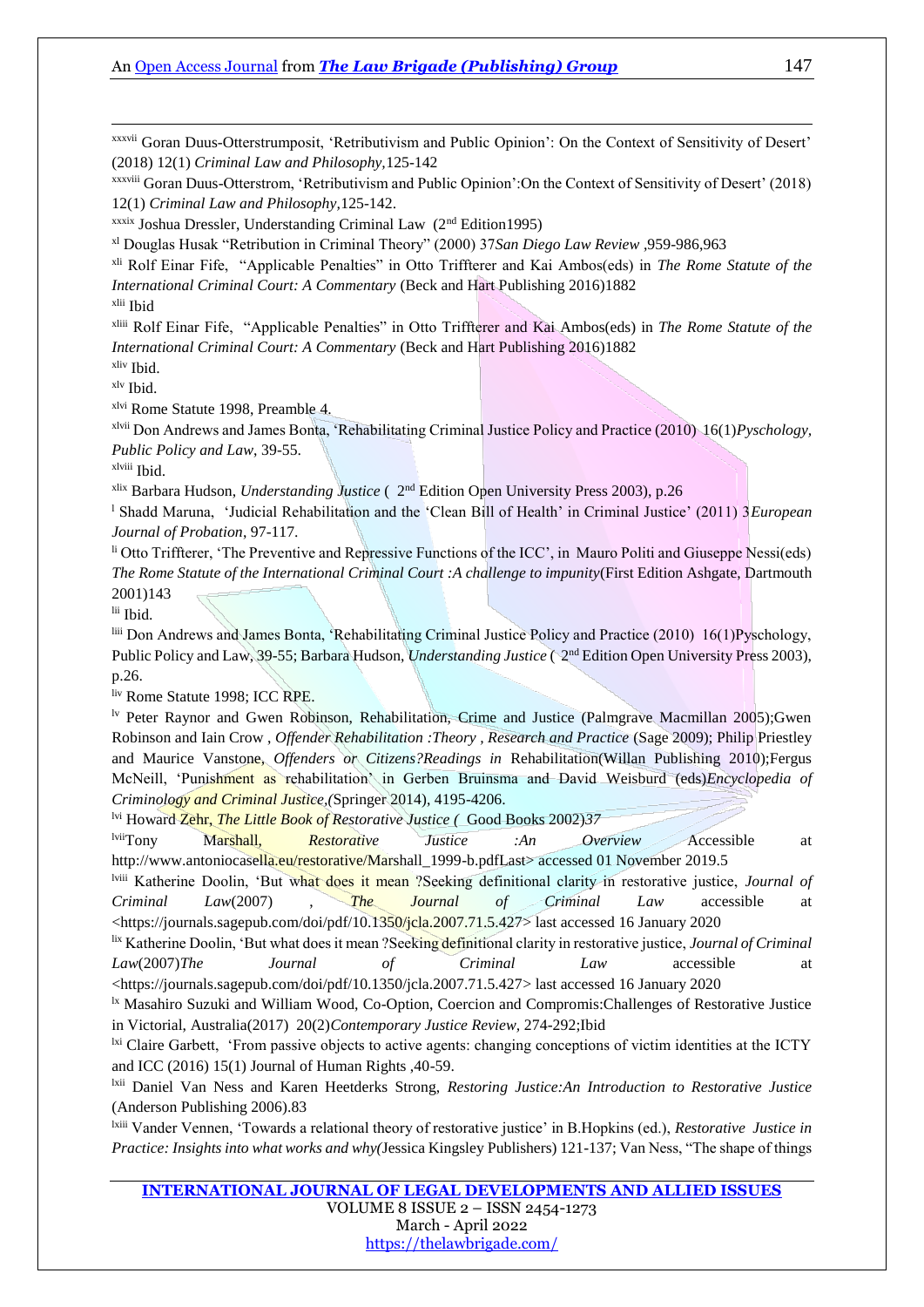to come:a framework for thinking about a restorative justice system.In Elmar Weitekemp & Han-Jurgen (eds), *Restorative Justice:Theoretical Foundations*(Willan Publishing 2002)1-20,3

lxiv Paul McCold and Ted Wachel, 'Restorative Theory validation. In Elmer Weitekamp and Han-burgKerner (eds.), *Restorative Justice: theoretical foundations (Willan Publishing) 110-142.*

lxv Joana Shapland , Gwen Robinson and Angela Sorsby, *Restorative Justice in Practice: Evaluating what works for victims and offenders (First published 2011, 1<sup>st</sup> Edition, Routledge 2011)* 

lxvi Van Ness, 'The Shape of things to come: a framework for thinking about a restorative justice system. In EGM Weitekamp & Kerner (eds), *Restorative justice theoretical foundations*(Willan Publishing, 2002) lxvii Ibid.

lxviii Katherine Van Wormer and Lorenn Walker, In Van Warmer and Lorenn Walker (eds) ,*Restorative justice today: Practical applications (* 2013) *Journal of Restorative Justice,*255 lxix Ibid.

<sup>1xx</sup> Heather Strang, Lawrence Sherman, Evan Mayo-Wilson Woods and Barak Ariel, 'Restorative Justice Conferencing (RJC) using face-to-face meetings of offenders and victims: effects on offender recidivism and victim satisfaction: A systematic review. (Campbell Systematic Reviews 2013) accessible at <https://restorativejustice.org.uk/sites/default/files/resources/files/Campbell%20RJ%20review.pdf>

lxxi Jo-Anne Wemmers, 'Victims' Experiences in the Criminal Justice System and their Recovery from Crime(2013) 19(3) *International Review of Victimology ,221-233.*

lxxii Ibid

1

lxxiii Jim Parsons and Tiffany Bergin 'The Impact of Criminal Justice Involvement on Victims' Mental Health(2010) 23(2)*Journal of Traumatic Stress,* 182-188

lxxiv Luc Huyse , 'Justice', in David Bloomfield , Theresa Barnes and Luc Huyse (eds) *Reconciliation After Violent Conflict: A Handbook (Stockholm ;International Institute for Democracy and Electoral Assistance* ( 2003)97-115

lxxv Chris Cunneen, "Exploring the Relationship between Reparations, the Gross Violations of Human Rights and Restorative Justice", in Dennis Sullivan and LarryTifft (eds) *Handbook of Restorative Justice :A Global Perspective (* Routledge 2008) 355-368.

lxxvi Nils Christie, 'Conflicts as Property' (1977) 17(1)*British Journal of Criminology*,1-15. lxxvii Ibid (n 8).

lxxviii Van Ness and Heetderks Strong, *Restoring Justice*(Anderson Publishing 1997) 116.

lxxix Gordon Bazemore, 'Restorative Justice and earned redemption: communities, victims and offender reintegration.(1998) 41(6) *American Behavioural Scientist,* 768-813, 789

 $lxxx$  Ibid (n  $787$ ).

lxxxi On 14 March 2012, the chamber ruled that Thomas Lubanga was guilty as a co-perpetrator of conscripting and enlisting children under the age of fifteen years into an armed group(UPC/FLPC) and using them to participate actively in hostilities in the Ituri region of the DRC.

#### $lxxxii$  Ibid.(n 480-481)

<sup>Ixxxiii</sup> Landmark Verdict, Human Rights Watch; Women Initiatives for Gender Justice, Lubanga Judgment, The Prosecution 's Investigation and Use of Intermediaries , Lubanga Trial.Org (Aug 20, 2012, available at [<http://www.lubangatr](http://www.lubanga/)ial.org/2012/08/20/lubanga-judgment-theprosecutions-investigation-and-use-ofintermediaries/.> last accessed 12 May 2019.

lxxxiv Lubanga Sentencing .

lxxxv Le Procureur v.Thomas Dyilo, Observations du groupe de victims VO2 Sur des elements de prevue establissant des circonstances aggravantes ou des cironstances attenuantes des faits portes a la chrge de l'accuse reconnu coupable,ICC-01/04-01/06-2882, 14 May 2012,p.3,para 1;Observations of the Victims' Group VO2 on Evidence establishing Aggravating Circumstances or Mitigating Circumstances of the facts alleged against the accused person

lxxxvi ICC-01/04-01/06-2901, 10-07-2012,p.23, para.57; ICC-01/04-01/06-2901, 10-07-2012,P.23, para.57 lxxxvii Ibid.

lxxxviii ICC-01/04-01/06-2901,P.23, Para 59,lines 2-4.

**[INTERNATIONAL JOURNAL OF LEGAL DEVELOPMENTS AND ALLIED ISSUES](https://ijldai.thelawbrigade.com/)** VOLUME 8 ISSUE 2 – ISSN 2454-1273 March - April 2022 <https://thelawbrigade.com/>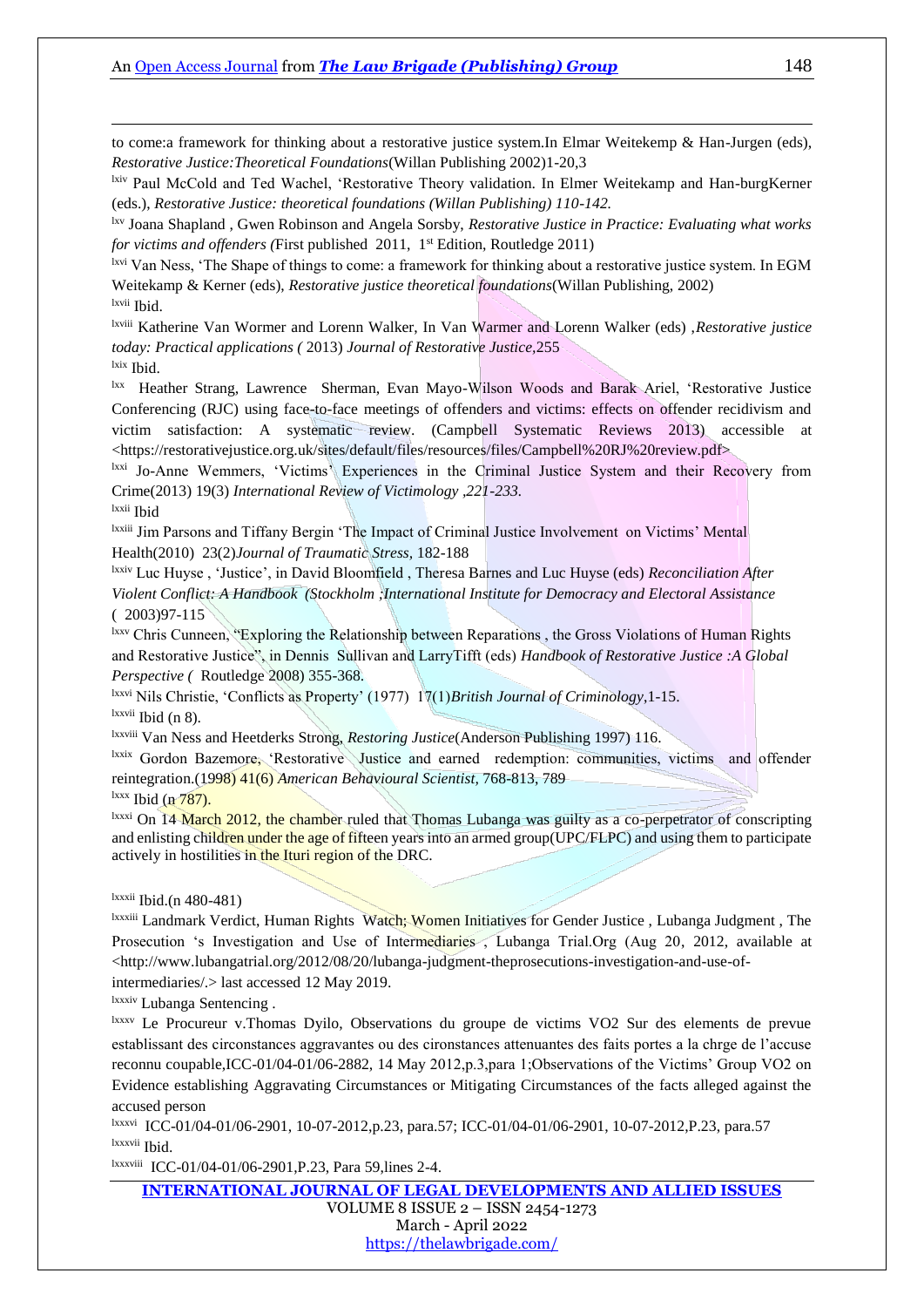lxxxix T-360-Red2-ENG, page 35, lines 13-16, paras 92,95.

xci ICC-01/04-01/06-2901,P.23, Para 59,lines 2-4.

xcii Prosecutor v Thomas Lubanga Dyilo, Observations du groupe de victims VO2 Sur des elements de prevue etablissant des circonstances aggravantes ou des circonstances attenuantes des faits portes a la charge de l'accuse reconnu coupable, ; 'Observations pf the VO2 Team of Legal Representatives of Victims on Evidence Establishing Aggravting Circumstances or Mitigating Circumstances over facts bearing the account which recognised the accused as guilty'Trial Chamber 1,14 May 2012, ICC-01/04-01/06-2882, p.3, para 4. xciii Ibid

 $x$ civ Ibid ,p.4,para.7(h).

xcv Ibid,p.4 and 5

xcvi Ibid ,p.5,para8

xcvii Ibid

1

xcviii Steven Glickman "Victims' Justice :Legitimising the Sentencing Regime of the International Criminal Court, (2004) *43 Columbia Journal of Transnational Law* ,229,264.

xcix Ibid.

<sup>c</sup> Prosecutor v. Kumarac, Csae No IT -96-23-T&IT-96-23/1-T, 22 February 2001,pa.847; Stuart Beresford , "Unshackling the Paper Tiger-the Sentencing Practices of the Ad Hoc International Criminal Tribunals for the Former Yugoslavia and Rwanda (2001) 1 *International Criminal Law Review,*55

ciICC-01/04-01/06-2881, para.7;ICC-01/04-01/06-2880, paras 17-21 and ICC-01/04-01/06-2882, Page5 cii ICC-01/04-01/06-2891-Red,paras 86-109.

ciii Ibid 172.

civ Ibid, p.28, para 75

 $\rm^{cv}$  Ibid,p.35.

cvi Lubanga Sentence, paras 25, 29-31 and 34.

cvii Prosecutor v.Thomas Lubanga Dyilo, Decision on Sentence pursuant to Article 76 of the Statute ,10 July 2012,ICC-01/04-01/06-2901, P.23,Para.55-59

cviii Lubanga Sentence, paras 60, 75

cix Ibid,p 30, para 81

cx Lubanga Sentence, para 91.

<sup>cxi</sup> "In considering these factors, the majority chamber meted a separate sentence for each of the three crimes for which Lubanga had been convicted. The following is the crime and the corresponding punishment: Conscription of children under 15 years old-13 years imprisonment; Enlistment of children under 15 years old-12 years imprisonment; and The use of children under 15 years to participate actively in hostilities-14 years imprisonment.

<sup>cxii</sup> Decision on **Sentence pursuant to Article** 76 of the Statute", ICC-01/04-01/06-2901, para. 107.

<sup>cxiii</sup> EVD-CHM-0001,pages  $23-24$ ;T-223-ENG,page 28, line 16 to page 29, line 11; Dissenting Opinion of Judge Elizabeth Odio Benito, para.22, Ibid ,p.50

<sup>cxiv</sup> Dissenting Opinion of Judge Elizabeth Odio Benito, para.22, Ibid ,p.50;Ibid 143,p.51,para 25,lines7-9.; Dissenting Opinion of Judge Elizabeth Odio Benito, para.22, Ibid 353,p.50.

 $cxy$  Ibid, p.42, para 42.

cxvi Ibid 143.

cxvii Ibid 143,p.51 p.26, lines 2-8.

 $c$ <sup>cxviii</sup> Ibid 143, p.52, para 27, lines 1-2.

 $\frac{\text{c}\text{x} \text{i}\text{x}}{\text{Rome}}$  Statute 1998, Article 110(3).

cxx The Prosecutor v Lubanga, Observations of the V01 group of victims on the possible review of Mr Thomas Lubanga Dyilo' sentence, ICC-01/04-01/06-3149-tENG, 10 July 2015,p3,para3,lines 1-3

cxxi Ibid.

cxxii The conduct of the sentenced person while in detention, which shows a genuine dissociation from their crime;The prospect of the resocialisation and successful resettlement of the sentenced person;Whether the early release of the sentenced person would give rise to significant social instability;Any significant action taken by the sentenced person for the benefit of the victims as well as any impact on the victims and their families as a result

**[INTERNATIONAL JOURNAL OF LEGAL DEVELOPMENTS AND ALLIED ISSUES](https://ijldai.thelawbrigade.com/)** VOLUME 8 ISSUE 2 – ISSN 2454-1273 March - April 2022 <https://thelawbrigade.com/>

xc Lubanga sentence, paras 12-15.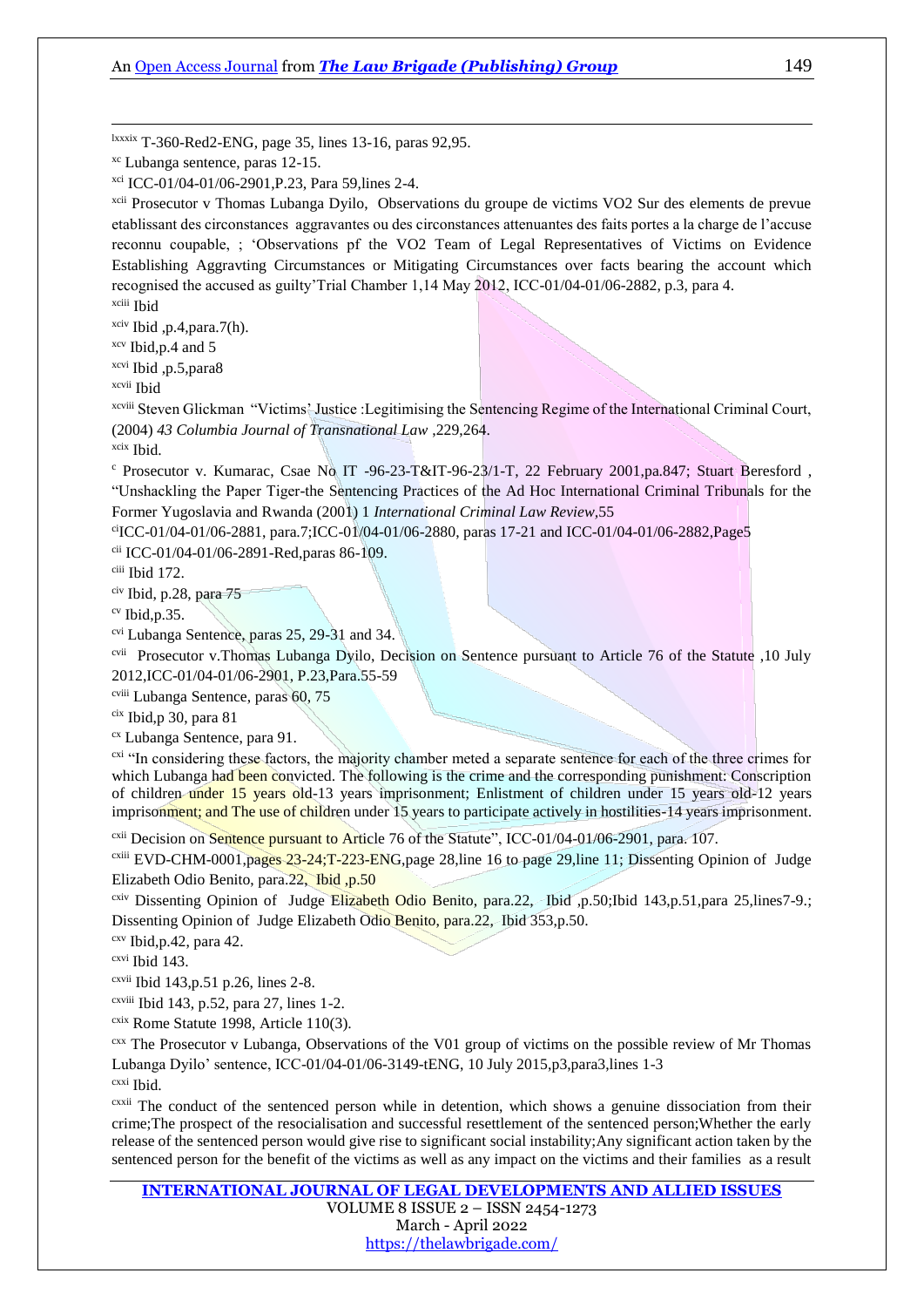of the early release; Individual circumstances of the sentenced person, including a worsening state of physical or mental health or advanced age.

cxxiii Hutchinson v. The United Kingdom, ECHR 021 [2016], Grand Chamber judgments.

cxxiv Sarah Welch, Reviewing Leniency : Appealability of 18 USC & 3582©(2) Sentence Modification Motions (2018) 85(5) *The University of Chicago Law Review*, 1269-1311.

cxxv Adrian Hole, "The Sentencing Provisions of the International Criminal Court" (2005) 1(1) *International Journal of Punishment and Sentencing*, 37-69.

cxxvi The Prosecutor v Lubanga Dyilo , Observations of the V01 Group of victims on the possible review Mr Thomas Lubanga Dyilo's Sentence ,ICC-01/04-01/06-3149-Teng, 31 July 2015,P.3,para 3.

cxxvii The Prosecutor v Lubanga Dyilo, Observations of the V01 Group of Victims on the Possibility of Review of Mr Thomas Lubanga Dyilo's Sentence With Two Annexes ICC-01/04-01/06-3366 14 September 2017,p.9. cxxviii Ibid , p.4,para 7.lines 1-3

cxxix ICC-01/04-01/06-3149-Teng 31-07-2015,p.5, para10.

 $c$ xxx Ibid 176, p.5, para 9.

cxxxi Ibid , p. 5, para 12

cxxxii Observations of Legal Representatives V91,para12.

cxxxiii Observations of Legal Representatives of Victims V02, paras 11-12.

cxxxivObservations of Legal Representatives of Victims V01, para.19; Observations of Legal Representatives of

Victims V02, para 18,25. Ibid 176, p.9, ICC-01/04-01/06 14 September 2017.

cxxxv Lubanga First Sentence Review Decision, 177,p 4.

cxxxvi The Prosecutor v. Thomas Lubanga Dyilo, Decision on the Review concerning reduction of sentence of Mr Thomas Lubanga Dyilo, ICC-01/04/01/06,22 September 2015, p.3

cxxxvii Ibid

1

cxxxviii Stephanos Bibas and Richard A.Bierschbach 'Integrating Remorse and Apology into Criminal Procedure' (2004) 114 *Yale Law Journal* 85.

 $c$ xxxix Ibid, p.4 para 1; regulation 33(1)(d)

cxl Ibid, para 2.

<sup>cxli</sup> Ibid 193;Observations of Legal Representatives of Victims V01, para.15,11.

cxlii Ibid ,para 39; Observations of Legal Representatives of Victims V01,para.12.

cxliii Ibid.

cxliv Ibid, para 40;Obseravtions of Legal Representatives of Victims V02, paras 11-12.

<sup>cxlv</sup> Observations of Legal Representatives of Victims V02, para.19.

<sup>cxlvi</sup> Ibid 193, p.22, para.80; Observations of Legal Representatives V02, para.23.

cxlvii Ibid 193.

cxlviii Ibid, p.26,para.95; The case of Prosecutor v.Thomas Lubanga Dyilo,ICC-01/04-01/06-3375,03-11-2017, Para 94.

<sup>cxlix</sup> Ibid 374,377;Jessica Kelder, Barbora Hola and Joris van Wijk, 'Rehabiltation and early Release of Perpetrators of International Crimes: Case Study of ICTY and ICTR(2014)14(14)*International Criminal Law Review,*1177- 1203.

cl Ibid.

<sup>cli</sup> Justice Hub, 'Expert: Rehabilitation of those convicted by international criminal tribunals is woefully inadequate' accessible at [https://justicehub.org/article/expert-rehabilitation-of-those-convicted-by-international](https://justicehub.org/article/expert-rehabilitation-of-those-convicted-by-international-criminal-tribunals-is-woefully-inadequate/)[criminal-tribunals-is-woefully-inadequate/](https://justicehub.org/article/expert-rehabilitation-of-those-convicted-by-international-criminal-tribunals-is-woefully-inadequate/) last accessed 17 November 2020;Barbora Hola and Jessica Kelder 'Life after conviction at the international criminal Tribunals:An Empirical Overview' (2014) 12International Crimianl Justice, 109-132; Barbora Hola, Jessica Kelder and Joris van Wijk,'Effectiveness of International criminal tribunals :Empirical assessment of rehabiltaion as sentencing goal' in Nobio Hayashi and Cecilia Bailliet, *The legitimacy of international criminal tribunals* (Cambridge University Press 2017) 351-375. clii Ibid.

cliii The Africa Report, DRC:Former warlord Thomas Lubanga freed after serving 14-year sentence. Accessible at [https://www.theafricareport.com/24712/drc-former-warlord-thomas-lubanga-freed-after-serving-14-year](https://www.theafricareport.com/24712/drc-former-warlord-thomas-lubanga-freed-after-serving-14-year-sentence/)[sentence/](https://www.theafricareport.com/24712/drc-former-warlord-thomas-lubanga-freed-after-serving-14-year-sentence/) last accessed 18 November 2020.; Aljazeera, DR Congo warlord Thomas Lubanga released from prison,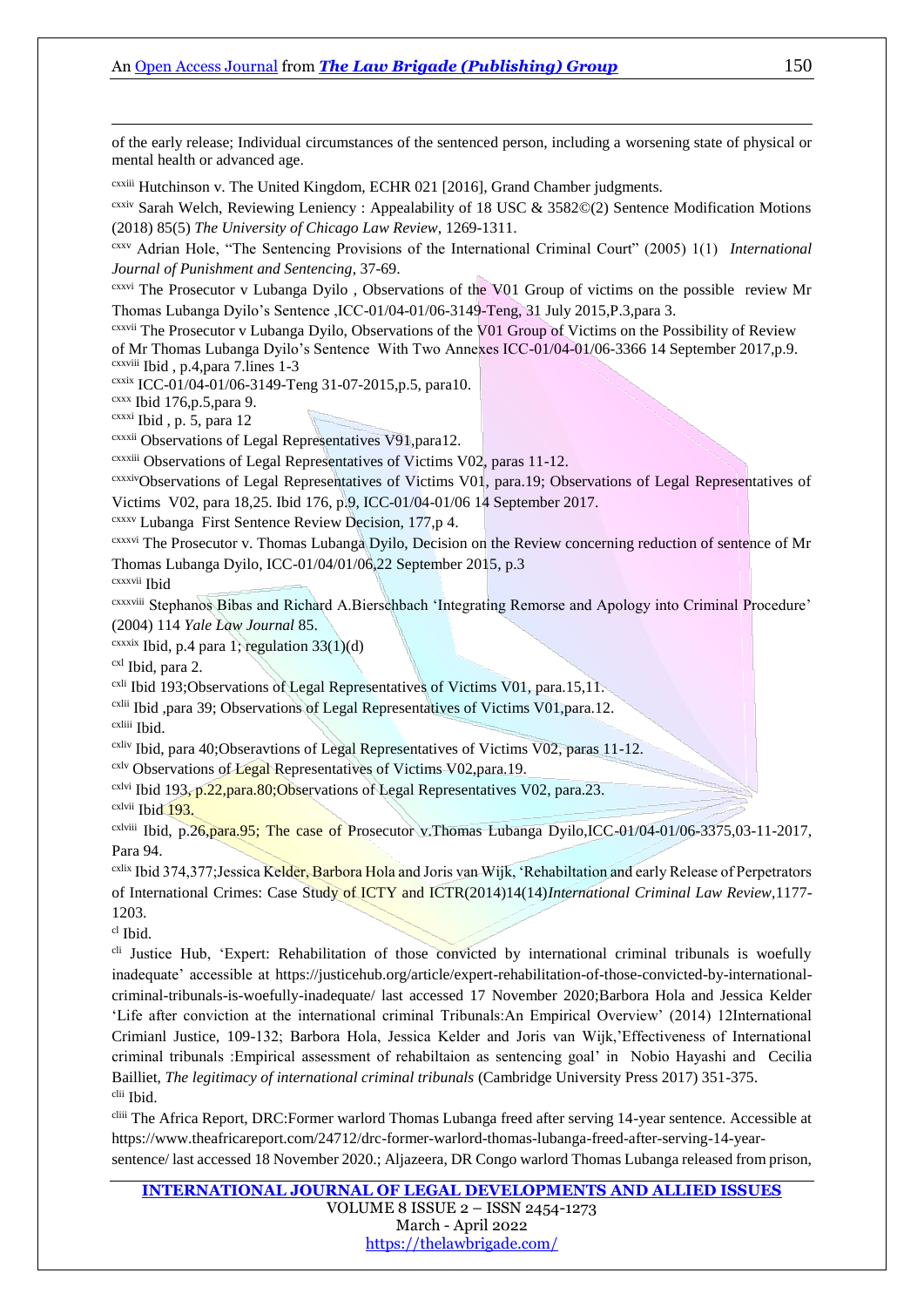accessible at [https://www.aljazeera.com/videos/2020/03/16/dr-congo-warlord-thomas-lubanga-released-from](https://www.aljazeera.com/videos/2020/03/16/dr-congo-warlord-thomas-lubanga-released-from-prison/)[prison/](https://www.aljazeera.com/videos/2020/03/16/dr-congo-warlord-thomas-lubanga-released-from-prison/) last accessed 18 November 2020.

cliv Ibid.

1

clv Aljazeera , DR Congo warlord Thomas Lubanga released from prison, accessible at <https://www.aljazeera.com/videos/2020/03/16/dr-congo-warlord-thomas-lubanga-released-from-prison/> last accessed 18 November 2020.

clvi International Justice Monitor, "Katanga's Release 'Aimed to Promote Reconciliation in Ituri' March 23, 2020< <https://www.ijmonitor.org/2020/03/katangas-release-aimed-to-promote-reconciliation-in-ituri/>last accessed 29 November 2021;Reuters, "Congolese warlord Katanga first ICC convict released" November 13, 2015,accessible at [<https://www.reuters.com/article/us-warcrimes-katanga-idUSKCN0T21RD20151113>](https://www.reuters.com/article/us-warcrimes-katanga-idUSKCN0T21RD20151113) last accessed 29 November 2021.

clvii Ralph Henham, "Theorising the penalty of Sentencing International Criminal Trials,(2004) 8*Theoretical Criminology ,*329,441

clviii Stuart Beresford, "Unshackling the Paper Tiger-the Sentencing Practices of the Ad Hoc International Criminal Tribunals for the Former Yugoslavia and Rwanda (2001) 1 *International Criminal Law Review ,*33,34.

clix Ralph Henham, International Sentencing in the Context of Collective Violence (2007) 7(1) *International Criminal Law Review* ,449,449-468.

clx Williams Schabas, Sentencing by International Tribunals: A Human Rights Approach, (1997) 7 Duke Journal of Comparative and International Law , 461,481.

clxi Allison Danner, Constructing Hierarchy of Crimes in International Criminal Law Sentencing, 87 Vancouver Law Review, (2001)415,442. Situation in the Democratic Republic of Congo , Prosecutor v..Thomas Lubanga Dyilo, Decision on Sentence Pursuant to Article 76 of the Statute ICC-01/04-01/06-2901 ,P.9, para 16.

 $\alpha$ <sup>clxii</sup>Joel Goh, 'Proportionality-An Unattainable Ideal in the Criminal Justice System(2013) available at  $\leq$ [http://hummedia.manchester.ac.uk/schools/law/main/research/MSLR\\_Vol2\\_4\(Goh\).pdf>last](http://hummedia.manchester.ac.uk/schools/law/main/research/MSLR_Vol2_4(Goh).pdf%3elast) accessed 19 January 2020.

clxiii Antonia Cretney and Gwyn Davis, *Punishing Violence* (London: Routledge 1996)178. clxiv Ibid.

clxv Nils Christie , *'C*onflict as of Property*'* (1977) 2(1)*British Journal of Criminology*1-15.

clxvi Ralph Henham, *Punishment and Process in International Criminal Trials* in Mark Findlay and Ralph Henham's (Eds) International and Comparative Criminal Justice*(*Ashgate 2005).

clxvii Lubanga Sentencing decision.

clxviii Stephanos Bibas and Richard Bierschbach, Integrating Remorse and Apology into Criminal Procedure (2004) 114 *Yale Law Journal* 85.

clxix Juan Pablo Perez-Leon-Acevedo, "Assessing Victim Participation during Sentencing at the International Criminal Court" (2019) 17 *Journal of Criminal Justice ,* 431-451,p.451

clxx Howard Zehr and Ali Gohar,*The Little Book of Restorative Justice*(Good Books 2002) 10,11.

clxxi Howard Zehr and Ali Gohar,*The Little Book of Restorative Justice*(Good Books 2002) 10,11.

clxxii England and Wales Criminal Justice Act 2003, c44pt12 s142; Criminal Code of Sentencing 1985, C c-46, s 718,4

clxxiii Ralph Henham, Punishment and Process in International Criminal Trials(Ashgate Aldershot, 2005)

clxxiv Report of the Preparatory Committee on the Establishment of an International Criminal Court ,228-234;United Nations Document A/AC.249/WP.35;Decisions taken by the Preparatory Committee at its Session held from 1 to 12 December 1997, Annex V, Report of the Working Group on Penalties, UN Doc. A/AC.249/1997/l.9/Rev.1,p.18;Rolf Einar Fife, "Penalties" in Roy Lee(ed.) *The International Criminal Court: The Making of the Rome Statute* (The Hague Kluwer 1999)319-344;Rolf Einar Fife, "Article 77", in Otto Triffterer(ed.), *Commentary on the Rome Statute for the International Criminal Court: Observers Notes, Article by Article(*Brill Nijhoff 1999*)985-998.*